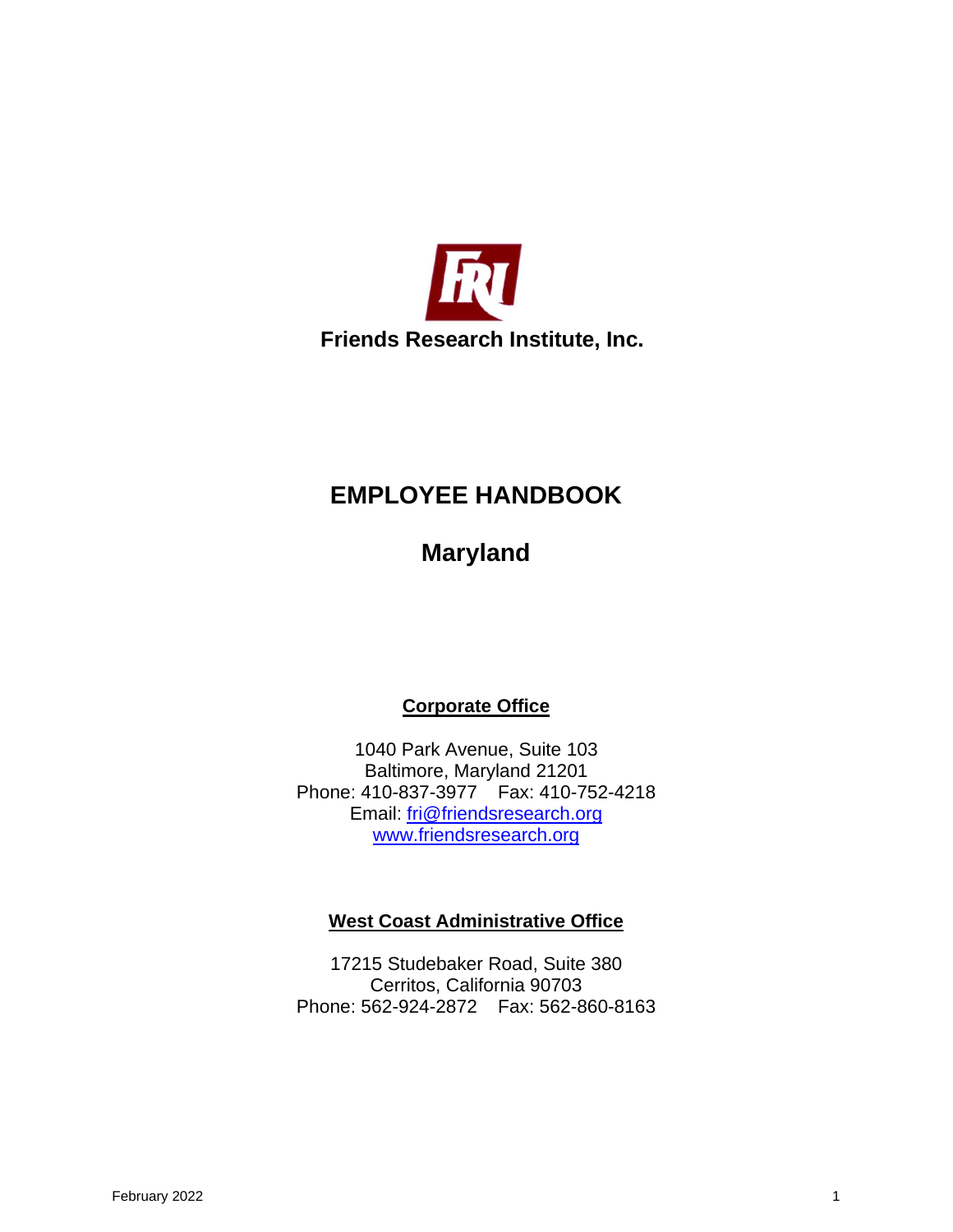# **TABLE OF CONTENTS**

| 1.0 |                                               | <b>Getting Started at FRI</b> |  |
|-----|-----------------------------------------------|-------------------------------|--|
| 2.0 | 1.1<br>1.2<br>1.3<br>1.4<br>1.5<br>1.6<br>1.7 | <b>Fundamental Policies</b>   |  |
|     | 2.1<br>2.2<br>2.3<br>2.4<br>2.5               |                               |  |

| 2.6 | Discrimination and Harassment Reporting Procedures15 |  |
|-----|------------------------------------------------------|--|
| 2.7 |                                                      |  |
| 2.8 | Standards of Business Conduct & Ethical Practice17   |  |
|     |                                                      |  |
|     |                                                      |  |
|     |                                                      |  |
|     |                                                      |  |

# **[3.0 Business Hours, Work Schedules,](#page-21-0) and Attendance**

# **[4.0 Employment and Work Practices](#page-22-0)**

| 4.1  |  |
|------|--|
| 4.2  |  |
| 4.3  |  |
| 4.4  |  |
| 4.5  |  |
| 4.6  |  |
| 4.7  |  |
| 4.8  |  |
| 4.9  |  |
| 4.10 |  |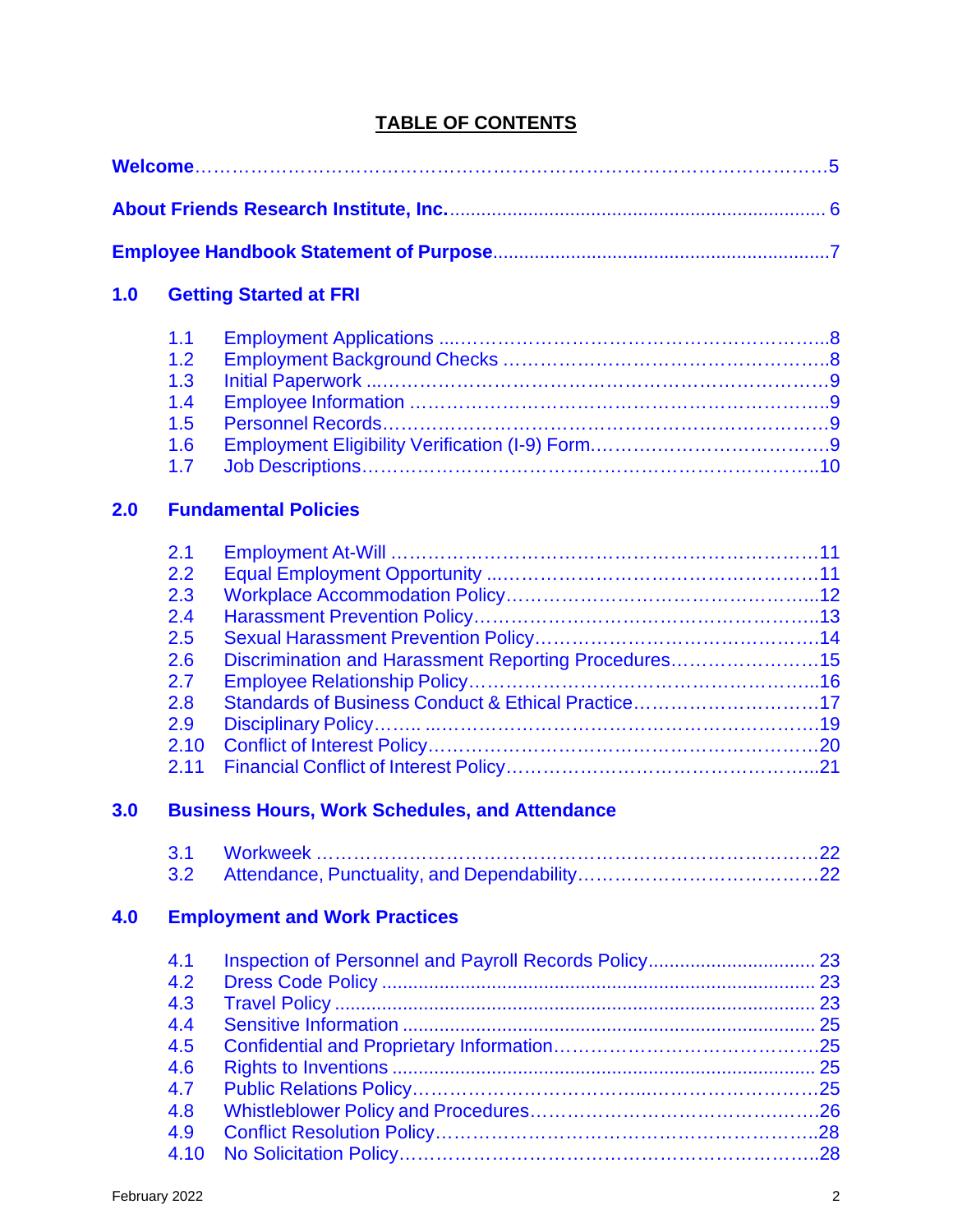## **[5.0 Compensation and Performance Policies](#page-28-1)**

| 5.1  |                                                      |  |
|------|------------------------------------------------------|--|
| 5.2  | Commitment to the Fair Labor Standards Act (FLSA) 30 |  |
| 5.3  |                                                      |  |
| 5.4  |                                                      |  |
| 5.5  |                                                      |  |
| 5.6  |                                                      |  |
| 5.7  |                                                      |  |
| 5.8  | Lactation Breaks/Lactation Accommodation Policy 32   |  |
| 5.9  |                                                      |  |
| 5.10 |                                                      |  |

## **[6.0 Leave from Work Policies](#page-33-0)**

| 6.1  |                                                        |  |
|------|--------------------------------------------------------|--|
| 6.2  |                                                        |  |
| 6.3  |                                                        |  |
| 6.4  |                                                        |  |
| 6.5  | FRI's Family and Medical Leave Act (FRI-FMLA) Policy39 |  |
| 6.6  |                                                        |  |
| 6.7  |                                                        |  |
| 6.8  |                                                        |  |
| 6.9  |                                                        |  |
| 6.10 |                                                        |  |
| 6.11 |                                                        |  |
| 6.12 |                                                        |  |
| 6.13 |                                                        |  |
| 6.14 |                                                        |  |
| 6.15 |                                                        |  |
| 6.16 |                                                        |  |

# **[7.0 Communications Policy](#page-54-0)**

# **[8.0 Workplace Safety and Security](#page-61-0)**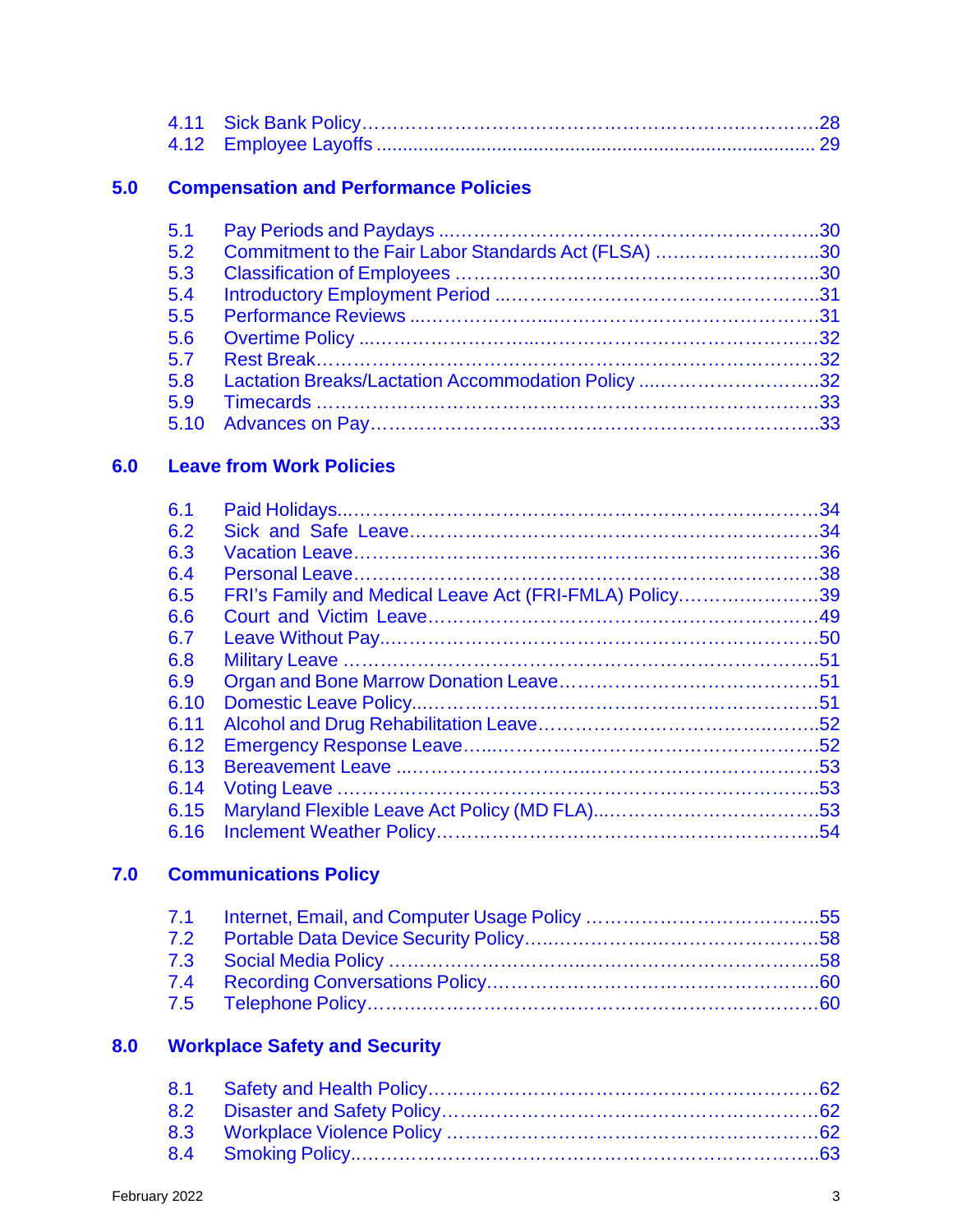|      | 8.5               |                                       |  |
|------|-------------------|---------------------------------------|--|
|      | 8.6               |                                       |  |
|      | 8.7               |                                       |  |
|      | 8.8               |                                       |  |
|      | 8.9               |                                       |  |
| 9.0  |                   |                                       |  |
|      |                   |                                       |  |
|      |                   | <b>10.0 Termination of Employment</b> |  |
|      | 10.2 <sub>1</sub> |                                       |  |
| 11.0 |                   |                                       |  |

**Note:** *The Employee Handbook Acknowledgment must be signed and returned to the Human Resources Department.*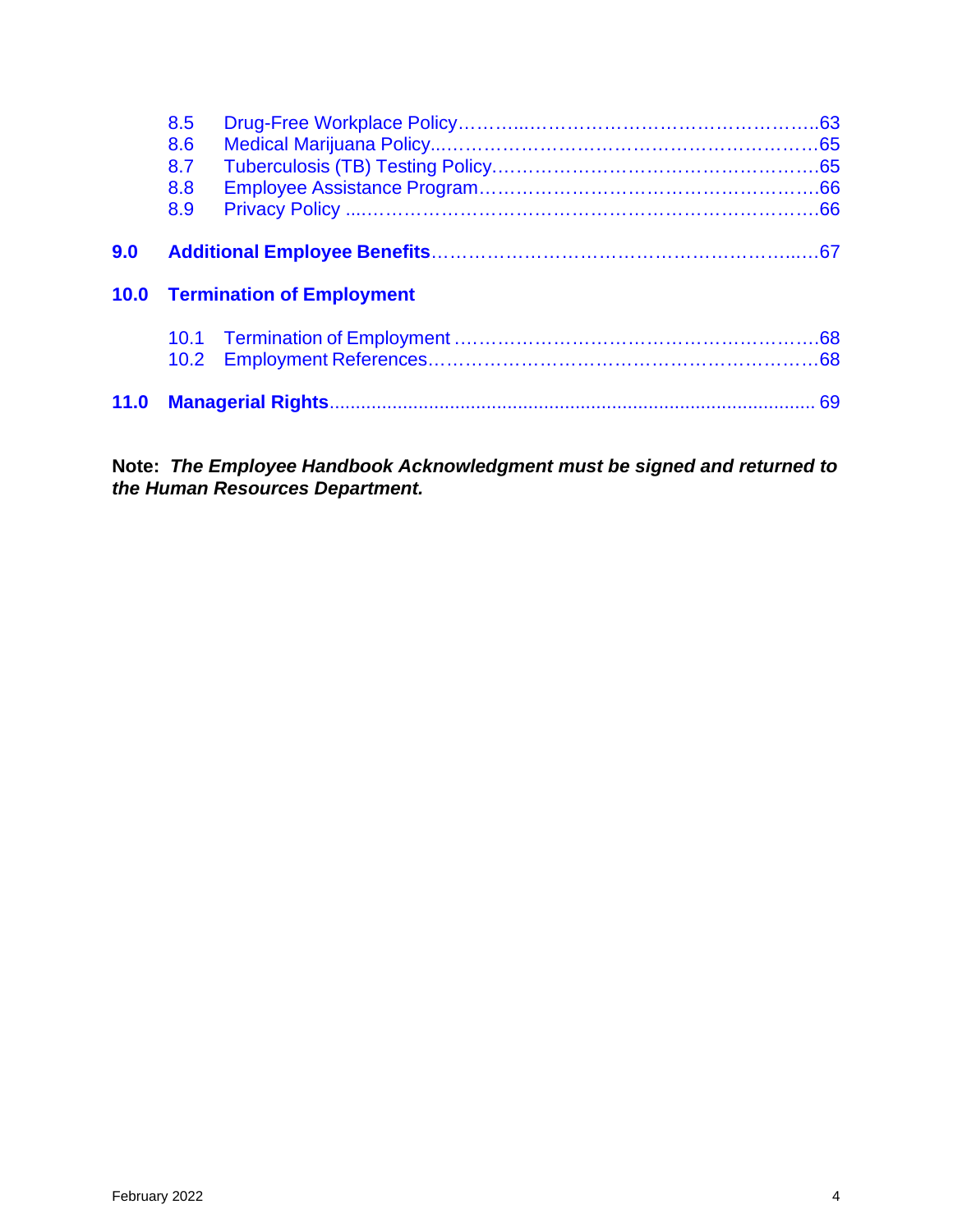# <span id="page-4-0"></span>**WELCOME**

Welcome to Friends Research Institute, Inc. (hereinafter referred to as "FRI" or the "Institute" and inclusive of all divisions of FRI). We are pleased that you have joined FRI and hope that our relationship will be professionally rewarding.

**\_\_\_\_\_\_\_\_\_\_\_\_\_\_\_\_\_\_\_\_\_\_\_\_\_\_\_\_\_\_\_\_\_\_\_\_\_\_\_\_\_\_\_\_\_\_\_\_\_\_\_\_\_\_\_\_\_\_\_\_\_\_\_\_\_\_\_\_\_\_**

FRI has been in the business of research and treatment since 1955, serving communities throughout the United States and internationally. The Board of Directors recognizes that employee security and fulfillment are the backbone of a productive organization. Increasing employee satisfaction has always been a high priority of FRI. In light of that purpose, FRI provides employee benefits, including health, dental, vision, retirement, and disability insurance, to name a few.

If you have any questions as to the interpretation or application of a specific section of this Handbook, or any matter not covered by this Handbook, please consult with the Human Resources Department. In addition, if you have any suggestions regarding ways in which FRI can improve upon the policies contained in this Handbook, please feel free to forward your ideas to the Human Resources Department. We welcome your input. Please note that the contact person for any reference to the Human Resources Department within this Employee Handbook is specifically Michele Hipsley.

Frank J. Vocci

Frank J. Vocci, Ph.D. President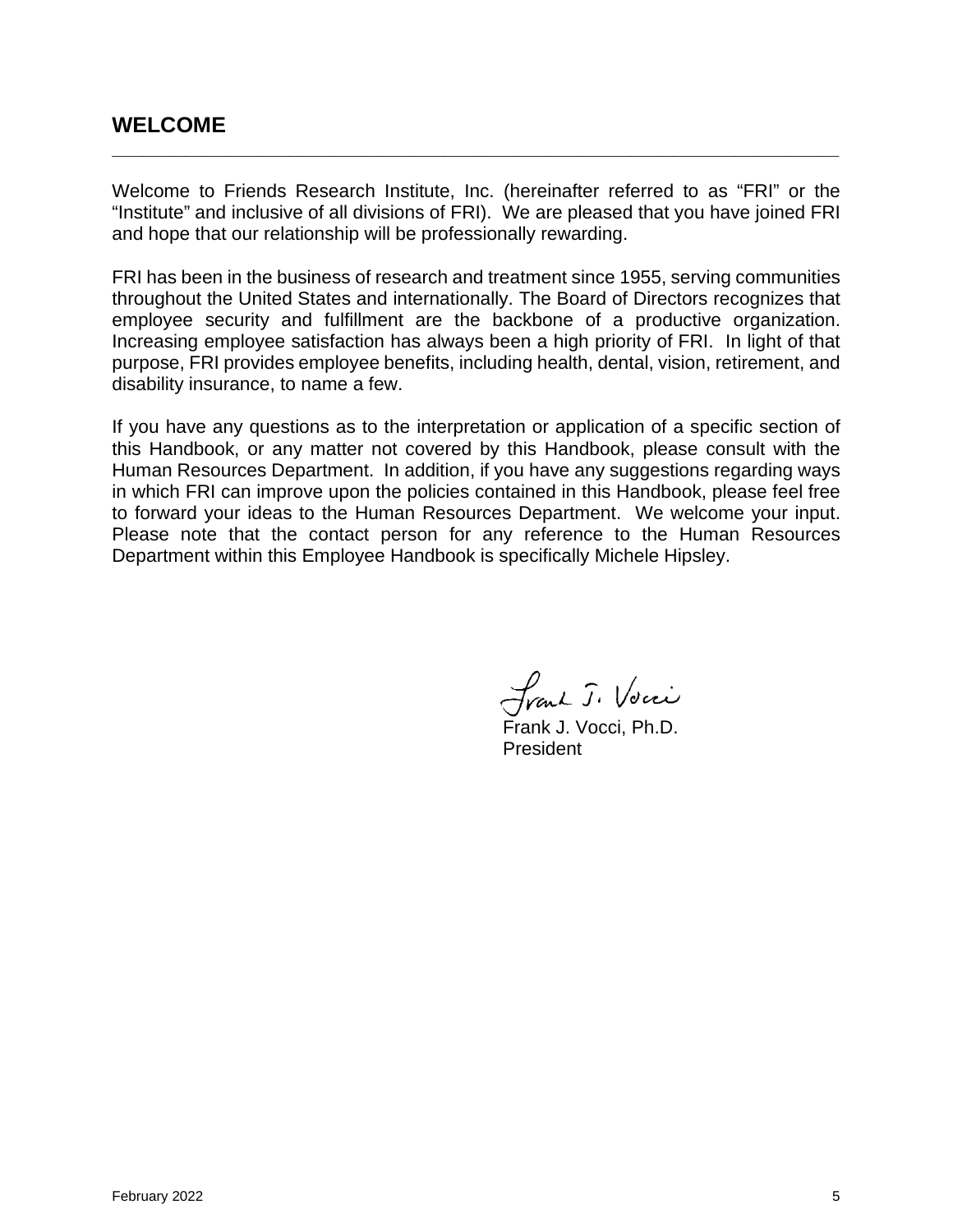# <span id="page-5-0"></span>**ABOUT FRIENDS RESEARCH INSTITUTE, INC.**

Friends Research Institute is a 501(c)(3), private, non-profit organization. It is governed by a Board of Directors that meets a minimum of four times a year. Members of the Board of Directors do not receive any payments or gratuities while serving in office. The Executive Committee (Chairman, Vice-Chairman, Treasurer, and Secretary) of the Board of Directors and the President routinely meet to set policy, goals, and review the objectives of the institution.

**\_\_\_\_\_\_\_\_\_\_\_\_\_\_\_\_\_\_\_\_\_\_\_\_\_\_\_\_\_\_\_\_\_\_\_\_\_\_\_\_\_\_\_\_\_\_\_\_\_\_\_\_\_\_\_\_\_\_\_\_\_\_\_\_\_\_\_\_\_\_**

A financial audit is conducted yearly using an independent contractor.

The President of FRI is a full-time paid employee who is responsible for directing the daily operations of FRI as set forth in the overall policy determined by the Board of Directors.

For grant and contract applications and awards, FRI uses an external Institutional Review Board (IRB) to ensure the protection of all human subjects.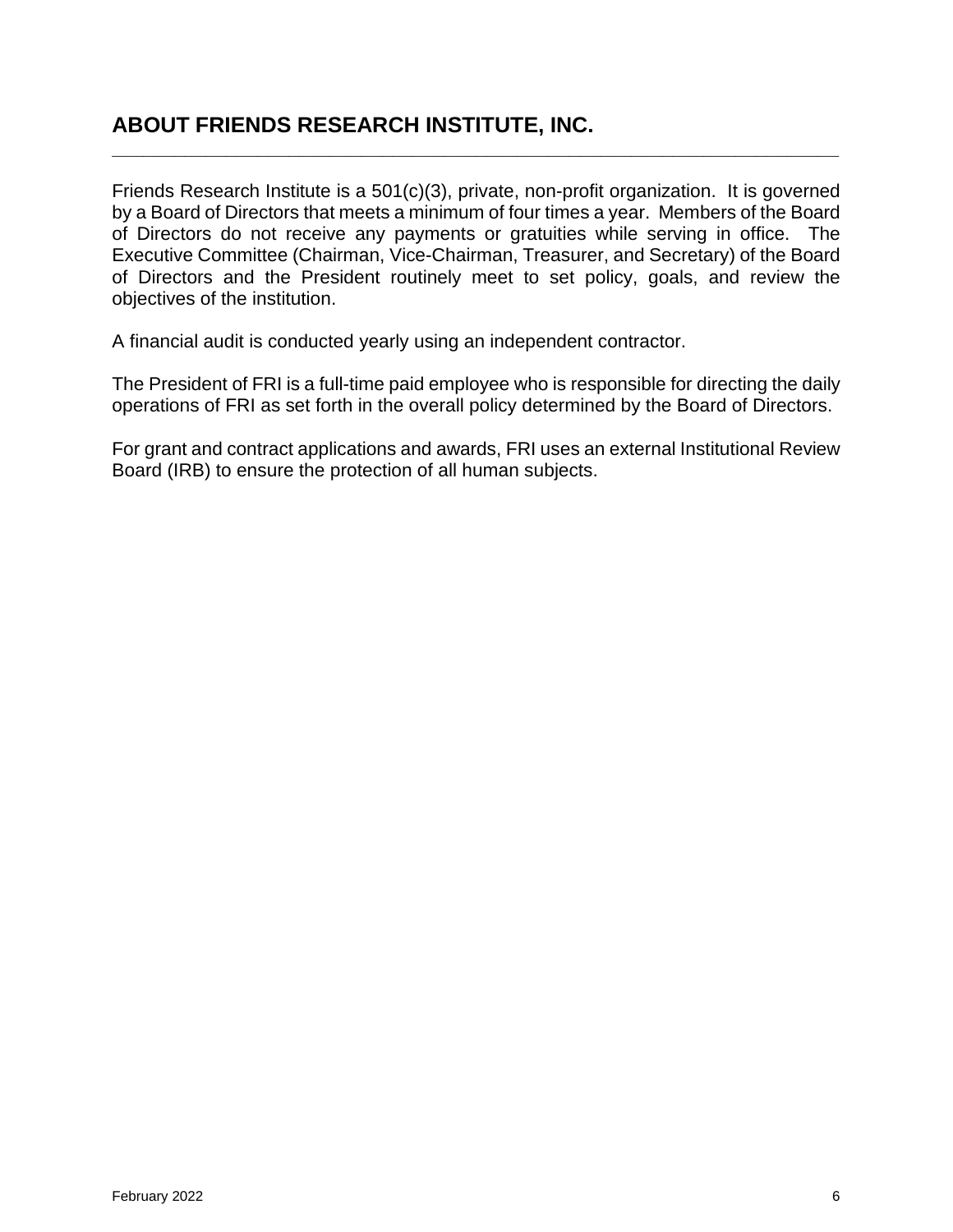# <span id="page-6-0"></span>**EMPLOYEE HANDBOOK STATEMENT OF PURPOSE**

The contents of this Employee Handbook summarize current policies and programs of FRI. This Handbook replaces all prior handbooks, benefit information, and practices of the Institute. This Handbook is applicable to all FRI employees.

**\_\_\_\_\_\_\_\_\_\_\_\_\_\_\_\_\_\_\_\_\_\_\_\_\_\_\_\_\_\_\_\_\_\_\_\_\_\_\_\_\_\_\_\_\_\_\_\_\_\_\_\_\_\_\_\_\_\_\_\_\_\_\_\_\_\_\_\_\_\_**

This Handbook neither implies nor establishes a contract between the Institute and any employee. FRI retains the right to change, modify, suspend, interpret, or cancel in whole or in part any of the published or unpublished personnel policies of the Institute, with or without advance notice, at its sole discretion, without providing cause or justification to any employee. Recognition of these rights and prerogatives is a term and condition of employment and continued employment.

Nothing contained in this Handbook should be construed as a guarantee of continued employment, since employment with FRI is on an at-will basis. This means that the employment relationship may be terminated by either you or the Institute at any time, for any reason. Any written or oral statement to the contrary by a supervisor, officer, or other agent of FRI is invalid and should not be relied upon by any prospective or current employee. No one has the authority to modify this at-will relationship or enter any employment contract except the Institute's President, and then only by a written agreement signed by the President. Information contained in this Handbook may be updated as policies change.

In addition, FRI reserves the right to interpret, alter and/or amend, at any time, the policies in this Handbook in accordance with its sole business judgment, with or without prior notice.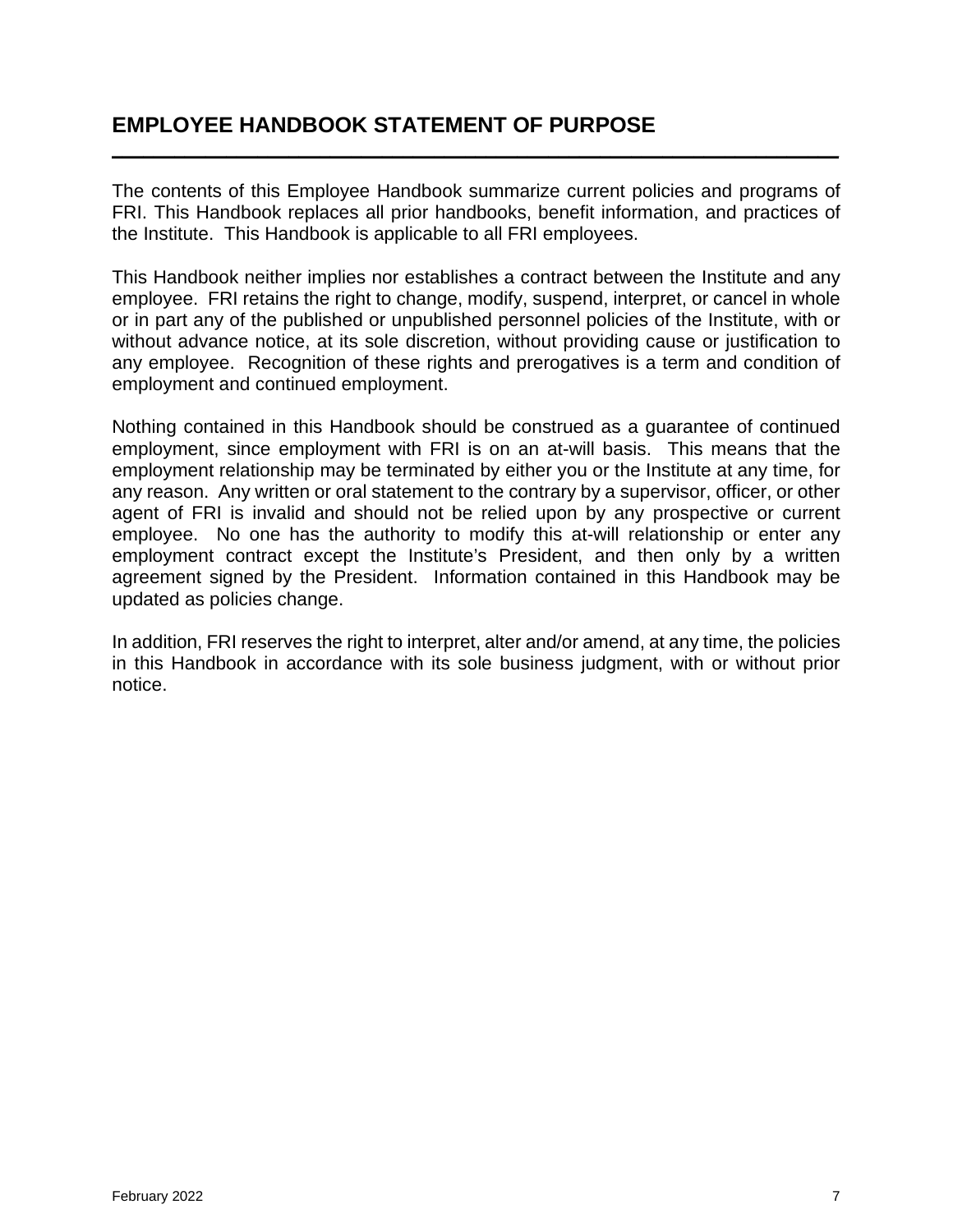# <span id="page-7-0"></span>**1.0 GETTING STARTED AT FRI**

#### <span id="page-7-1"></span>**1.1 EMPLOYMENT APPLICATIONS**

All potential new hire applicants must complete applications, and, upon receipt of a conditional offer of employment, submit to criminal background checks, debarment checks, and security background checks. All potential new hires will receive all necessary forms and instructions as part of the hiring process.

**\_\_\_\_\_\_\_\_\_\_\_\_\_\_\_\_\_\_\_\_\_\_\_\_\_\_\_\_\_\_\_\_\_\_\_\_\_\_\_\_\_\_\_\_\_\_\_\_\_\_\_\_\_\_\_\_\_\_\_\_\_\_\_\_\_\_\_\_\_\_**

FRI relies upon the accuracy of information presented by job applicants during the hiring process, including such materials as the applicant's resume, writing samples, verbal and e-mail conveyance of information during the interviewing process, etc. as well as the accuracy of other data presented throughout the hiring process and employment. Any misrepresentations, falsifications, or material omissions in any of this information or data may result in the applicant's exclusion from further consideration for employment or, if the applicant has already been hired, disciplinary action up to and including termination of employment.

FRI has a strong commitment to equal pay and, in accordance with that commitment, will not inquire about any applicant's wage history. If an applicant voluntarily provides their wage history, FRI will not take that information into account when making hiring and/or wage determinations, unless the applicant has been given a conditional job offer and the applicant's wage history is used to increase the wage offer.

Applicants will not be subject to the use of facial recognition software during the applicant's interview without the applicant's written consent.

#### <span id="page-7-2"></span>**1.2 EMPLOYMENT BACKGROUND CHECKS**

An applicant is not considered a new hire until a conditional offer of employment has been extended and all background checks have been completed and verified. If a person is unable to provide valid identification, or successfully complete any government required background check, they will not be eligible for employment at FRI.

Each new hire authorizes FRI to conduct any background check allowed by law. The Institute may, at its discretion, request work records from previous employers and other resources as a part of the application and/or employment process. To the extent that the Institute engages an outside credit reporting agency to gather such information, it will at all times comply with the Fair Credit Reporting Act and any and all other federal, state, and local laws pertaining to background checks. FRI will pay for or reimburse the employee (if appropriate) for any required background checks.

Many of FRI's research and treatment protocols deal with vulnerable populations, such as children, the elderly, prisoners, and the decisionally-impaired. Accordingly, FRI conducts a post-offer background check that includes a criminal investigation on all applicants who are offered and accept an offer of employment. Employment with FRI may be conditioned upon the Institute's review of the information in the background check. FRI's review of the information will be on an individual basis and will consider: 1)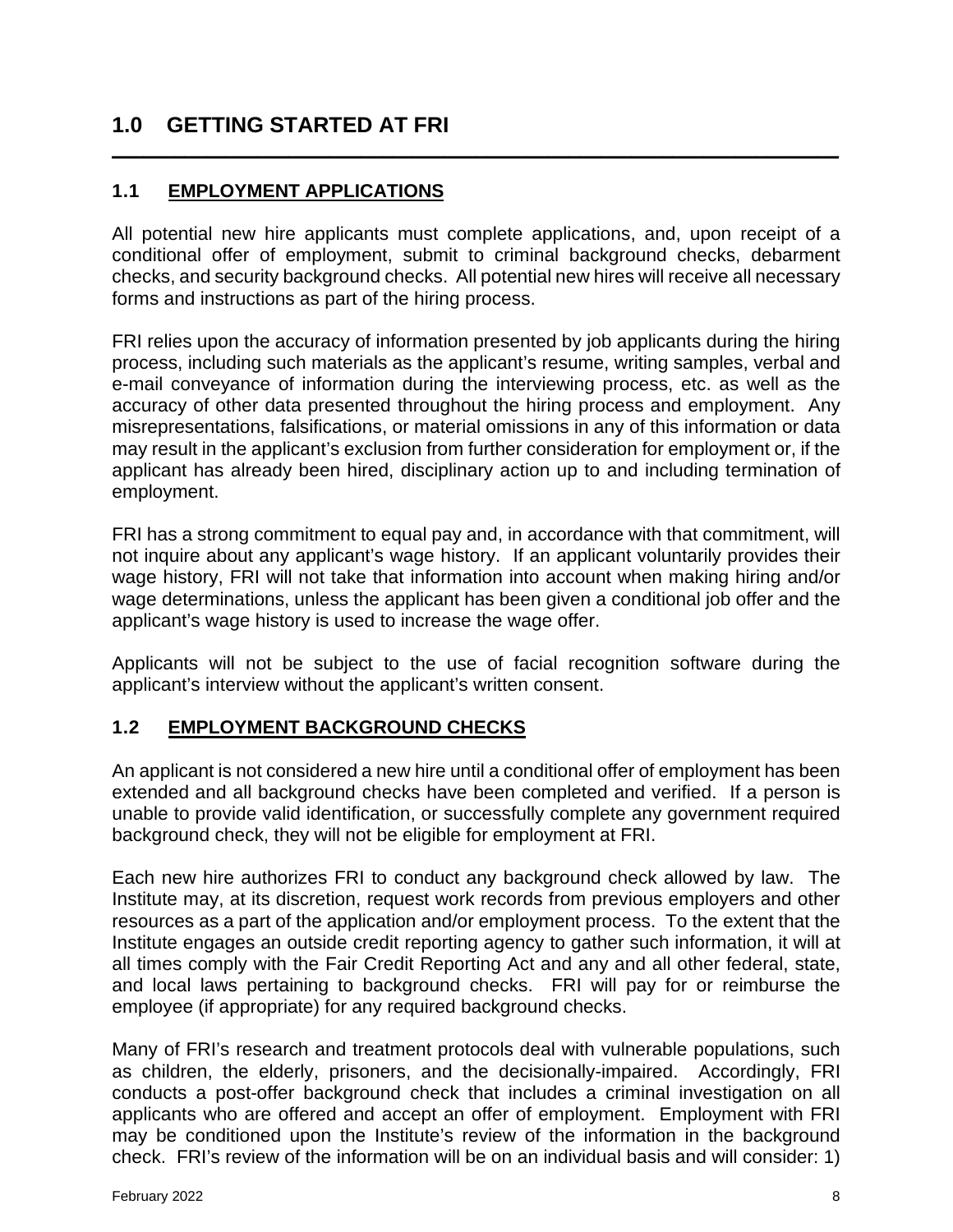the nature and gravity of the offense and conduct; 2) the time that has passed since any offense or conduct; and 3) the nature of the position held or sought.

FRI reserves the right to conduct this background check at any time after an employee has been employed. Furthermore, employees have certain legal rights to request and to dispute or explain any information prepared by the background checking company. In addition, the applicant may be required to undergo fingerprinting based on the position for which they are applying.

FRI complies with all laws and regulations pertaining to background checks. Employees with questions related to this policy should consult with the Human Resources Department, specifically Michele Hipsley.

# <span id="page-8-0"></span>**1.3 INITIAL PAPERWORK**

Upon commencing employment, the employee must complete various forms, including, but not limited to, tax withholding forms, and, where appropriate, insurance and benefit application forms. Newly hired employees are expected to cooperate fully in the timely completion of all paperwork presented to them by the Institute during this and any subsequent periods.

# <span id="page-8-1"></span>**1.4 EMPLOYEE INFORMATION**

It is the responsibility of the employee to promptly notify FRI in writing of any changes in personnel data, personal mailing addresses, telephone numbers and other contact information, marital status, beneficiary assignments or benefit changes, individuals to be contacted in the event of emergency, educational accomplishments, and other such changes in status. All such information should be accurate and current at all times. If any personnel data has changed, the employee should provide written notice of such change(s) to the Payroll Department as soon as possible.

# <span id="page-8-2"></span>**1.5 PERSONNEL RECORDS**

FRI maintains a personnel file for each employee. The personnel file includes such information as an employee's resume, records of training, documentation of performance, documentation of compensation, and other employment records. Access to these records is restricted and is limited to the Institute's Human Resources personnel and various officers and leaders of FRI. Violation of this personnel records policy is considered to be a serious offense and will lead to disciplinary action up to and including termination of employment.

# <span id="page-8-3"></span>**1.6 EMPLOYMENT ELIGIBILITY VERIFICATION (I-9) FORM**

Federal law requires that FRI has properly completed I-9 forms on file for every employee hired after November 6, 1986. Federal law also requires that FRI re-verify the continued work eligibility of employees who have only a time-limited work authorization on or before the date their employment eligibility expires. The same documentation rules apply to reverification efforts as to original I-9 compliance.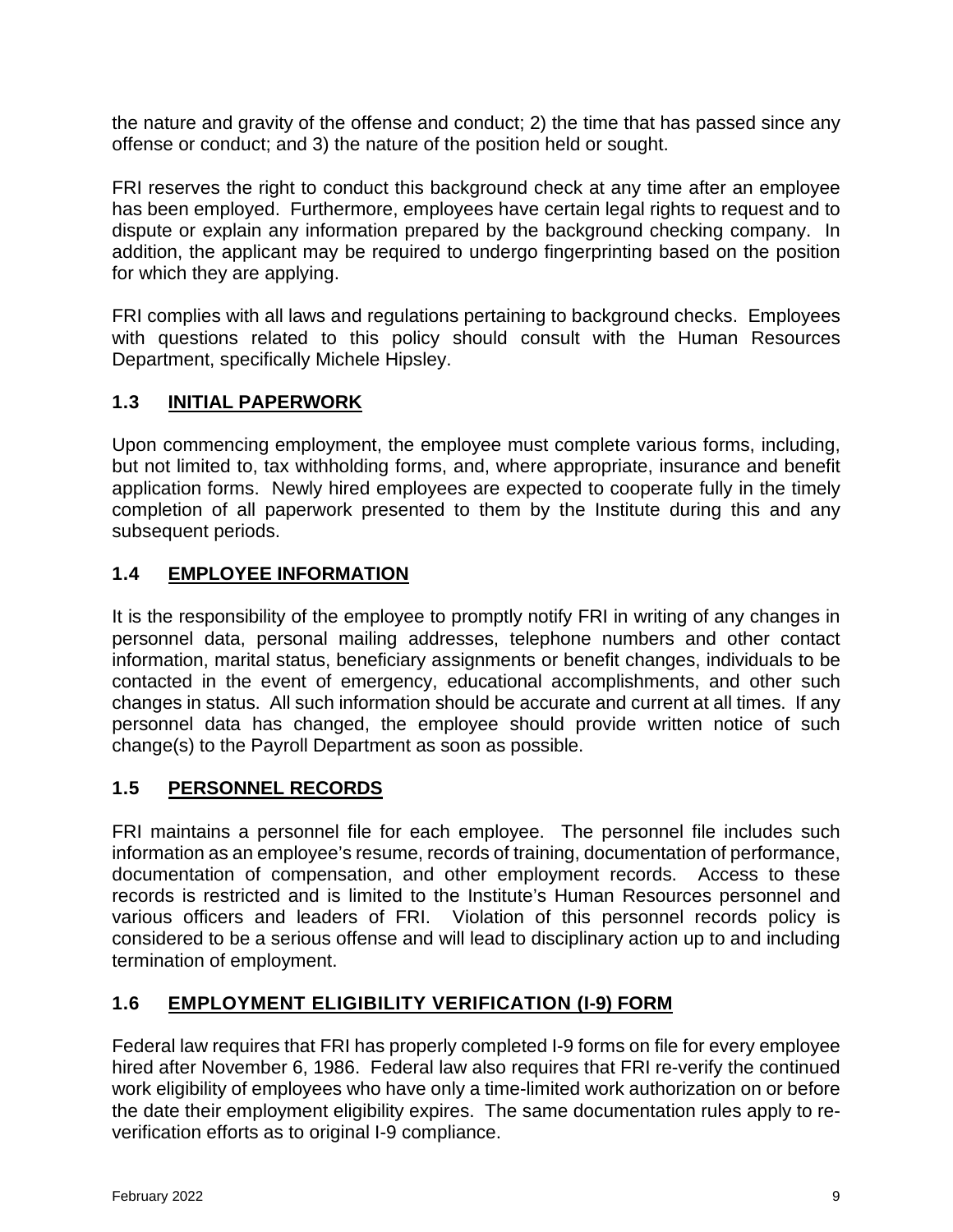#### <span id="page-9-0"></span>**1.7 JOB DESCRIPTIONS**

Written job descriptions are provided for all employees to ensure that employees understand their primary responsibilities and duties. This document outlines the job title, immediate supervisor title, overall responsibilities, physical requirements (if any), specific job duties and may include acceptable standards of job performance. All newly hired employees are expected to familiarize themselves with their job descriptions.

It is important to remember that FRI employees perform a wide variety of tasks and functions. As a result, it is impossible to list, in a job description, each and every requirement of an employee's job. Moreover, as an at-will employee, employee responsibilities are subject to change at any time.

Job descriptions are not contracts. They do not create any contractual rights, obligations or liabilities, nor contract of employment for any definite period. Regardless of what the job description says, it is the basic right of management to control and direct what an employee does on the job. Therefore, regardless of any written job description, from time to time, employees may be asked to do tasks not specifically listed therein or may be instructed not to do something that is listed. Failure to abide by a supervisor's instruction is a form of insubordination and may result in disciplinary action up to and including termination of employment.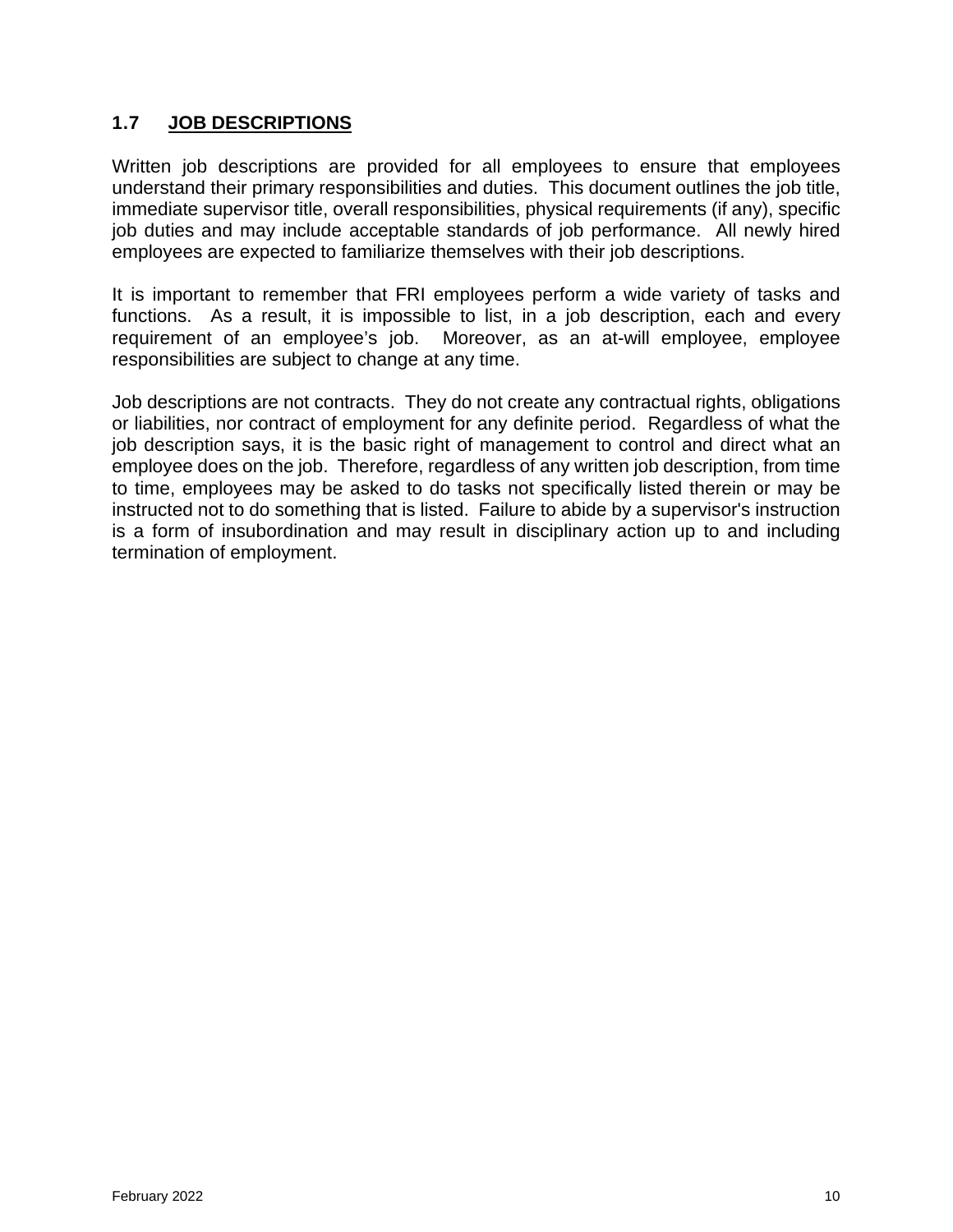# <span id="page-10-0"></span>**2.0 FUNDAMENTAL POLICIES**

#### <span id="page-10-1"></span>**2.1 EMPLOYMENT AT-WILL**

It is the policy of FRI that all employees are employed at the will of the Institute. Accordingly, either the Institute or the employee can terminate this relationship at any time, for any reason or for no reason, with or without cause, and with or without advance notice.

**\_\_\_\_\_\_\_\_\_\_\_\_\_\_\_\_\_\_\_\_\_\_\_\_\_\_\_\_\_\_\_\_\_\_\_\_\_\_\_\_\_\_\_\_\_\_\_\_\_\_\_\_\_\_\_\_\_\_\_\_\_\_\_\_\_\_\_\_\_\_**

Managers should be prepared to provide advance notice of intent to terminate employment due to the nature of their duties. Please see [Termination of Employment](#page-67-0) in Section 10.1 for further information on these employees.

Nothing contained in this Handbook, employment applications, FRI memoranda, or any other materials provided to employees concerning their employment shall restrict FRI's right to terminate an employee at any time for any reason. Any statements of specific grounds for termination set forth in this Handbook or elsewhere are not all-inclusive and are not intended to restrict the Institute's right to terminate at-will.

No Institute representative is authorized to modify this policy for any employee or to make any representations to employees or applicants concerning the terms or conditions of employment with the Institute that are not consistent with FRI's at-will policy except the President, and then by written agreement only.

#### <span id="page-10-2"></span>**2.2 EQUAL EMPLOYMENT OPPORTUNITY**

FRI is an equal opportunity employer and is committed to full compliance with every applicable federal, state, and local anti-discrimination law that governs our workplace. This commitment extends to all employees and to all aspects of the employment relationship. Any employee or supervisor who violates this policy will be subject to disciplinary action up to and including termination of employment.

The Institute's commitment to equal employment opportunities means that FRI will recruit, hire, train, and promote individuals, as well as administer any and all personnel actions, compensation and benefits, without regard to the following traits or characteristics: race (including, but not limited to, hair texture and protective hairstyles, which include, but are not limited to, such hairstyles as braids, locks, and twists), color, ancestry, national origin (including language use and possession of a driver's license issued to persons unable to prove their presence in the United States as authorized under federal law); age (40 and above); sex/gender (including pregnancy, childbirth, breastfeeding and/or related medical conditions); gender identity, gender expression; sexual orientation; marital status; disability (physical, mental, HIV and AIDS); genetic information; religion (including religious dress and grooming practices); military or veteran status; political status or affiliation; status as a victim of domestic violence, assault or stalking; or any other category protected by applicable law. This list of protected characteristics will be referred to throughout this Handbook as "EEO Protected Classifications," meaning "Equal Employment Opportunity Protected Classifications."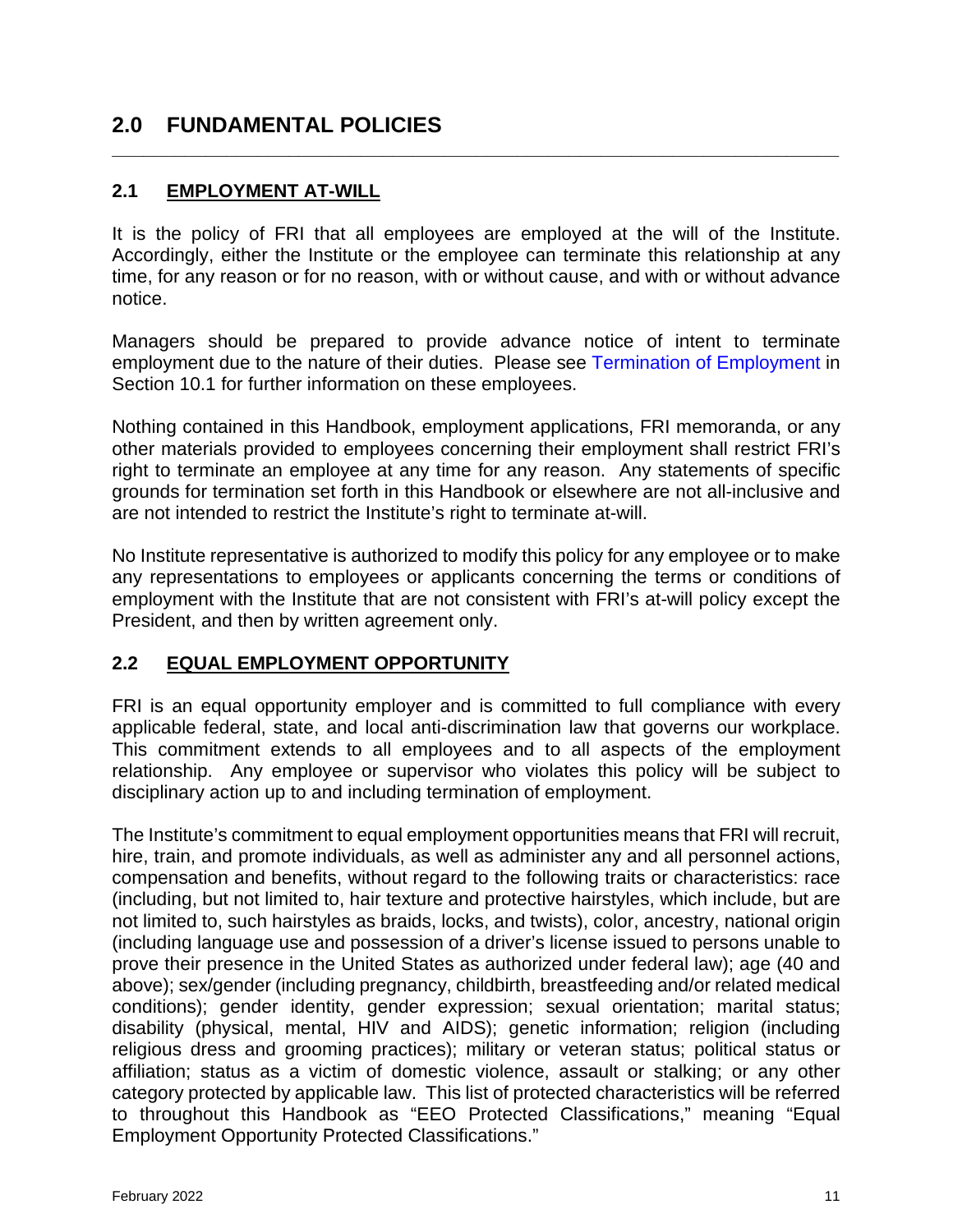Nothing in FRI's employee policies is intended to limit or prohibit an employee in their use of any non-English language in the workplace unless there is a business necessity for such a limitation and/or restriction.

# <span id="page-11-0"></span>**2.3 WORKPLACE ACCOMMODATION POLICY**

The Institute complies with all laws pertaining to reasonable accommodations in the workplace.

**2.3.1** *Accommodations for Disabilities*. FRI complies with the Americans with Disabilities Act (ADA) (as amended) and all applicable state and local laws prohibiting discrimination in employment against qualified individuals with disabilities.

A "disability" under the ADA refers to a physical or mental impairment that substantially limits one or more of an individual's major life activities. A disabled individual is an individual who has such impairment, has a record of such impairment, or is regarded as having such impairment. A qualified person with a disability is an individual with a disability who, with or without reasonable accommodation, can perform the essential functions of the position that the individual holds or for which they have applied.

It is the Institute's policy to:

- Ensure that qualified individuals with disabilities are treated in a nondiscriminatory manner in the pre-employment process and that employees with disabilities are treated in a nondiscriminatory manner in all terms, conditions, and privileges of employment.
- Keep all medical-related information confidential in accordance with the requirements of the ADA and retain such information in a secured manner.
- Provide qualified applicants and employees with disabilities with reasonable accommodation, except where such accommodations would create an undue hardship for the Institute, and provided the individual is capable of performing the job.
- Notify individuals with disabilities that we provide reasonable accommodation to qualified individuals with disabilities, by including this policy in our Employee Handbook and by posting the Equal Employment Opportunity Commission's poster on discrimination throughout our facilities.
- Engage in a good faith interactive process with employees seeking an accommodation for physical or mental disabilities.

**2.3.2** *Accommodations for Pregnancy*. Any employee with a disability that is caused by or contributed to by pregnancy or childbirth has the right to request a reasonable accommodation. If an employee requests a reasonable accommodation, FRI will explore with the employee all possible means of providing the reasonable accommodation, including the possibility of: 1) changing the employee's job duties or work hours or relocating the employee's work area; 2) providing mechanical or electrical aids; 3) transferring the employee to a less strenuous or less hazardous position; or 4) providing leave.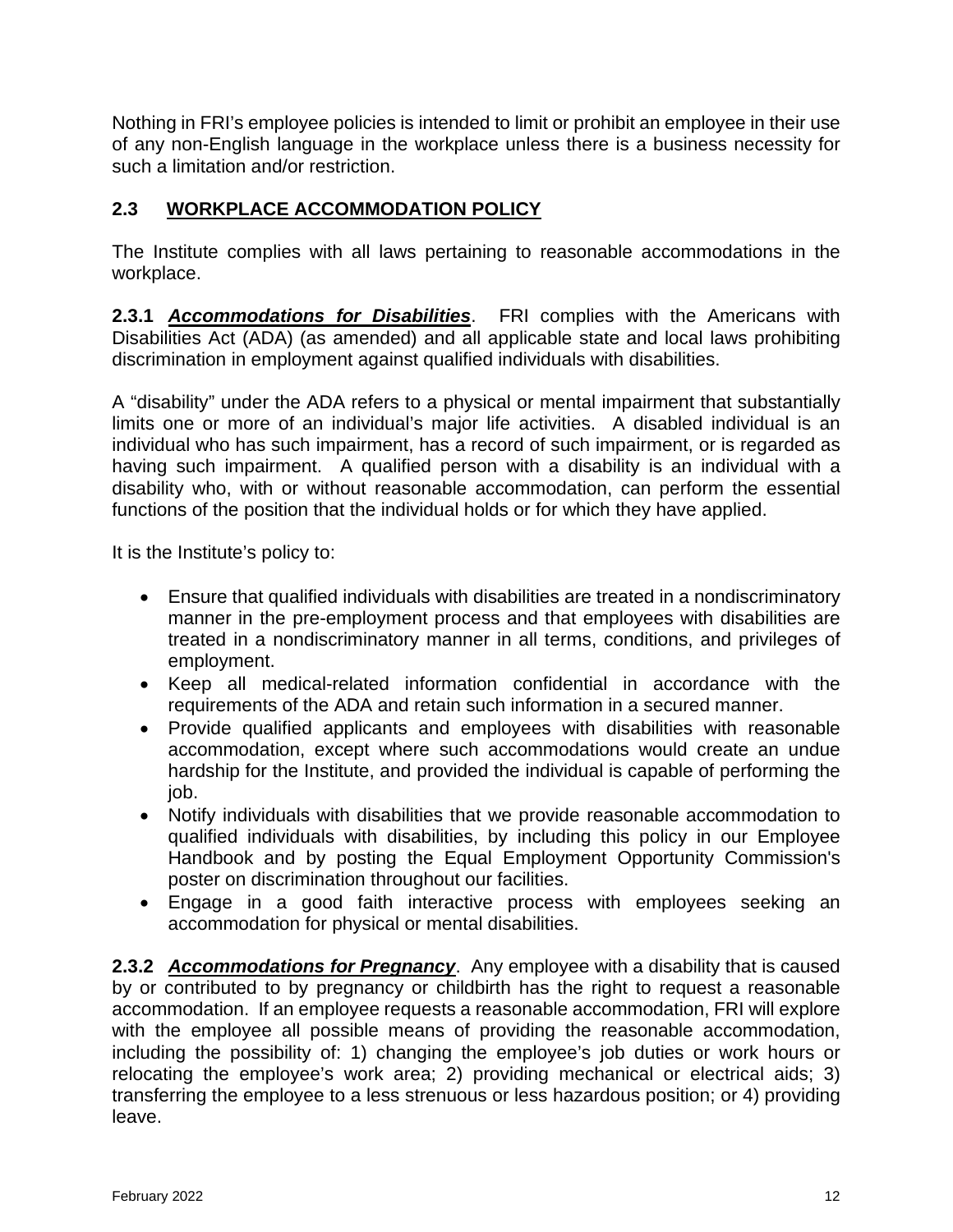Employment policies and practices involving matters such as the commencement and duration of leave, the availability of extensions of leave, the accrual of seniority and other benefits and privileges, reinstatement, and payment under any health or temporary disability insurance or sick leave plan, formal or informal, will be applied to a disability due to pregnancy or childbirth on the same terms and conditions as they are applied to other temporary disabilities.

**2.3.3** *Accommodations for Religious Practices.* FRI recognizes and respects each employee's religious pursuits. To that end, the Institute seeks to provide reasonable accommodations for an employee's religious practices, including, by way of example, adjustments to an employee's work schedule for observances to attend religious services or activities at their local place of worship.

**2.3.4** *Interactive Dialogue.* Employees requesting accommodations under this policy will be invited to participate in a good faith interactive dialogue with the Human Resources Department, specifically Michele Hipsley, to determine the feasibility of the requested accommodation. In certain circumstances, an accommodation may not be possible if it would result in an undue hardship to FRI, pose a direct threat to the employee or others, etc.

**2.3.5** *How to Request a Reasonable Accommodation.* Employees seeking a workplace accommodation should contact the Human Resources Department, specifically Michele Hipsley.

**2.3.6** *No Retaliation.* The Institute will never retaliate against an employee for requesting an accommodation under this policy and/or seeking to exercise any right protected under applicable law. Individuals who believe that they have been wrongfully denied an accommodation and/or subjected to retaliation or unlawful discrimination should follow the [Discrimination and Harassment Reporting Procedures](#page-14-0) outlined in Section 2.6. Any employee who is found to have engaged in a discriminatory act that violates any part of this policy will be subject to disciplinary action up to and including termination of employment.

# <span id="page-12-0"></span>**2.4 HARASSMENT PREVENTION POLICY**

FRI has a strong commitment to provide a welcoming environment for all its employees, free from discrimination, harassment, sexual harassment, retaliation, and violence and will act proactively to maintain such an environment. FRI prohibits the unlawful harassment of coworkers, supervisors, managers, and third parties with whom an employee may come into contact as a result of his or her work. This policy applies to all employee actions and relationships within the workplace and all employment-related actions and relationships outside of the workplace (e.g., business trips, meetings, parties, internet and/or electronic communications, etc.). When the Institute receives allegations of conduct that violates this policy, it will conduct a fair, timely, and thorough investigation that provides all parties appropriate due process and reaches reasonable conclusions based on the evidence collected.

FRI strictly prohibits harassment on the basis of an employee's status as a member of one or more EEO Protected Classifications. Employees unlawfully harassing others will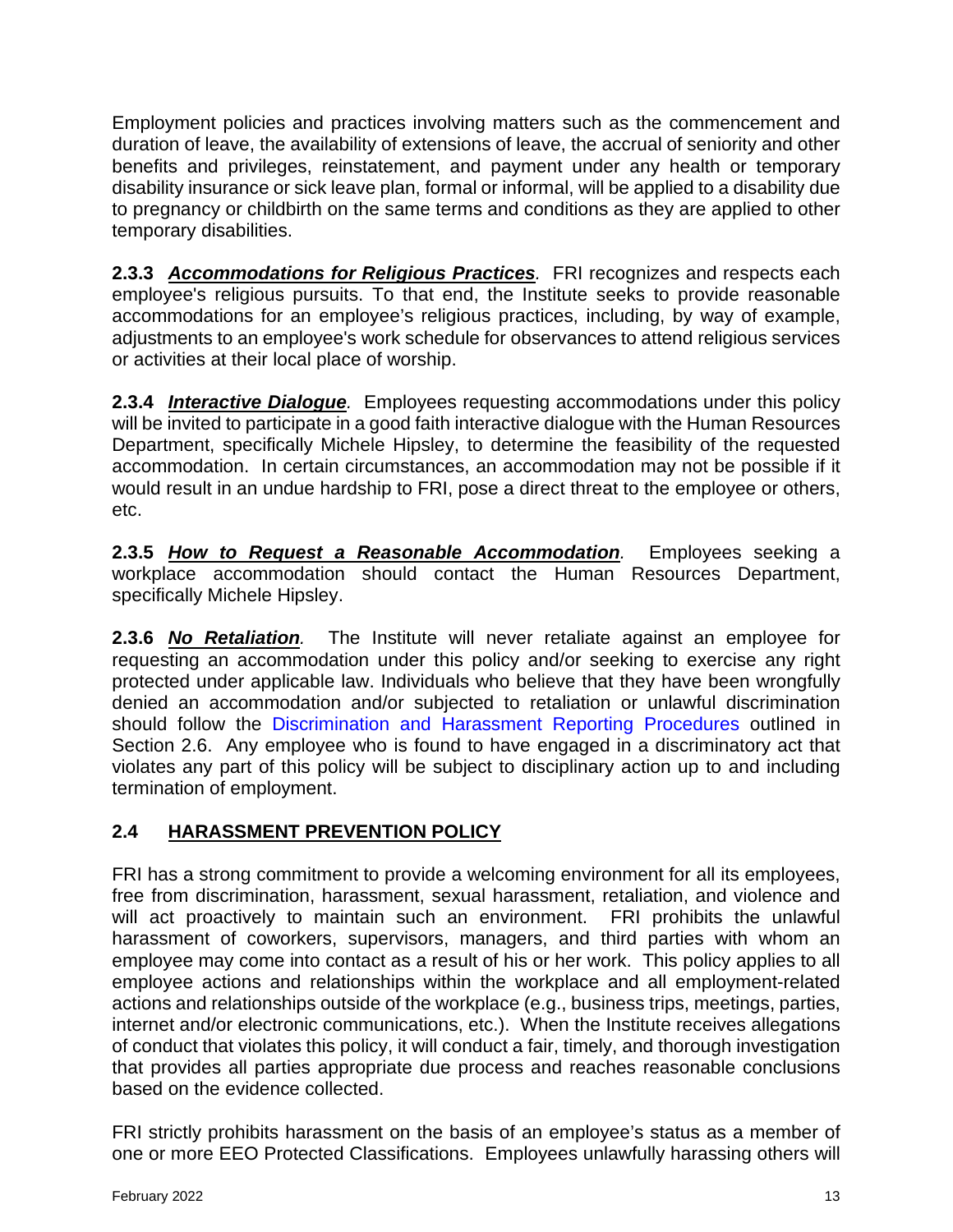be dealt with swiftly and vigorously. Any employee who violates this policy will be subject to disciplinary action up to and including termination of employment.

Verbal or physical conduct constitutes unlawful harassment when such behavior is related in any way to an employee's status as a member of one or more EEO Protected Classifications and that has the purpose or effect of interfering with an individual's performance on the job or creating an intimidating, hostile, or offensive working environment. The above-described conduct will be considered in violation of the Institute's policy even if the conduct was not intended to harass an individual.

**The Institute unequivocally forbids unlawful harassment.** In the event any such prohibited conduct should occur an employee should follow the [Discrimination and](#page-14-0)  [Harassment Reporting Procedures](#page-14-0) outlined in Section 2.6.

# <span id="page-13-0"></span>**2.5 SEXUAL HARASSMENT PREVENTION POLICY**

All employees, as well as applicants, unpaid interns, volunteers, and independent contractors, are entitled to work in an atmosphere free of sexual harassment. Sexual harassment is **illegal** and is a form of discrimination based on sex/gender (including pregnancy, childbirth, or related medical conditions), gender identity, gender expression, or sexual orientation. Individuals of any gender can be the target of sexual harassment. Unlawful sexual harassment does not have to be motivated by sexual desire and may involve harassment of a person of the same gender as the harasser, regardless of either person's sexual orientation or gender identity.

As stated above in its policy pertaining to other forms of unlawful harassment, FRI forbids and will not condone or tolerate sexual harassment of any type by any employee, nor will it allow employees to be harassed unlawfully by coworkers, supervisors, customers, vendors, visitors, or any other third parties. This policy applies to all employee actions and relationships within the workplace and all employment-related actions and relationships outside the workplace (e.g., business trips, meetings, parties, internet and/or electronic communications, etc.), regardless of position or gender. The Institute will promptly and thoroughly investigate any complaint of sexual harassment and will take any and all appropriate corrective action necessary to ensure that FRI is harassmentfree.

# *There are two types of sexual harassment*:

- 1. *Quid pro quo* (Latin for "this for that") sexual harassment occurs when someone conditions (either directly or indirectly) a job, promotion, or other work benefit on an individual's submission to sexual advances or other conduct based on sex.
- 2. *Hostile work environment* sexual harassment occurs when unwelcome comments or conduct based on sex unreasonably interfere with an individual's work performance or creates an intimidating, hostile, or offensive work environment. An individual may experience sexual harassment even if the offensive conduct was not aimed directly at them.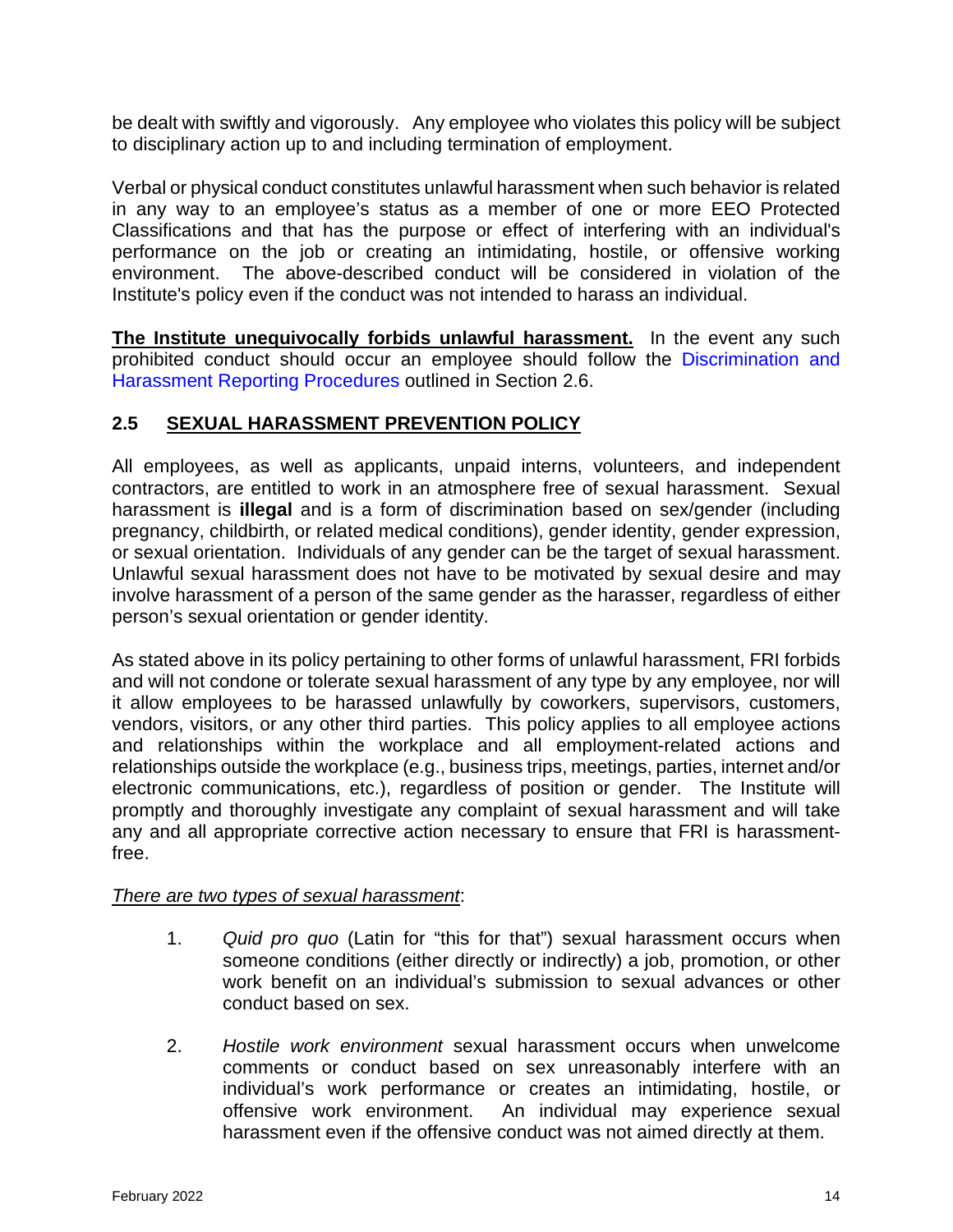#### *Behaviors that may be sexual harassment*:

- 1. Unwanted sexual advances.
- 2. Offering employment benefits in exchange for sexual favors.
- 3. Leering, gestures, or displaying sexually suggestive objects, pictures, cartoons, or posters.
- 4. Derogatory comments, epithets, slurs, or jokes.
- 5. Graphic comments, sexually degrading words, or suggestive or obscene messages or invitations.
- 6. Physical touching or assault, as well as impeding or blocking movements.

The above-described conduct will be considered in violation of the Institute's policy even if the conduct was not intended to sexually harass an individual.

In addition, employees are expected to act in a professional manner and to contribute to a productive work environment that is free from harassing or disruptive activity. Prohibited activities include, but are not limited to:

- Sexual flirtations, touching, advances, or propositions;
- Verbal abuse of a sexual nature;
- Graphic or suggestive comments about dress or body;
- Sexually degrading words; or
- The display in the workplace of sexually suggestive or offensive objects or pictures.

**The Institute unequivocally forbids unlawful harassment.** In the event any such prohibited conduct should occur an employee should follow the [Discrimination and](#page-14-0)  [Harassment Reporting Procedures](#page-14-0) outlined in Section 2.6. Persons unlawfully harassing others will be dealt with swiftly and vigorously. Any employee who violates this policy will be subject to disciplinary action up to and including termination of employment.

#### <span id="page-14-0"></span>**2.6 DISCRIMINATION AND HARASSMENT REPORTING PROCEDURES**

As explained above, FRI is an equal employment opportunity employer. The Institute forbids unlawful discrimination and forbids unlawful harassment, sexual or otherwise. Because of the strength of the Institute's commitment to these vital principles, any employee and/or supervisor who has experienced or is aware of a situation that is believed to be discriminatory and/or harassing has a responsibility to immediately report the situation to the Human Resources Department, specifically Michele Hipsley. Employees should not wait until performance reviews or training programs to report discrimination and/or harassment, although they are certainly encouraged to discuss any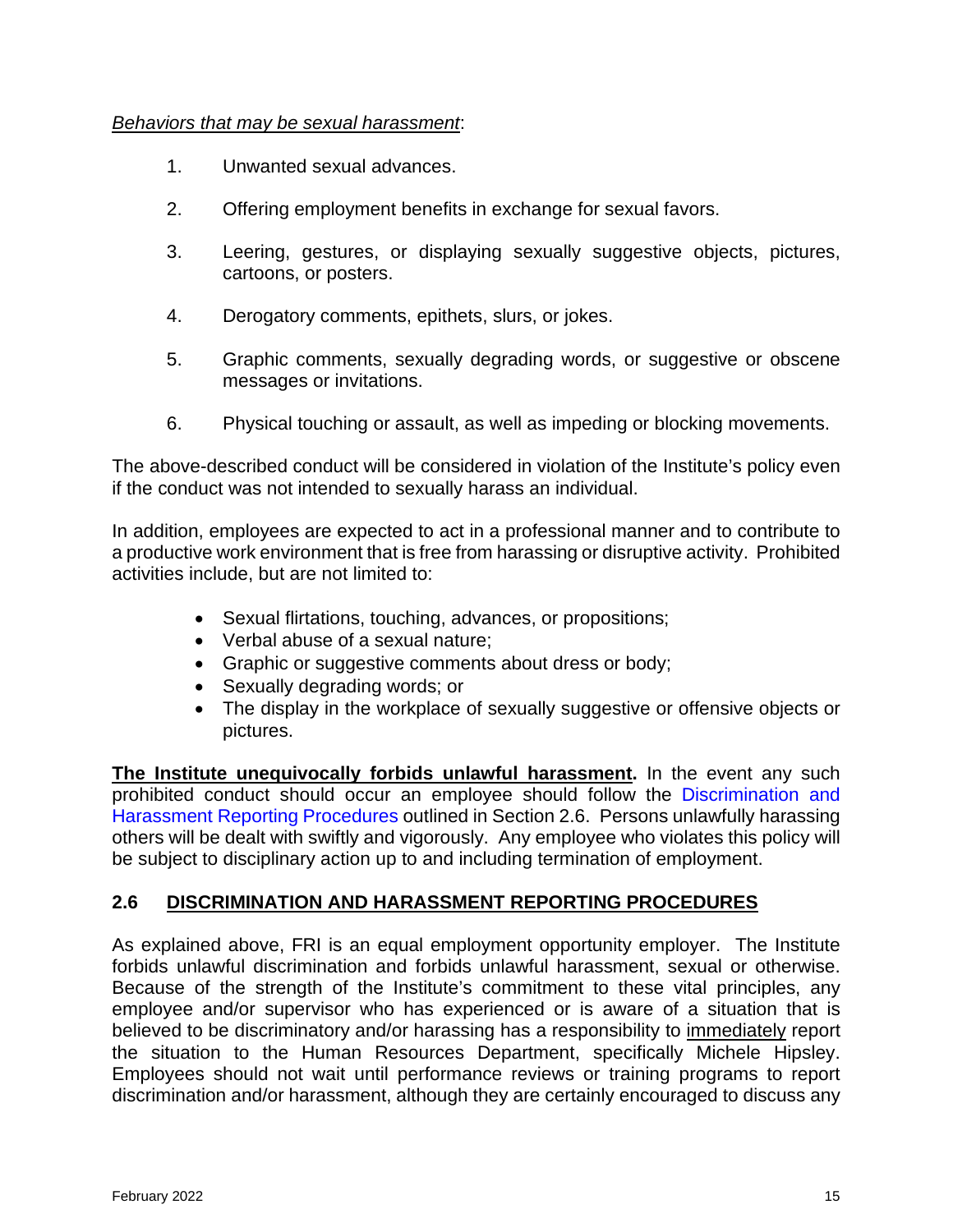such concerns at any time. Upon receipt of an allegation of discrimination and/or harassment, the Institute will conduct an immediate investigation into the allegation to determine whether discrimination and/or harassment or other inappropriate conduct occurred.

All complaints of discrimination and/or harassment will be investigated promptly, impartially, and thoroughly by qualified personnel. In addition, the Institute's investigation will be conducted as discreetly as possible and will be designated as confidential to the fullest extent possible; however, the Institute cannot guarantee complete confidentiality. The Institute will provide a timely response to any complaints of discrimination and/or harassment, and all investigations will be documented and monitored for reasonable progress. The Institute will strive to timely close all investigations of misconduct. The Institute's general policies regarding discrimination and/or harassment investigations are as follows:

- 1. Employees are required to cooperate in any investigation;
- 2. The Institute will investigate any allegations of discrimination and/or harassment or other inappropriate conduct, even when the complaining employee later decides not to pursue the matter; and
- 3. **Retaliation against any employee for filing a legitimate complaint or participating in an investigation is strictly prohibited. Anyone who violates this policy will be subject to disciplinary action up to and including termination of employment.**

In all cases where discrimination and/or harassment or other inappropriate conduct is determined to have occurred, the offender will face appropriate remedial action, including immediate and appropriate disciplinary action up to and including termination of employment. An employee determined to be discriminating and/or harassing another person may be held personally liable for their actions.

Employees not satisfied with the outcome of the investigation should bring the matter to the attention of the President for resolution.

# <span id="page-15-0"></span>**2.7 EMPLOYEE RELATIONSHIP POLICY**

FRI has a strong commitment to a workplace free from inappropriate and illegal harassment and/or inappropriate employee relationships. To ensure that this policy is carried out, FRI has adopted a policy with respect to employee relationships in the workplace. Specifically, there are some circumstances where romantic and/or intimate relationships may not be appropriate in a professional setting, particularly where one of the parties has management or supervisory responsibilities. Supported by various professional Codes of Ethics, it is FRI's policy that a manager/supervisor should not engage in a romantic relationship with a subordinate. Employee relationships, of an intimate or sexual nature, may be disruptive to the workplace environment and constitute inappropriate professional conduct. If such a relationship takes place, the employees engaged in the relationship must disclose the relationship to the Human Resources Department, specifically Michele Hipsley.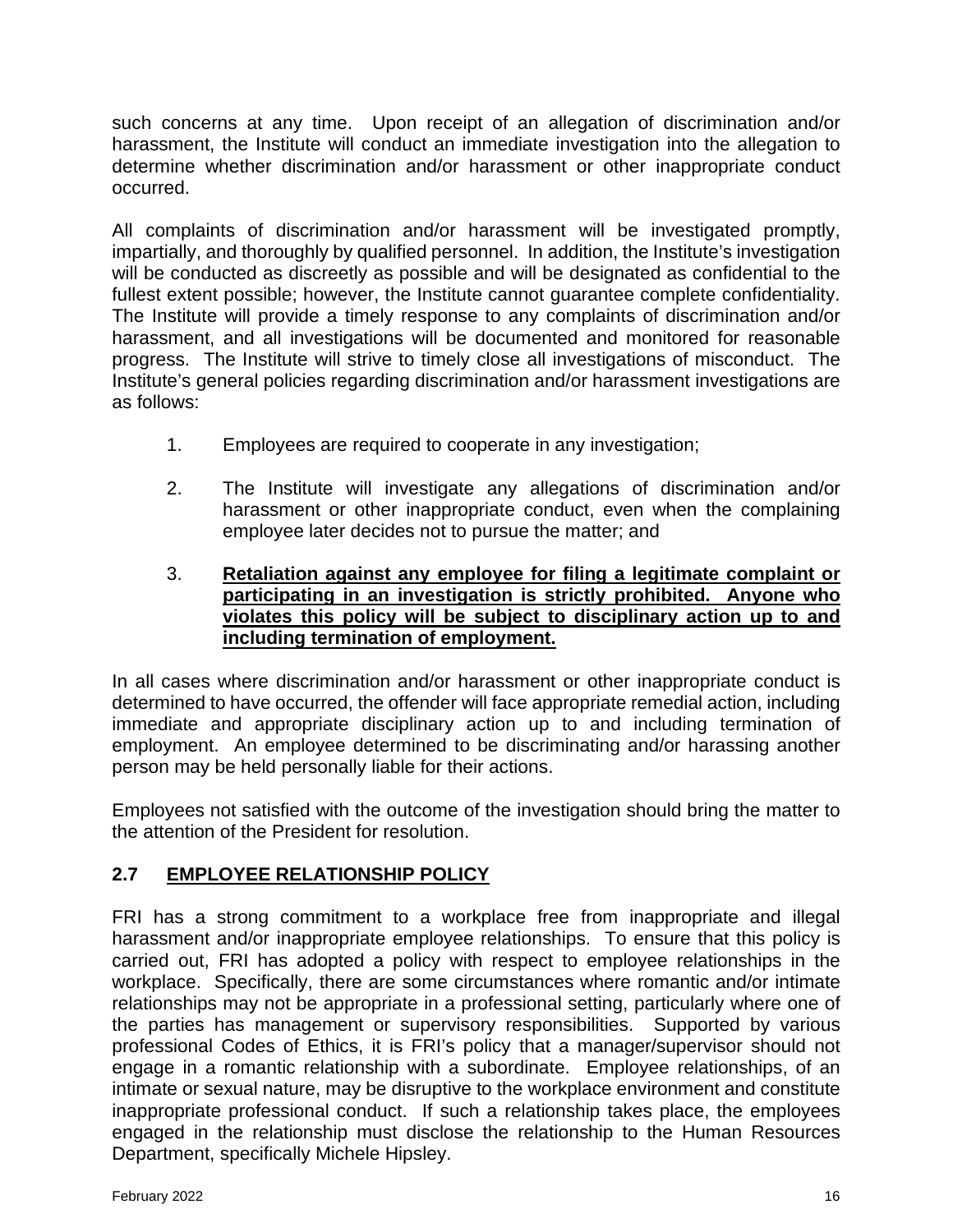## <span id="page-16-0"></span>**2.8 STANDARDS OF BUSINESS CONDUCT & ETHICAL PRACTICE**

Ethical behavior is the guiding force behind FRI's operation. The Institute's success will be based upon mutual trust among administrators and employees. Such mutual trust can only be established when FRI, as an employer, and its employees, behave with unquestionable integrity.

Some of the standards of business conduct that FRI expects from employees include, but are not limited to, the following:

**2.8.1** *Produce Quality Work.* FRI prides itself on being a leader in its field. One principle is enforced without exception: top-quality performance. This commitment has motivated the continued growth and success of the Institute. An employee's continued employment is dependent upon living up to this high standard in their job.

**2.8.2** *Respect Trade Secrets*. As defined by the U.S. Patent and Trademark office, a trade secret is (1) information that has either actual or potential independent economic value by virtue of not being generally known, (2) has value to others who cannot legitimately obtain the information, and (3) is subject to reasonable efforts to maintain its secrecy. All three elements are required; if any element ceases to exist, then the trade secret will also cease to exist. Otherwise, there is no limit on the amount of time a trade secret is protected. Protecting the Institute's Trade Secrets is the responsibility of every employee, and all employees share a common interest in making sure that such Trade Secrets are not improperly or accidentally disclosed. Do not discuss the Institute's Trade Secrets with anyone who does not work for FRI. In addition, do not discuss Trade Secrets with other employees, unless the other employee has a "need to know." This prohibition applies to both active employees and former employees. Pursuant to the Defend Trade Secrets Act of 2016, individuals, including employees, may not be held criminally or civilly liable under any federal or state trade secret law for the disclosure of a trade secret that: a) is made (i) in confidence to a federal, state, or local government official, either directly or indirectly, or to an attorney; and (ii) solely for the purpose of reporting or investigating a suspected violation of law; or b) is made in a complaint or other document that is filed under seal in a lawsuit or other proceeding. Further, an individual who files a lawsuit for retaliation by an Institute for reporting a suspected violation of law may disclose the Institute's trade secrets to the attorney and use the trade secret information in the court proceeding if the individual: a) files any document containing the trade secret under seal; and b) does not disclose the trade secret, except pursuant to court order.

**2.8.3** *Office Supplies.* FRI maintains a stock of basic office supplies such as pens, paper clips, staples, note pads, etc. used on a day-to-day basis by employees. All office supplies are located in the office or given by a supervisor. If an employee needs additional items not regularly stocked, they should request the item from their supervisor, who will determine if the item is needed. **Office supplies are for business use only and should not be removed from the office for non-business use.** Violations of this policy may result in disciplinary action up to and including termination of employment.

**2.8.4** *Follow Common Sense Standards of Conduct*. FRI is founded upon principles of integrity and expects all of its employees to carry out their work responsibilities in a manner consistent with the Institute's high ideals. Employees should be aware that there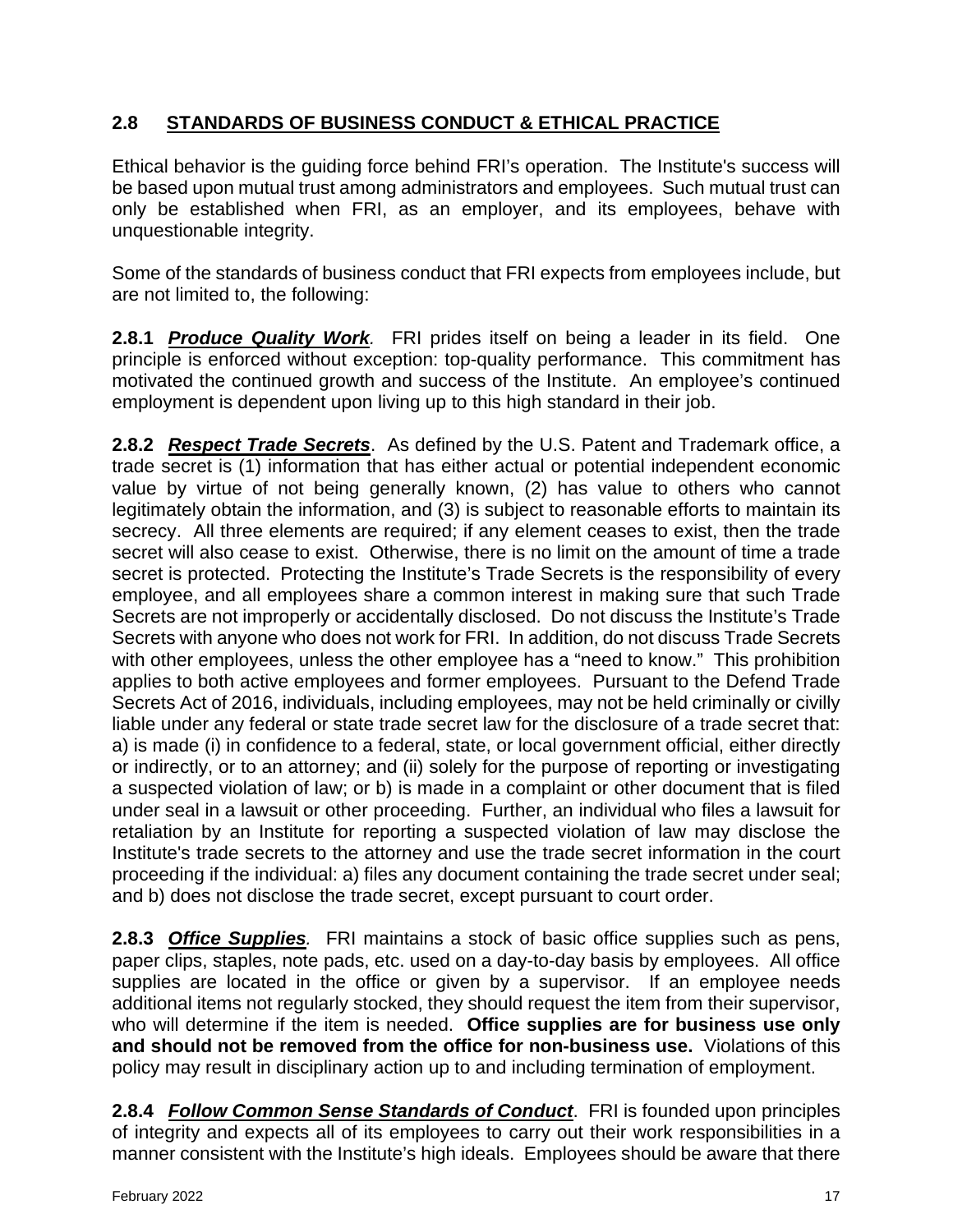are certain major offenses which may result in an immediate termination of employment, without any prior counseling. In other words, if an employee commits a major offense, all or any part of FRI's progressive [Disciplinary Policy](#page-18-0) may be omitted, in FRI's sole discretion. In order to avoid such severe consequences, follow simple common-sense standards of conduct and avoid major offenses such as, but not limited to, the following:

- 1. Failure or refusal to carry out orders or instructions.
- 2. Unsatisfactory work performance, including, but not limited to, carelessness and/or negligence in the performance of job duties and violations of the policies set forth in this Handbook.
- 3. Violation of a safety, fire prevention, health, or security rule, policy, or practice.
- 4. False, fraudulent and/or misleading statements, actions, or omissions involving coworkers, research/service participants, and/or FRI.
- 5. False, fraudulent, misleading statements, actions or omissions related to an employment application or any other information provided to or requested by FRI, whether oral or written.
- 6. Misrepresentation or falsification of forms, records, or attendance reports.
- 7. Unauthorized use of, removal of, theft of, or damage to the property of FRI, an employee, an independent contractor, or a research/service participant.
- 8. The use of profane or abusive language towards coworkers, associates, and/or research/service participants.
- 9. Threatened or actual physical violence.
- 10. Carrying any weapon while on FRI business, jobsite, premises, or property.
- 11. Misappropriation of funds.
- 12. Immoral or indecent conduct.
- 13. Sleeping on the job.
- 14. Violation of any of the provisions of FRI's [Substance Abuse Policy.](#page-62-1)
- 15. Violation of FRI's [Equal Employment Opportunity,](#page-10-2) [Harassment Prevention,](#page-12-0) and/or [Sexual Harassment Prevention](#page-13-0) Policies.
- 16. Organized gambling and/or other disorderly conduct while on FRI premises, jobsite, or business.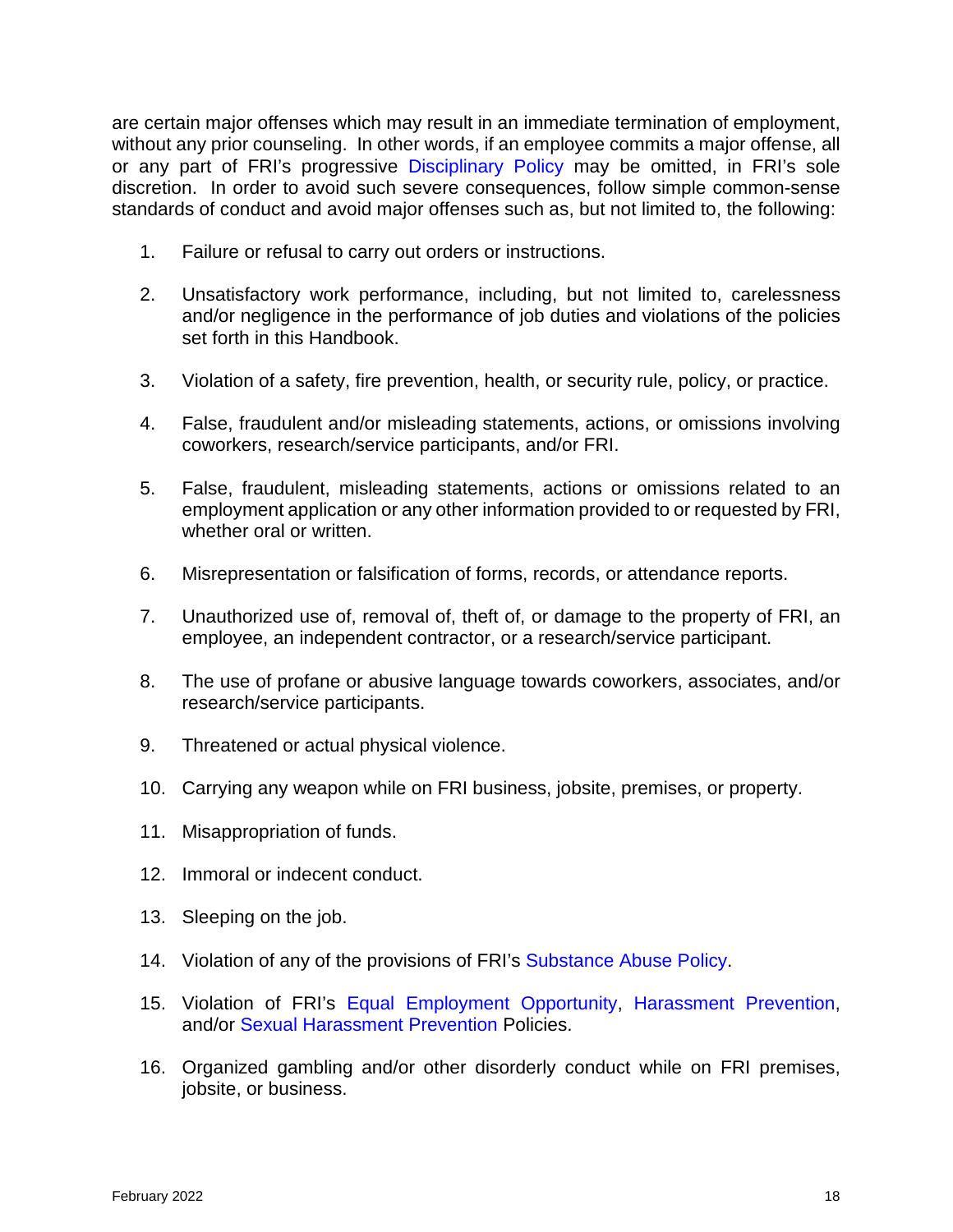- 17. Conducting or attempting to conduct any outside business while on the Institute's premises or business and/or using FRI contacts and resources to foster personal business opportunities.
- 18. Chronic, habitual, or excessive lateness or absenteeism of any unauthorized type, early departure from work, and/or other violation of FRI's [Attendance,](#page-21-2)  [Punctuality, and Dependability Policy.](#page-21-2)
- 19. Engaging in acts of (a) unlawful discrimination based on an individual's status as a member of one or more EEO Protected Classifications and/or (b) unlawful harassment, sexual or otherwise.
- 20. Release or dissemination of confidential Institute information, including projectrelated information that may not be pertinent to research/service participants.
- 21. Violation of professional codes of ethics, government law, or statute that may govern an employee's profession.
- 22. Inappropriate personal relationships with research/service participants.
- 23. Fabrication, falsification, plagiarism, or other practices that deviate from those that are commonly accepted within the scientific community for proposing, conducting, or reporting research.
- 24. Subject to applicable law, an arrest and/or criminal complaint, summons to answer a criminal charge; statement of charges, indictment, criminal information, or any other criminal charge that occurs during the course of employment with FRI; and/or conviction of an employee, depending on the particular circumstances and the offense charged (and subject to applicable law), including but not limited to the Institute's judgment as to the potential risk to safety or health of employees, the security of FRI's premises and property, and/or FRI's reputation.
- 25. Any other conduct detrimental to coworkers, research/service participants, and/or the lawful operation of the Institute.

#### <span id="page-18-0"></span>**2.9 DISCIPLINARY POLICY**

The major purpose of any disciplinary action is to correct the problem, prevent recurrence, and prepare the employee for satisfactory service in the future. The approach taken in discipline may vary depending, at FRI's discretion, on, among other things, the gravity of the offense, the circumstances under which it occurred, an employee's duties, an employee's length of service with the employer, and an employee's overall work record, including any prior misconduct. In order of severity, discipline can take one of the following forms:

- 1. Verbal reprimand;
- 2. Written reprimand;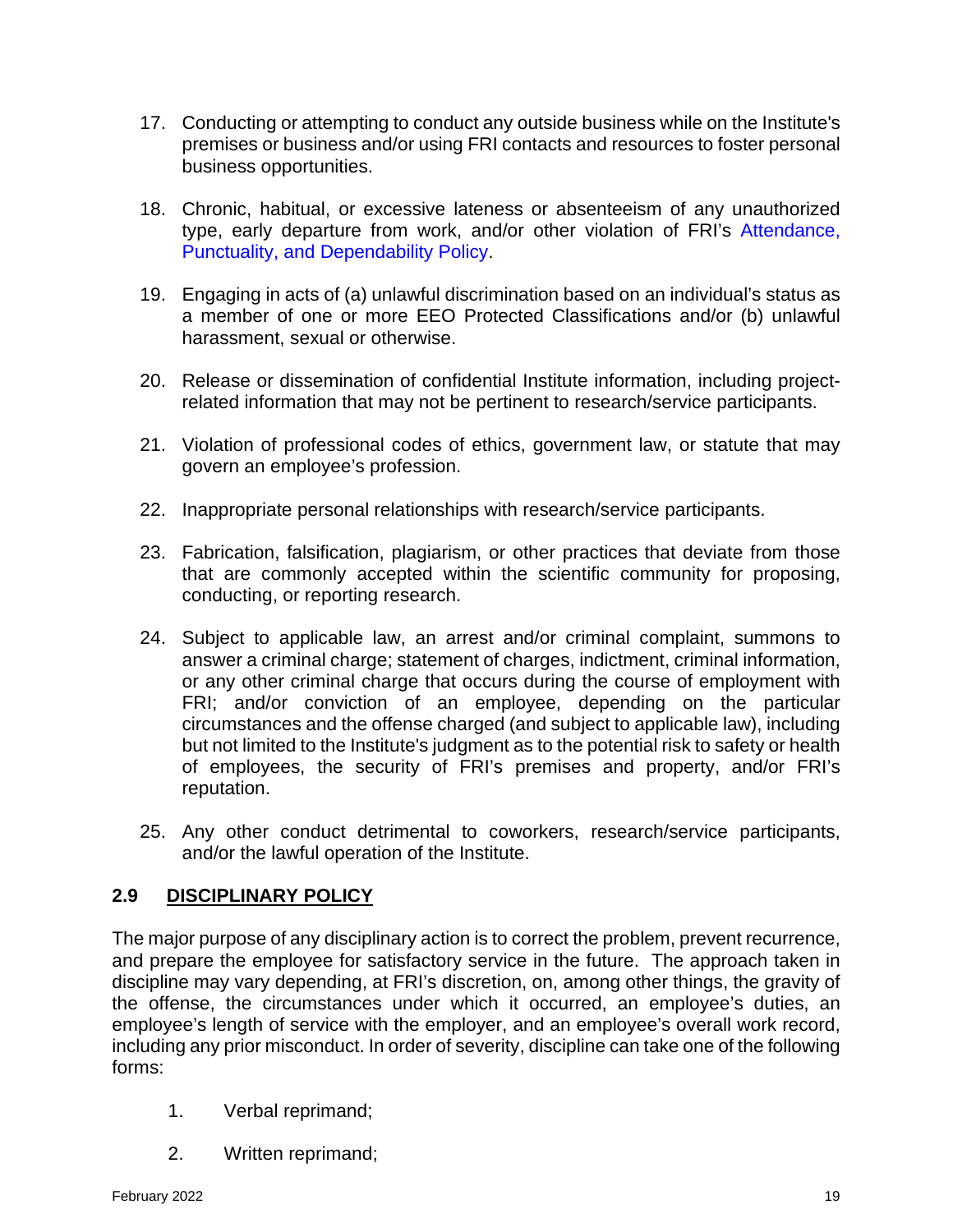- 3. Second written reprimand;
- 4. Termination of employment.

Progressive discipline means that, with respect to many disciplinary problems, these steps will normally be followed. For example, a first offense may call for a verbal reprimand; a second offense may be followed by a written reprimand; a third offense may be followed by a second written reprimand; and a fourth offense may then lead to termination of employment. However, keep in mind that any or all of these steps can be omitted as FRI deems appropriate, in its sole discretion. In addition, during an employee's introductory period, the disciplinary policy is accelerated meaning that 2 reprimands within the introductory period may result in termination of employment. It is also important to note that an unsatisfactory evaluation at any time during an employee's employment will be considered a written reprimand for purposes of this disciplinary policy.

Moreover, by establishing this disciplinary policy, the employer is not relinquishing or limiting its managerial right to terminate any employee for any or no reason at all, at any time, with or without cause or advance notice. As mentioned throughout this Handbook, employment at the Institute is at-will, and either the employee or the employer can terminate the employment relationship at any time, with or without cause, and with or without advance notice.

## <span id="page-19-0"></span>**2.10 CONFLICT OF INTEREST POLICY**

FRI's Conflict of Interest (COI) Policy is to protect FRI, its employees, and its research/service participants from potential or actual risks related to any conflicts of interest. A COI exists when the interests of an FRI Associate (employee, Board member, researcher, consultant, intern) or their relative, significant other, or business affiliate/relationship appear to compete, or do compete, with the interests of FRI. There are a variety of situations that raise COI concerns, including, but not limited to, financial, use of FRI services, property or facilities, proprietary or confidential information, etc.

An FRI Associate is under a continuing obligation to disclose any actual or potential COI, or the appearance of a conflict, as soon as it is known, or reasonably should have been known. An FRI Associate shall complete the COI Disclosure Form to fully disclose any actual or potential COI, or the appearance of a COI. The disclosure statement shall be completed upon first association with FRI, and shall be completed annually, thereafter. An additional disclosure statement shall be filed, using the Disclosure Form, when any new, potential, or actual conflict or appearance of a conflict arises.

Where the appearance of a COI or an actual or potential COI involves an FRI Associate, the Conflict of Interest Officer shall review the matter and notify the President, who will take appropriate action to protect the interests of FRI, its employees, and its research/service participants.

A complete copy of FRI's Conflict of Interest Policy is distributed to all new employees and available through the Human Resources Department.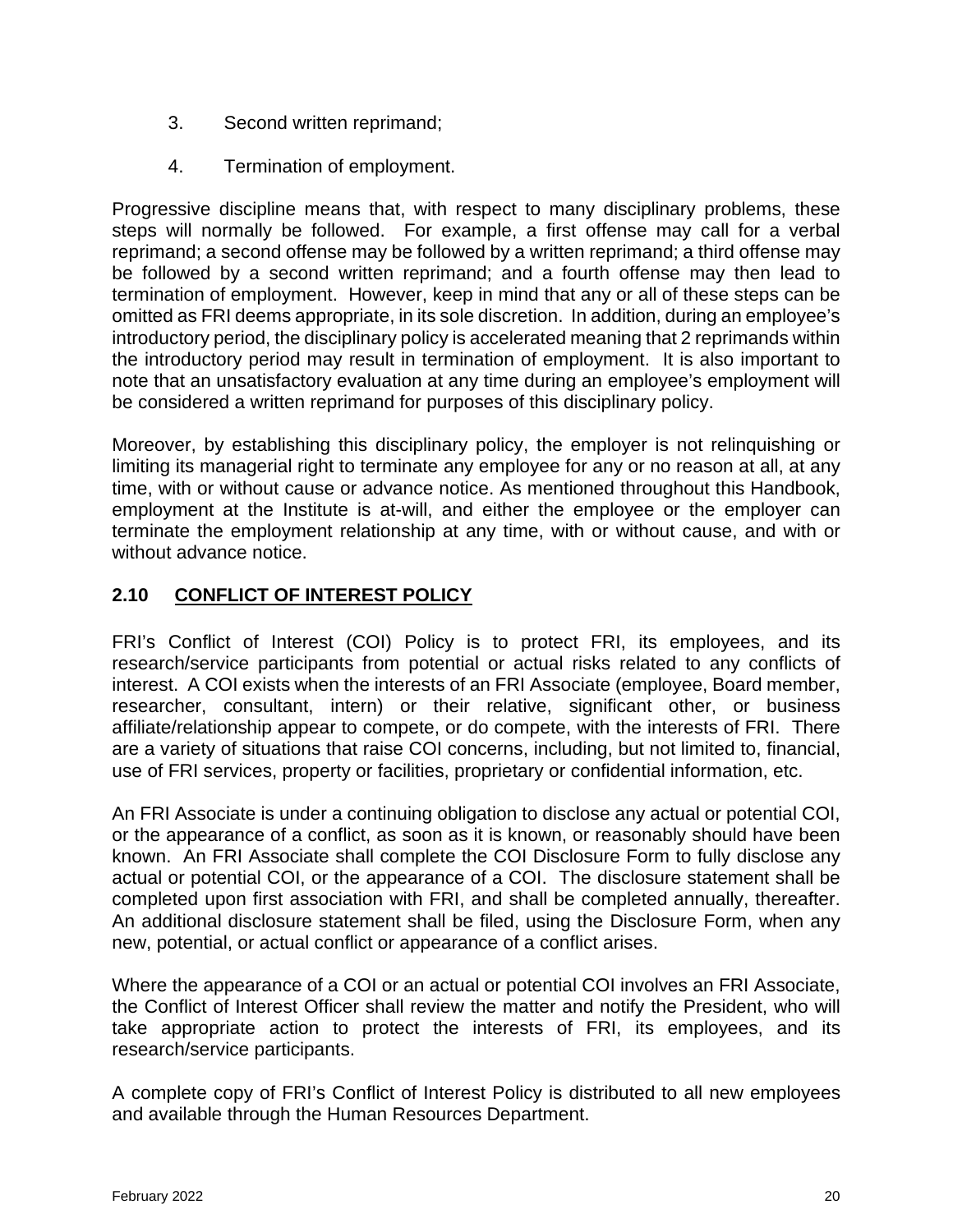#### <span id="page-20-0"></span>**2.11 FINANCIAL CONFLICT OF INTEREST POLICY**

FRI's Financial Conflict of Interest (FCOI) Policy is designed to comply with Federal regulation 42 CFR Part 50 Subpart F and to protect FRI, its employees, and its research/service participants from potential or actual risks associated with any financial conflicts of interest related to US Public Health Service (PHS)-funded research studies conducted by Investigators. The purpose of this regulation is to promote objectivity in research by establishing standards to ensure there is no reasonable expectation that the design, conduct, or reporting of research funded under PHS grants and cooperative agreements will be biased by any conflicting financial interest of an Investigator.

This policy applies to all Investigators (including subrecipient investigators) and applicable research staff who are planning to participate in or are participating in PHS-funded research. Compliance with this policy is a condition of employment and/or relationship with FRI. All staff working on research projects are required to complete FCOI training prior to engaging in research related to any PHS-funded grant. The FCOI training is required at least every 4 years.

An FCOI exists when FRI, through its FCOI Officer, reasonably determines that an Investigator or research staff member (including their spouse and dependent children) has a Significant Financial Interest (SFI) related to a PHS-funded research project that could directly and significantly affect the design, conduct, or reporting of PHS-funded research. Investigators and research staff are required to disclose to FRI a listing of Significant Financial Interests (SFIs) (and those of their spouse and dependent children) that: 1) would reasonably appear to be affected by the research for which funding is sought, and 2) includes those entities whose financial interests would reasonably appear to be affected by the research.

An Investigator is under a continuing obligation to disclose any SFI (and those of their spouse and dependent children), or the appearance of a financial conflict, as soon as it is known, or reasonably should have been known. When there is reason to believe that an actual or potential FCOI exists, or the appearance of an FCOI exists, between the interests of FRI and that of an Investigator or research staff member, the President shall ultimately be responsible for determining the appropriate response.

Where the appearance of an SFI or an actual or potential SFI involves an Investigator or research staff member, the FCOI Officer shall review the matter and determine whether an Investigator's SFI is related to PHS-funded research and if so related, whether the SFI is an FCOI. The FCOI Officer will notify the President, who will take appropriate action to protect the interests of FRI, its employees, and its research/service participants.

A complete copy of FRI's Financial Conflict of Interest Policy is distributed to all new employees who will work on research studies and available through the Human Resources Department.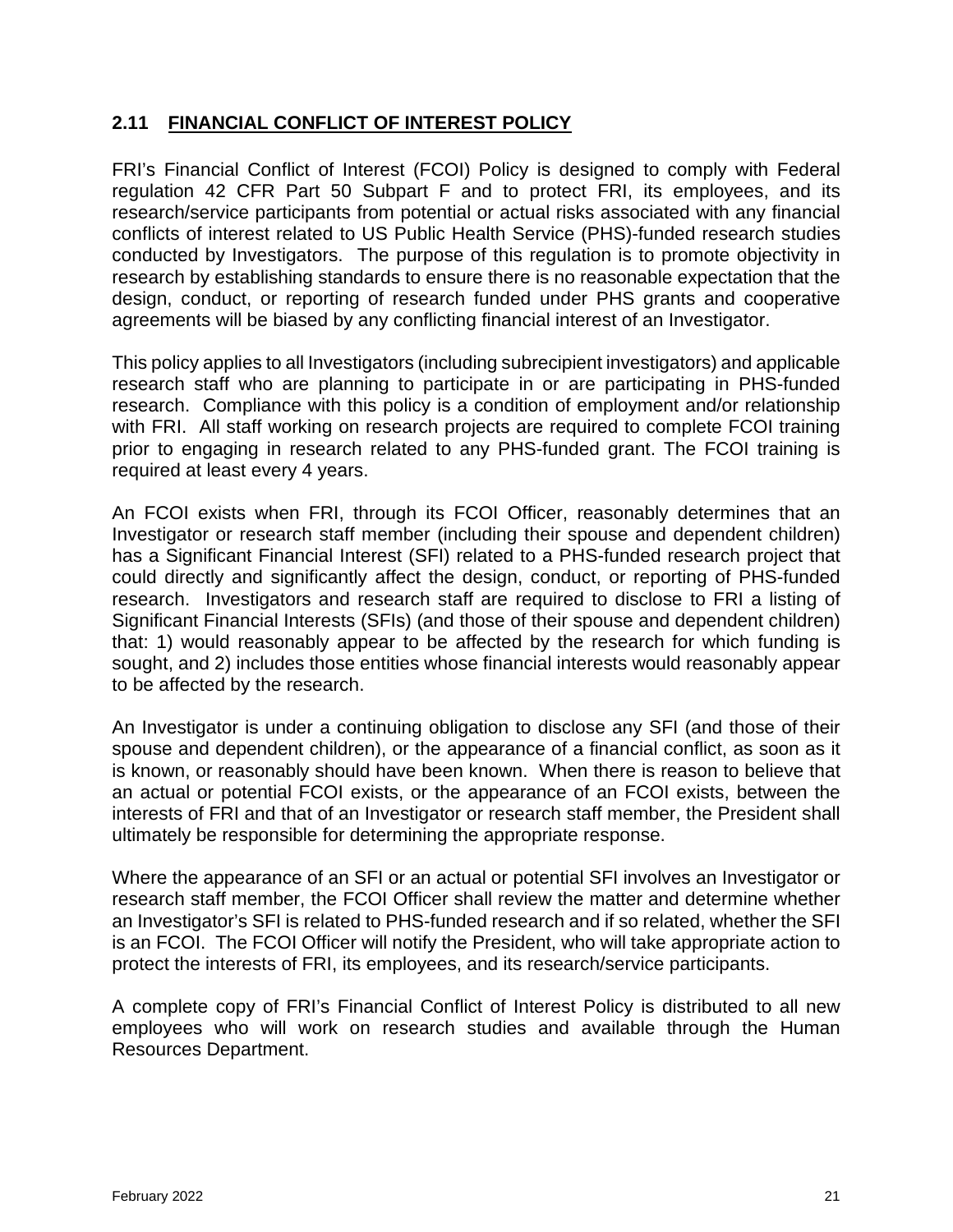# <span id="page-21-0"></span>**3.0 BUSINESS HOURS, WORK SCHEDULES, AND ATTENDANCE**

**\_\_\_\_\_\_\_\_\_\_\_\_\_\_\_\_\_\_\_\_\_\_\_\_\_\_\_\_\_\_\_\_\_\_\_\_\_\_\_\_\_\_\_\_\_\_\_\_\_\_\_\_\_\_\_\_\_\_\_\_\_\_\_\_\_\_\_\_\_\_**

#### <span id="page-21-1"></span>**3.1 WORKWEEK**

FRI's typical workweek is 40 hours, from Monday through Friday; however, based on the project to which the employee is assigned, an employee's workweek may differ. FRI's typical workday is 8 hours, including a 30-minute paid meal break. There may be occasions, of course, where employees may be called upon to perform services outside of the typical workweek and/or workday.

FRI is amenable to alternate work arrangements that are subject to approval from the supervisors at various FRI worksites.

#### <span id="page-21-2"></span>**3.2 ATTENDANCE, PUNCTUALITY, AND DEPENDABILITY**

Because FRI depends heavily upon its employees, it is important that employees attend work as scheduled. Dependability, attendance, punctuality, and a commitment to the job are essential at all times. As such, employees are expected at work during all scheduled work hours, unless the employee's supervisor has approved other arrangements in advance. In order to minimize disruption to FRI's operations and as a courtesy to coworkers, if an employee must be absent, the immediate supervisor must be notified as soon as possible before the start of the workday (except in the case of Sick and Safe Leave, where notice must be provided as soon as practicable). Absences must be reported daily unless other arrangements have been specifically made with an employee's immediate supervisor and/or otherwise not required under this Handbook. An employee who repeatedly fails to report to work and to contact their immediate supervisor may be subject to disciplinary action up to and including termination of employment. In addition, 3 consecutive days of unexcused absence may be considered by the Institute to be a voluntary termination of employment.

A record of absenteeism and lateness becomes part of the personnel record. Except where otherwise protected by applicable law, frequent absenteeism and lateness lessen an employee's chances for advancement and may result in disciplinary action up to and including termination of employment.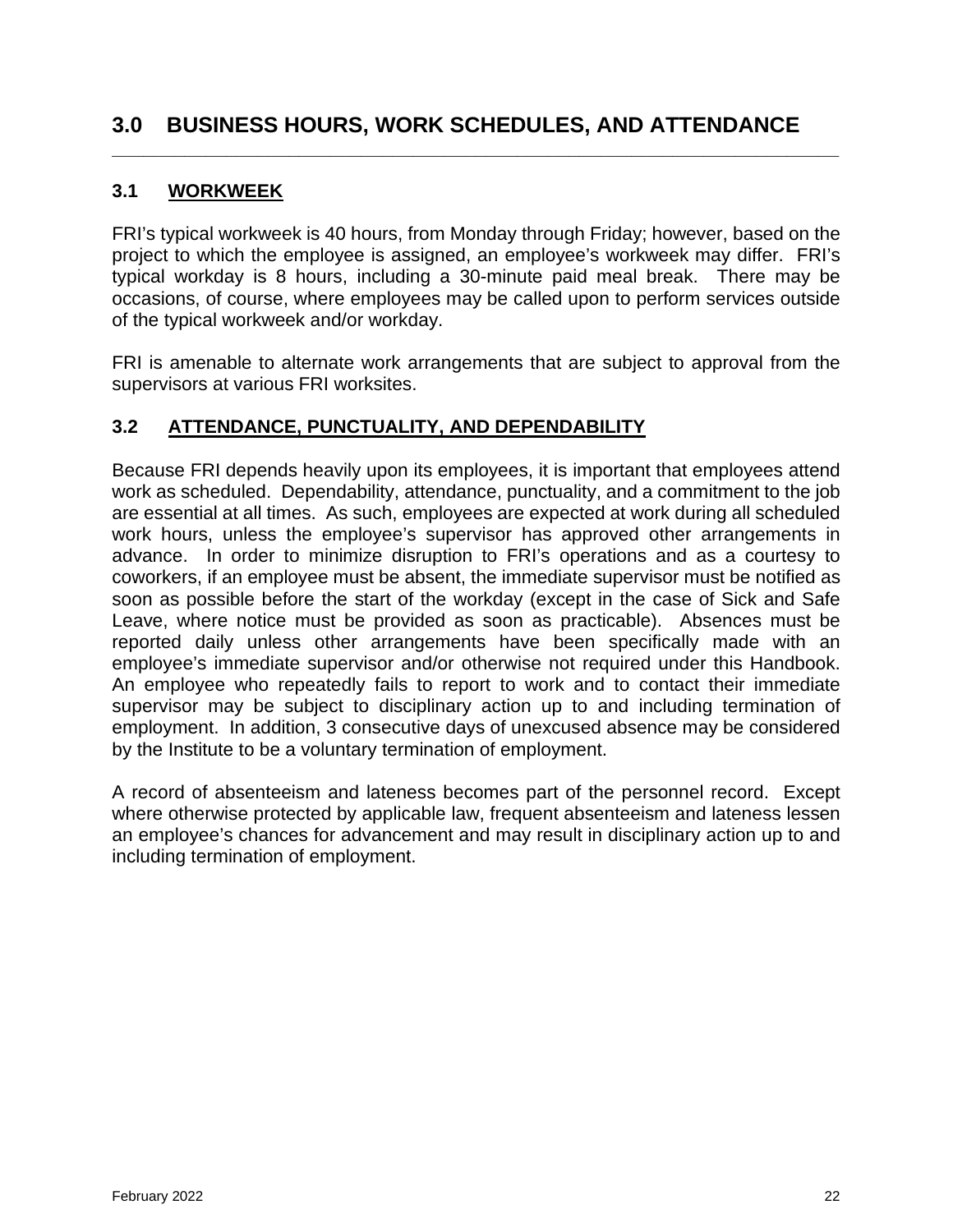# <span id="page-22-0"></span>**4.0 EMPLOYMENT AND WORK PRACTICES**

## <span id="page-22-1"></span>**4.1 INSPECTION OF PERSONNEL AND PAYROLL RECORDS POLICY**

With limited exceptions as outlined by law, FRI will allow an employee to review and obtain a copy of their personnel records related to the employee's performance or to any grievance concerning the employee. The right of inspection is extended to former employees and employee representatives who have been designated in writing by the employee. Requests by former employees are limited to one per year. FRI reserves the right to charge for the actual cost of any copies.

**\_\_\_\_\_\_\_\_\_\_\_\_\_\_\_\_\_\_\_\_\_\_\_\_\_\_\_\_\_\_\_\_\_\_\_\_\_\_\_\_\_\_\_\_\_\_\_\_\_\_\_\_\_\_\_\_\_\_\_\_\_\_\_\_\_\_\_\_\_\_**

Current and former employees may also inspect or copy their wage earnings and deductions statements, in accordance with the law. FRI reserves the right to charge the actual cost of any copies.

#### <span id="page-22-2"></span>**4.2 DRESS CODE POLICY**

FRI recognizes that staff, working in many of its programs, operate in a variety of settings that differ in their degree of contact with the public. Accordingly, standards of dress must reflect the circumstances under which employees work. Those employees who work directly with the public (e.g., meeting with participants in a research study, community clinics, jails/prisons, etc.) should dress in a manner suited to these responsibilities. Those employees who have little contact with the public (e.g., laboratory technicians and staff involved in laboratory experiments) may dress more casually but are still expected to be neat in appearance.

It is difficult to specify standards of dress for employees at all worksites within the FRI organization. Therefore, the supervisor at each project site may use their discretion in implementing the dress code. However, the following clothing is NOT ACCEPTABLE, regardless of project site, including, but not limited to: 1) bare feet; 2) stocking feet; 3) excessive or extreme piercings and/or tattoos; 4) spandex; 5) shorts; 6) hoodies; 7) sweatshirts/sweatpants; 8) graphic t-shirts; 9) athletic wear; 10) clothing revealing the midriff; 11) sexually provocative clothing; 12) clothing with profanity, drug or alcohol depictions, nude or semi-nude pictures; and/or sexually suggestive slogans, cartoons, or drawings; 13) hats/caps; 14) flip flops (including any rubber-soled flip flops); and 15) the observable lack of undergarments and exposed undergarments.

In addition to wearing proper clothing, employees should also be aware of wearing excessive fragrance (i.e., perfume, cologne, lotion, etc.) in the workplace. FRI asks all employees to be aware of, and respect, their colleagues' sensitivities to particular scents. Employees wishing to discuss a colleague's excessive use of perfume, cologne, lotion, or other fragrance should speak with their immediate supervisor.

#### <span id="page-22-3"></span>**4.3 TRAVEL POLICY**

Travel amounts and policies may vary at different divisions/worksites depending on the parameters of the funding source. All travel expenditures must be approved by an employee's immediate supervisor.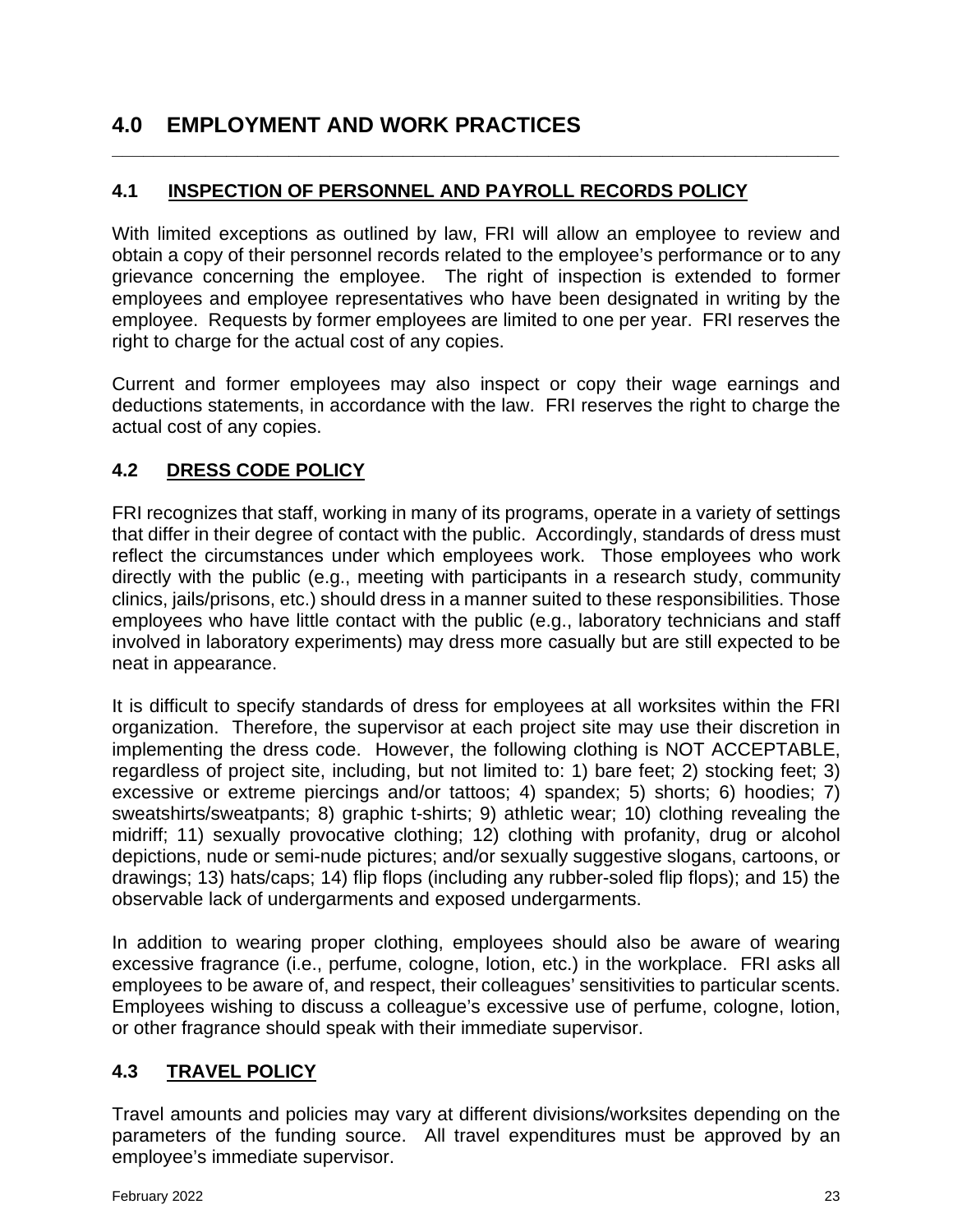AIRFARE: Employees traveling are required to make every effort to obtain the lowest possible domestic coach airfare available. Travel plans should be made no later than 14 days in advance to take advantage of better rates.

HOTELS: Employees traveling are required to make every effort to obtain the lowest possible hotel rate available.

CAR RENTAL: Employees traveling are required to make every effort to obtain the lowest possible car rental rate available, not to exceed \$65 per day. Anything in excess of \$65 must be approved by a supervisor.

RIDE SHARE: Employees may be reimbursed for using ride share services/taxi for FRI business trips. However, employees will not be reimbursed for using ride share services/taxi in lieu of a personal vehicle to conduct normal everyday FRI business.

MEALS: FRI pays per diem rates per individual city. When completing a travel request, please refer to [gsa.gov/portal/content/104877](http://www.gsa.gov/portal/content/104877) to determine the appropriate per diem rate. At the aforementioned website, enter the city and state or zip code the employee will be traveling to in order to determine the per diem rate. The per diem rate includes meals plus incidentals. In order to receive per diem, a Travel Request Form must be completed. This form is available from the Human Resources Department and the FRI website.

MILEAGE: FRI uses the IRS determined standard mileage reimbursement rate to reimburse employees when using a personal vehicle for FRI business excluding an employee's regular commute to and from work. Employees will receive mileage reimbursement if their first stop to work is a location other than their usual work site(s) but will only be reimbursed for the difference in mileage in excess of their normal commute to work. This same rule also applies to employees if they make a stop for work on their way home but, again, will only be reimbursed for the difference in mileage in excess of their normal commute home. Employees do not receive mileage reimbursement when traveling to a social event for work.

Because the IRS rate changes from time to time, the current mileage reimbursement rate will be listed on the Mileage Reimbursement Form on FRI's website. An employee can also contact the Human Resources Department to obtain the current mileage reimbursement rate as well as the Mileage Reimbursement Form. If the IRS mileage reimbursement rate changes at any time, FRI will inform employees and follow the new IRS rate per FRI's effective date. Employees should obtain approval from their immediate supervisor before applying for reimbursement.

Please note that funding sources of some FRI programs do not follow the IRS determined standard mileage reimbursement rate and will only allow a certain rate to be reimbursed. Therefore, particular FRI worksites may have to utilize a lower mileage reimbursement rate due to funding restrictions.

CONSOLIDATION OF BUSINESS: Whenever possible, business meetings should be consolidated to a single destination to enable an FRI employee to accomplish the maximum business in one trip.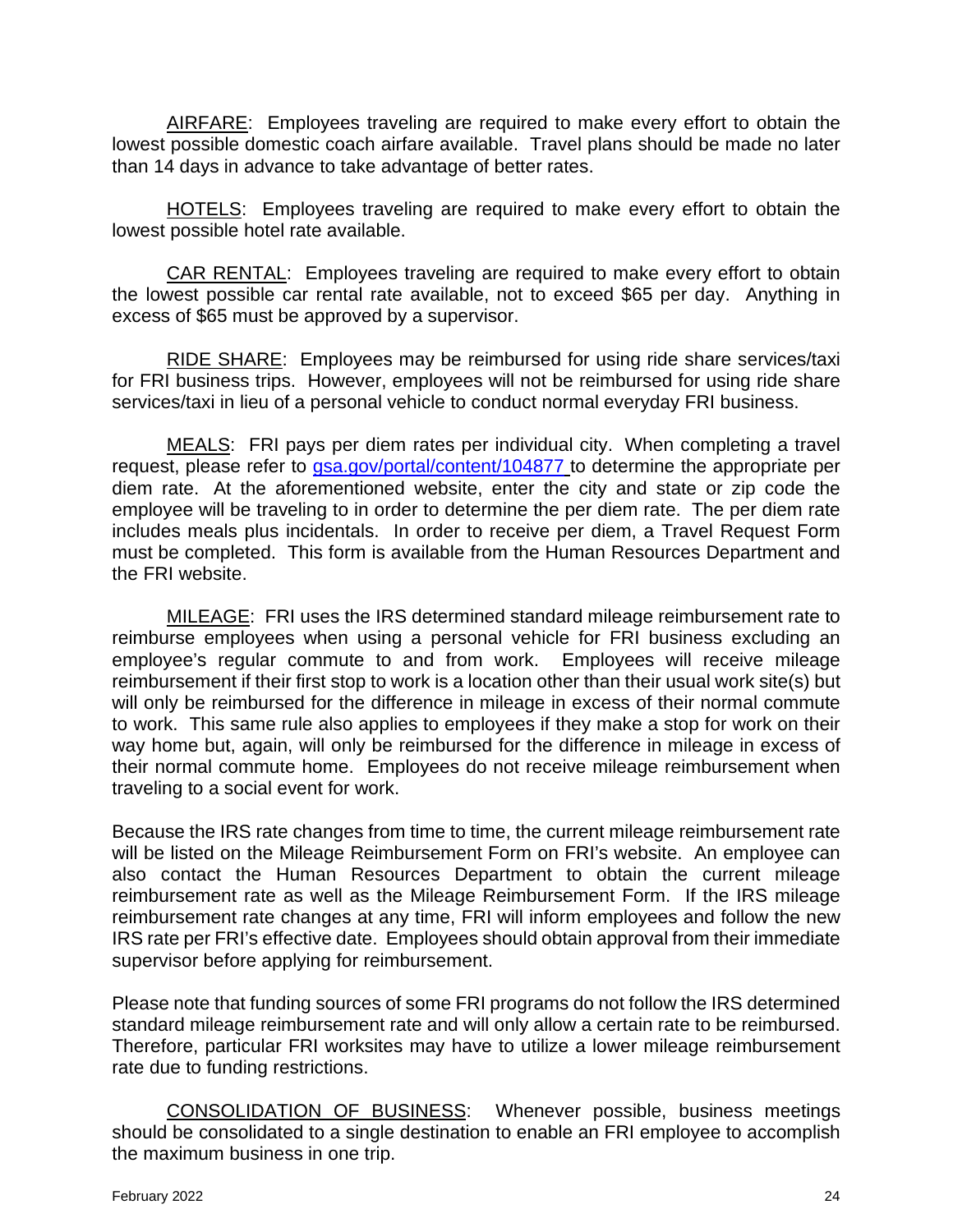RECEIPTS: In order for an employee to be reimbursed for business expenses, a receipt is required for expenses outside of per diem allowances.

# <span id="page-24-0"></span>**4.4 SENSITIVE INFORMATION**

Occasionally, employees of FRI may, as part of their job duties, have access to research/service participant information of a highly sensitive nature, including, but not limited to, sexual matters, as well as information regarding substance abuse and other confidential information. Employees must, as a condition of employment, treat such information with the highest possible degree of confidentiality and discretion. Information regarding research/service participants must never be discussed outside of the workplace, or with other FRI employees who do not have a "need to know." Moreover, employees who, as part of their job duties, access materials that are of a sexual nature must take steps to minimize the distribution or display of such materials to coworkers who do not have a need to access such information. Employees must also comply with applicable federal and state laws relating to the protection of research/service participant information including HIPAA.

# <span id="page-24-1"></span>**4.5 CONFIDENTIAL AND PROPRIETARY INFORMATION**

Due to the nature of an employee's association with FRI, an employee may have access to and have acquired confidential and proprietary information relating to the business and operations of the Institute, including information with respect to the Institute's strategic plans, operations, employees, and past, present, and prospective clients, customers, accounts, files, sales, software, marketing methods, business relationships, and business opportunities. Accordingly, employees may not disclose any of the above-referenced information, which might be reasonably construed to be contrary to the best interest of FRI or its research/service participants, to any person or firm outside of the Institute. Violation of this policy may result in disciplinary action up to and including termination of employment, and, further, may result in legal action against the offending employee.

# <span id="page-24-2"></span>**4.6 RIGHTS TO INVENTIONS**

FRI's Rights to Inventions policy is largely governed by regulations issued by the various granting agencies involved. When not so regulated, FRI retains all rights, title, and interest to all inventions, software, and other intellectual property that result from, or are suggested by, work performed by employees for FRI or the use of FRI resources. This provision does not apply to an invention, software, or intellectual property that the employee developed entirely on their own time without use of the employer's equipment, supplies, facilities, or trade secret information.

# <span id="page-24-3"></span>**4.7 PUBLIC RELATIONS POLICY**

Only the President of FRI and the Chairman of the Board of Directors of FRI are authorized to address any public-related inquiries on behalf of the organization, unless they direct and approve otherwise.

If an FRI employee is contacted by either public officials and/or representatives of the media, the employee should obtain the name of the public official/agency and the name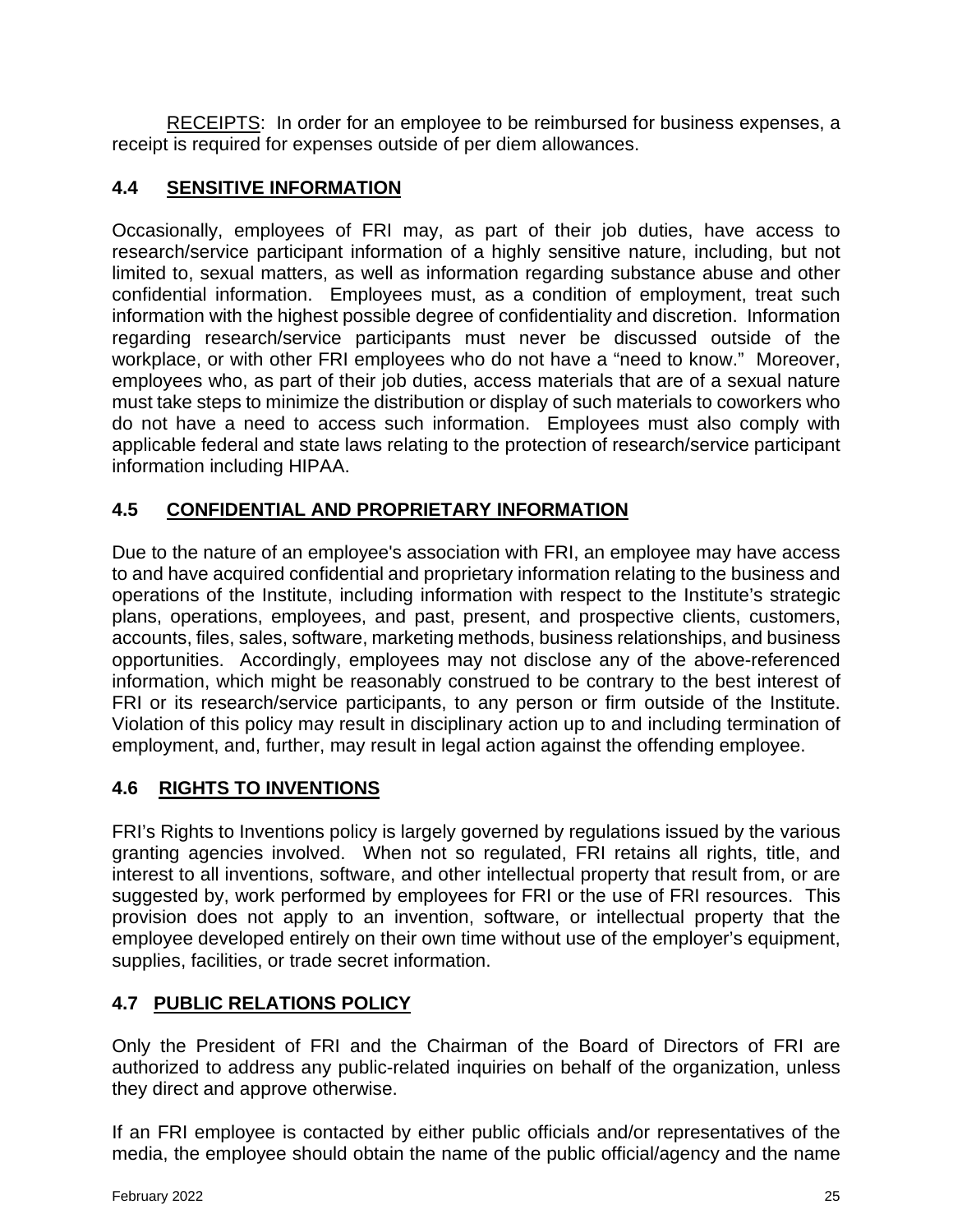of the media outlet represented and inform the representative that they need to obtain approval from the President before providing them with any information. If necessary, designated staff at the Corporate Office will vet the public agency and/or media outlet before the President determines if such approval will be given. Once the employee has obtained approval from the President, the employee may respond to the specific inquiry.

If an FRI employee is speaking to a public figure, organization, media outlet, advisory board/committee, etc., they will state that they are voicing their own opinion and that their opinion does not necessarily reflect the official position of FRI. In addition, before any employee speaks to an aforementioned outlet, they should contact the Human Resources Department, specifically Michele Hipsley, and must sign FRI's Public Relations Policy Statement.

Furthermore, any inquiries regarding FRI-related media issues should be directed to the President.

# <span id="page-25-0"></span>**4.8 WHISTLEBLOWER POLICY AND PROCEDURES**

**4.8.1** *Purpose***.** To outline the guidelines and procedures for alerting the management or Board of Directors of FRI to a possible serious violation of internal policies, procedures, or external laws or regulations. FRI welcomes such information and considers it essential to preserving its reputation and long-term viability. FRI is committed to compliance with all applicable laws, regulations, and policies. Our compliance will only be possible if all employees, interns, volunteers, and Board of Director Members (FRI Associates) follow all applicable laws and regulations and all internal policies. When in doubt on the appropriate course of action, individuals should seek guidance from the Human Resources Department, a member of the Executive Management Committee (EMC), the President of FRI, the Chairman of the Board of Directors, or they may choose to provide information anonymously by contacting the President of FRI or the Chairman of the Board of Directors through the process described herein.

**4.8.2** *Scope***.** This policy applies to all employees and FRI Associates. Compliance with this policy is a condition of employment or office.

**4.8.3** *Alerting Management***.** Employees and FRI Associates should inform their supervisor, the Human Resources Department, a member of the EMC, the President of FRI, or the Chairman of the Board of Directors through the process described herein if they have information which, in their best judgment, demonstrates the involvement of the organization, or one of its employees, supervisors, EMC members, or Board Members in any of the following:

- A violation of one of the company's policies;
- A violation of any external law, rule, or regulation;
- Unethical work practices;
- An unsafe work environment, or situation or circumstance, which poses a threat to the health or safety of employees or the general public;
- Purposeful and deceitful efforts to devalue or discredit FRI to its primary stakeholders;
- Corruption, fraud, or mismanagement of company resources and/or finances; and
- Questionable auditing or accounting practices.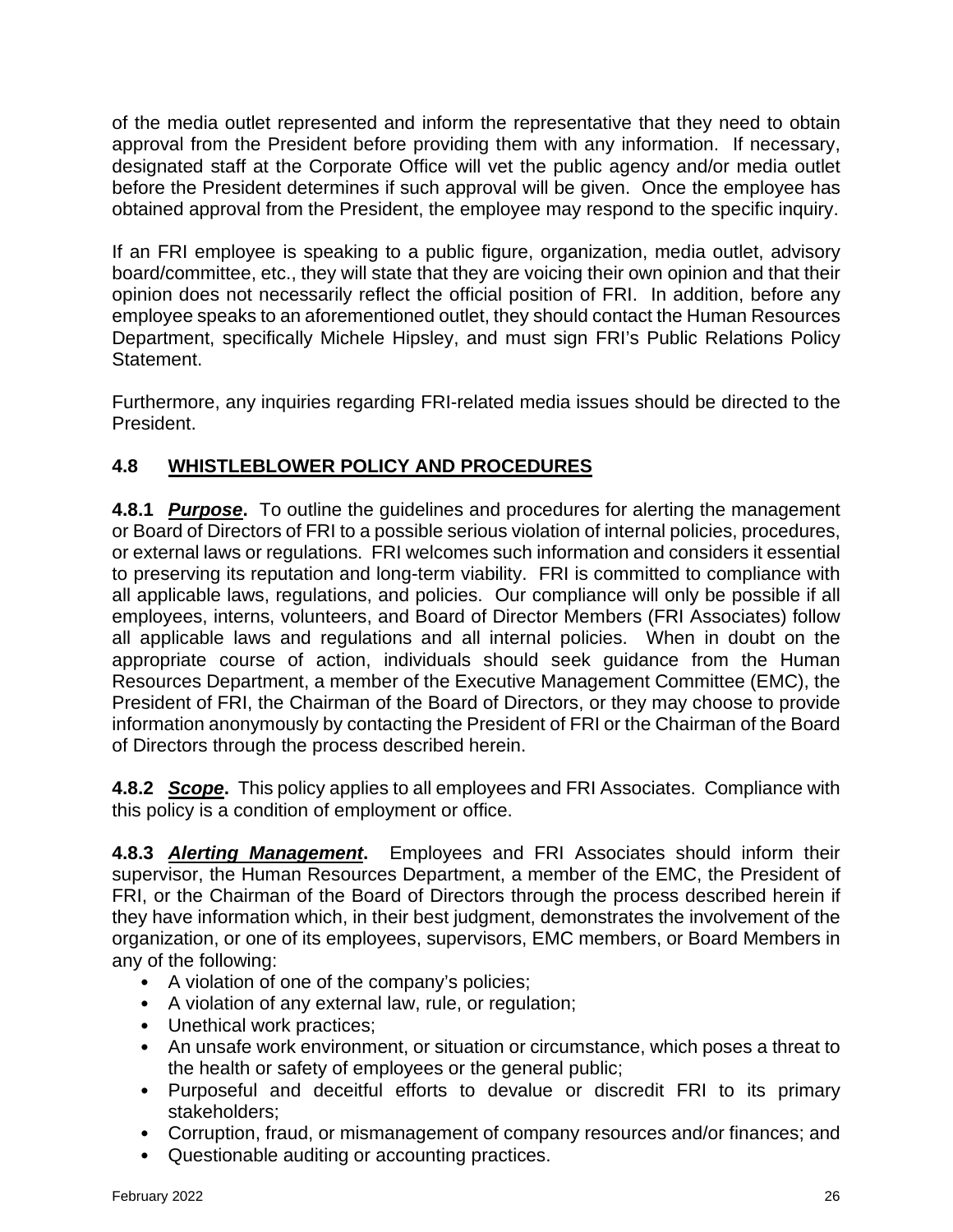Employees and FRI Associates who believe they have such information should inform such individuals as soon as possible in order for the organization to take action to quickly remedy the situation. Employees and FRI Associates should focus on providing facts in their disclosure, not simply speculation, and provide as much detail as possible to support a thorough investigation.

**4.8.4** *Protection of Informants***.** Employees or FRI Associates who inform their supervisor, the Human Resources Department, a member of the EMC, the President of FRI, or the Chairman of the Board of Directors of what they believe is a genuine serious violation of internal policies, external laws or regulations will not suffer any negative repercussions for bringing the matter forward. Attempts to intimidate or threaten such individuals to prevent disclosure under this policy, or any retaliation or harassment following a disclosure made under this policy, are strictly prohibited and will be subject to disciplinary action up to and including termination of employment. Furthermore, employees are strictly prohibited from discriminating against any employee who is a family member of a person who engaged in protected conduct under this policy.

Additionally, disclosures under this policy that are made in bad faith, or with the sole intent to be malicious, vindictive or merely disruptive, will not be tolerated and will be subject to disciplinary action up to and including termination of employment.

**4.8.5** *Investigative Process***.** All information received under this policy will be thoroughly and promptly investigated. Normally, this investigation will be conducted by the FRI Human Resources Advisory Committee, though outside resources may also be used where appropriate and expedient. The investigation will be completed as soon as possible after the receipt of the information so that the matter can be dealt with as quickly as possible. A report will then be made to the EMC (which includes the President of FRI), the Chairman of the Board of Directors, and the Board of Directors of the investigation's findings. During the investigation process, the identity of the employee disclosing the information will be kept confidential to the greatest extent possible and will only be revealed on a need-to-know basis or as required by law or court order.

**4.8.6** *Response to Information Received***.** If the investigation confirms the allegations made in the disclosure under this policy, immediate steps will be taken to bring the Institute into compliance with the applicable law, regulation, or policy. Unsafe working conditions will be promptly remedied, and no work will be performed until it is safe to do so. Where appropriate, the Institute may also report any violations to external regulators or authorities.

**4.8.7** *Disciplinary Action***.** Employees or FRI Associates who violate external laws, regulations, or internal policies, or who knowingly fail to report such a violation, may be subject to disciplinary action up to and including termination of employment. The extent of the discipline will be based on a number of factors, including but not limited to, the nature and extent of the violation, the intent of those involved, whether the violation was an honest mistake, whether reasonable efforts were made to avoid the violation or seek appropriate guidance before the violation occurred, and whether those involved reported the violation themselves. Employees or FRI Associates who report their own violations will have that fact noted when disciplinary action, if any, is determined.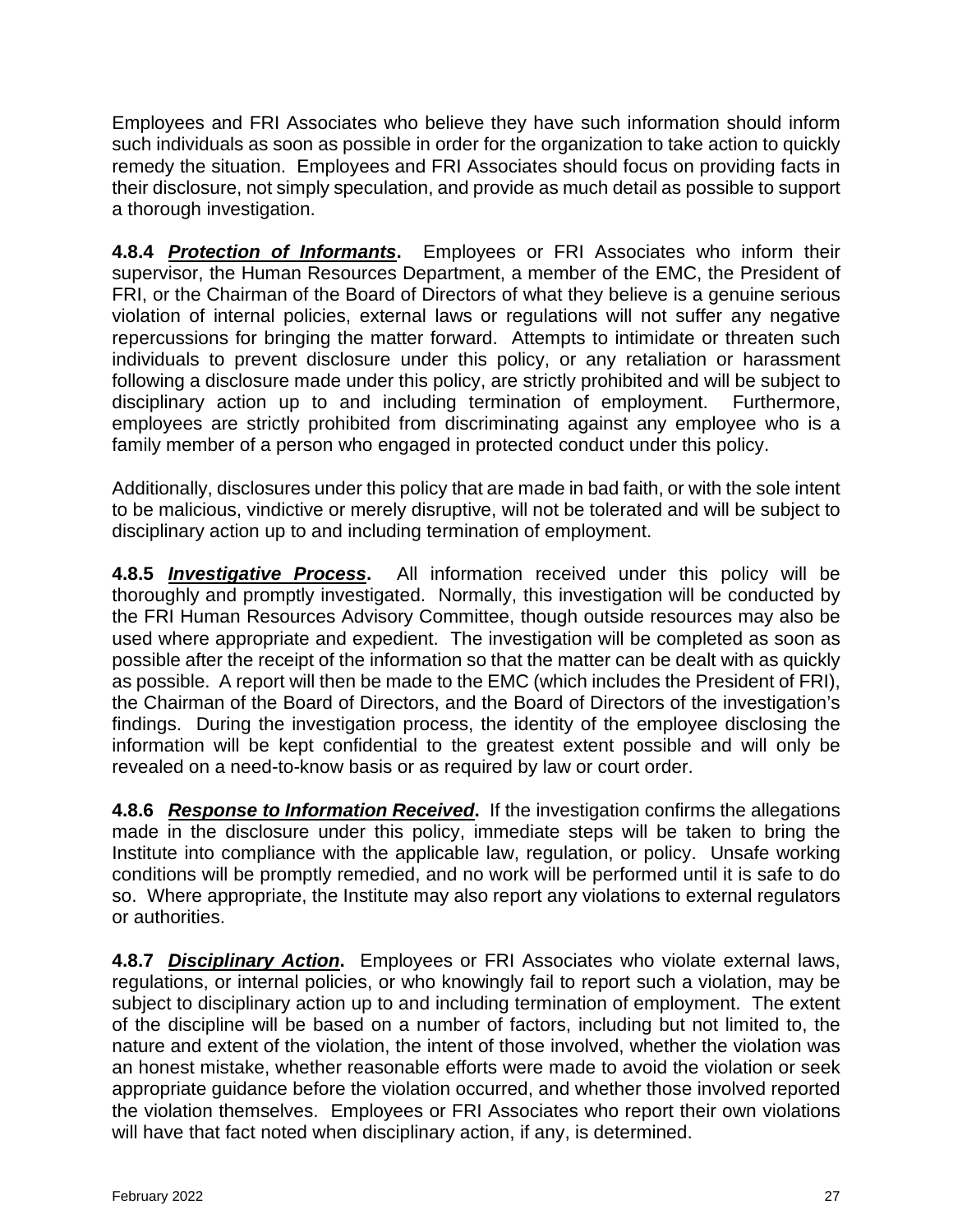**4.8.8** *Policy Interpretation***.** FRI reserves the right to interpret, alter, and/or amend at any time this policy in accordance with its sole business judgment, with or without prior notice.

# <span id="page-27-0"></span>**4.9 CONFLICT RESOLUTION POLICY**

An employee having a problem, complaint, or dispute is to make every effort to resolve the matter through informal discussion with the parties involved.\* If a resolution is not forthcoming the employee may approach their immediate supervisor, preferably in writing. The supervisor will take the matter under consideration and, if needed, with the help of other staff, including the Human Resources Department, attempt to resolve it or provide a satisfactory explanation.

If the matter is not resolved through this process, the employee may send a written explanation of the matter to the Human Resources Department who will present it to the FRI Human Resources Advisory Committee. The Committee will take the matter under consideration, including any necessary investigation or evaluation of the facts related to the situation, and render a written decision, response, or explanation to the employee as expeditiously as possible.

If the employee's matter is still unresolved, or not resolved to their satisfaction through these procedures, the aggrieved employee may choose to forward the matter to the President. The President will issue a written decision or response, which will be final and conclusive.

Throughout the process, appropriate levels of confidentiality will be observed; however, complete confidentiality cannot be assured.

**\*An employee who believes that they are the victim of discrimination and/or unlawful harassment (including, but not limited to, sexual harassment) should follow the [Discrimination and Harassment Reporting Procedures](#page-14-0) outlined in Section 2.6.**

# <span id="page-27-1"></span>**4.10 NO SOLICITATION POLICY**

Solicitation of any kind in work areas during work time is prohibited unless authorized in advance, in writing, by the President. Distribution of any non-FRI related literature during work time or in work areas is strictly prohibited. In addition, solicitation or distribution of literature by any person who is not employed by FRI is strictly prohibited. If an employee observes unauthorized solicitation, it should be immediately reported to the Human Resources Department.

# <span id="page-27-2"></span>**4.11 SICK BANK POLICY**

FRI's Sick Bank is supported by employees donating their vacation leave to be used by other employees as sick leave, when they do not have any leave (sick, vacation, and personal) available.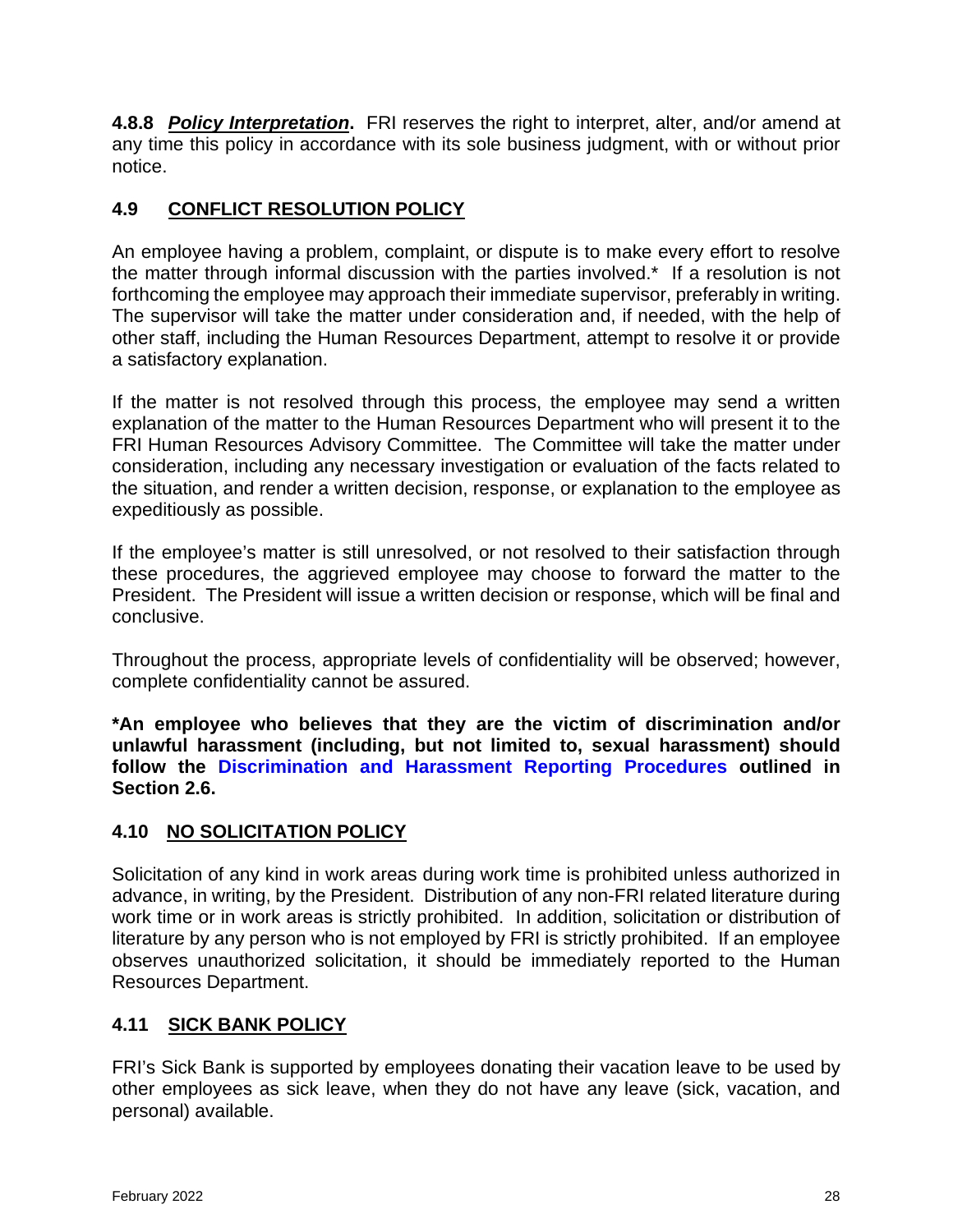Employees who would like to request leave donations from the Sick Bank must have exhausted all sick, vacation, and personal leave. In addition, use of the Sick Bank is limited to a "medical emergency," which is defined as:

- A major illness or medical condition of the employee that requires a prolonged absence;
- Incapacity due to pregnancy, prenatal medical care, or childbirth;
- To care for the employee's child after birth, or placement for adoption or foster care; or
- A major illness or medical condition of an employee's family member that requires a prolonged absence.

The employee requesting leave under this policy must contact the Human Resources Department. Direct solicitation of coworkers by an employee requesting leave is prohibited and automatically disqualifies the employee from eligibility under this policy. If the request meets the definition of a medical emergency as outlined above, an email will be sent to all FRI employees explaining that an employee is requesting donated vacation leave. Only the name of the employee will be given. Circumstances of the condition will not be disclosed, unless the employee requesting the leave authorizes disclosure. Donations can only be made to a named employee.

Donated time may not be converted to cash, as it results in "constructive receipt," which has a taxable impact. The donor may not claim an expense, charitable contribution, or loss deduction for any leave donated.

Employees who wish to donate vacation leave must complete the Sick Bank Donation Form and submit it to the Human Resources Department. Human Resources will then submit the form to the Payroll Department, where adjustments will be made to the donating employee's vacation balance.

# <span id="page-28-0"></span>**4.12 EMPLOYEE LAYOFFS**

<span id="page-28-1"></span>Employee layoffs may become necessary primarily due to a lapse in federal, state, local, or private funding for any project that FRI administers due to the contractual nature of government and private funding sources. Whenever possible, FRI will attempt to provide each employee to be laid off at least 2 weeks' notice of such layoff. Please be reminded that nothing in this paragraph is intended to alter in any way the at-will nature of employment with FRI. The Institute is free to hire new employees and terminate current employees in accordance with its sole business judgment.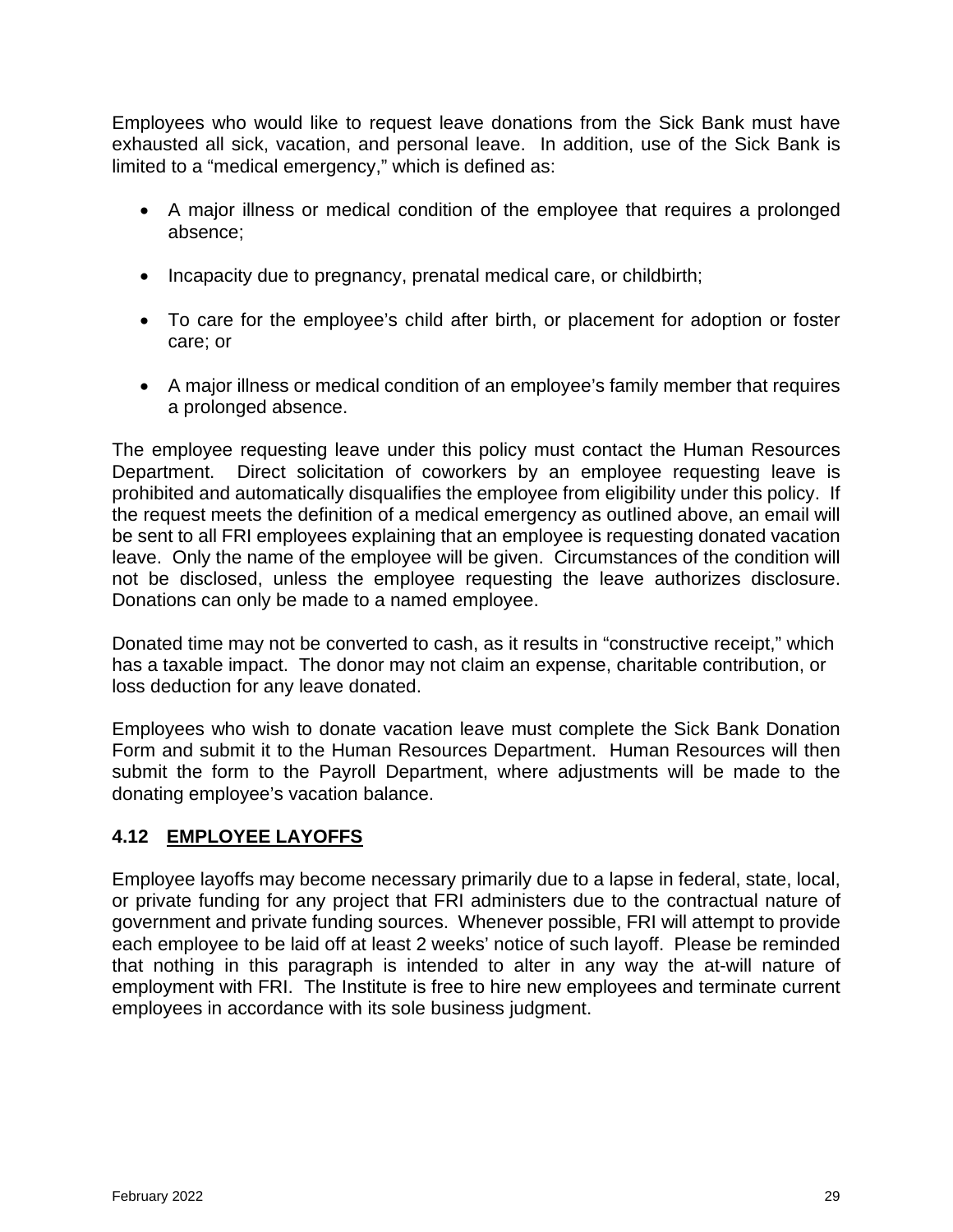# **5.0 COMPENSATION AND PERFORMANCE POLICIES**

# <span id="page-29-0"></span>**5.1 PAY PERIODS AND PAYDAYS**

FRI pays its employees on the Monday of every other week. Should a regular payday fall on an FRI holiday, employees will be paid the day after the scheduled holiday. In order to allow a sufficient amount of time for physical payroll checks to run through the postal system, replacement payroll checks will not be issued until 72 hours after the pay date.

**\_\_\_\_\_\_\_\_\_\_\_\_\_\_\_\_\_\_\_\_\_\_\_\_\_\_\_\_\_\_\_\_\_\_\_\_\_\_\_\_\_\_\_\_\_\_\_\_\_\_\_\_\_\_\_\_\_\_\_\_\_\_\_\_\_\_\_\_\_\_**

FRI is required by law to make certain deductions from an employee's paycheck, such as federal and state withholding taxes, social security and Medicare taxes (FICA), and courtordered garnishments. An employee may voluntarily authorize in writing additional deductions from their paycheck for contribution to FRI's benefit plans and other items permitted by the Institute. It is the employee's responsibility to contact the Payroll and/or Human Resources Department for any changes concerning deductions.

#### <span id="page-29-1"></span>**5.2 COMMITMENT TO THE FAIR LABOR STANDARDS ACT (FLSA)**

As explained in the [Overtime Policy](#page-31-0) in Section 5.6, FRI pays overtime to eligible employees. However, based on their job duties and rate of pay, some employees are exempt from the overtime provisions of the Fair Labor Standards Act (FLSA) and/or applicable State law.

FRI is committed to compensating and classifying employees in strict accordance with the minimum wage and overtime provisions of the FLSA. As a general policy, FRI prohibits improper deductions from exempt employees' salaries, and it prohibits the failure to compensate non-exempt employees for overtime pay in accordance with the terms of FRI's Overtime Policy.

Any employee who has a question regarding their classification under the FLSA, or any other question pertaining to the payment of overtime or the provisions of the FLSA in general, should contact the Human Resources Department. FRI welcomes such inquiries from its employees. All complaints shall be investigated immediately, thoroughly, and impartially. If FRI determines that an improper deduction has occurred, the employee shall be promptly reimbursed for any improper deduction by FRI.

FRI prohibits retaliation of any kind against employees who make inquiries about, or otherwise assert their rights under the FLSA.

#### <span id="page-29-2"></span>**5.3 CLASSIFICATION OF EMPLOYEES**

Exempt and Non-Exempt Employees: All FRI employees are classified into "exempt" and "non-exempt" categories for purposes of establishing eligibility for overtime pay under the Federal Fair Labor Standards Act ("FLSA") and applicable state law. Employees should speak to the Human Resources Department to determine whether they are classified as exempt or non-exempt.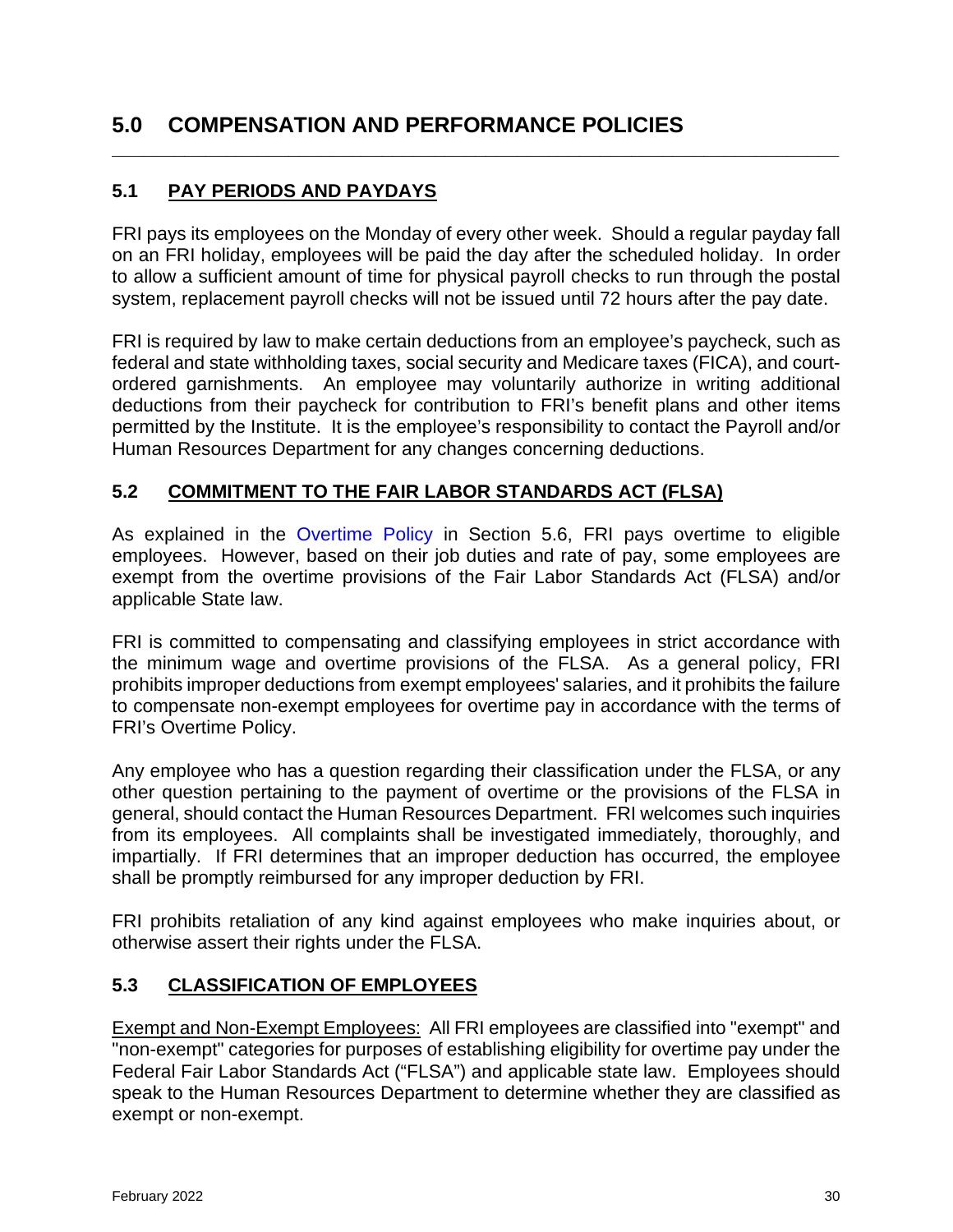Exempt Employees: "Exempt" employees are those executive (i.e., managerial), administrative, and professional employees who meet the applicable "duties" and "salary basis" tests under the FLSA and who are both paid a salary and not entitled to overtime pay. Generally speaking, notions of "coming early," "working late," or overtime do not apply to exempt positions. Neither extra compensation nor compensatory time off will, under any circumstances, be owed or payable to an exempt employee upon separation from the Institute's employment for any reason.

Non-Exempt Employees: Hourly employees are classified as "non-exempt" and are eligible for overtime pay. If an employee is not an hourly paid employee, they will most likely be classified as "exempt."

Full-Time/Part-Time Employees: FRI considers a full-time employee as one who works 40 hours per week. An individual working less than 40 hours per week is considered parttime.

# <span id="page-30-0"></span>**5.4 INTRODUCTORY EMPLOYMENT PERIOD**

All new employees will serve an introductory period of employment of 6 months. Supervisors may choose to extend the introductory period beyond 6 months depending on the learning curve for the particular job, questionable job performance, or other extenuating circumstances. During this period, employees will be evaluated on their performance, attitude, attendance, conduct, and their relationship with supervisors and coworkers to determine their suitability for continued employment with FRI. During the introductory period, the [Disciplinary Policy](#page-18-0) is accelerated meaning that 2 reprimands within the introductory period may result in termination of employment. It is also important to note that an unsatisfactory evaluation at any time during an employee's employment will be considered a written reprimand for purposes of the Disciplinary Policy. This introductory employment period does not constitute an employment contract for a period of time, either expressed or implied. Employment with FRI continues to be on an at-will basis both during and after the introductory period, and either the employee or the Institute may terminate the employment relationship at any time, for any reason.

The Institute reserves the right to either shorten or extend the introductory employment period at its sole discretion.

# <span id="page-30-1"></span>**5.5 PERFORMANCE REVIEWS**

FRI evaluates employees at the conclusion of their introductory employment period and on an annual basis. However, special performance reviews may be conducted at any time at the Institute's sole discretion. As part of an employee's evaluation, the immediate supervisor will meet with the employee to discuss the strengths and weaknesses of job performance and to help set goals to facilitate improvements and professional development. It is important to note that an unsatisfactory evaluation at any time during an employee's employment will be considered a written reprimand for purposes of the [Disciplinary Policy.](#page-18-0) Performance reviews become a permanent part of an employee's personnel record and may be considered in reviewing transfers, demotions, promotions, terminations, and pay increases.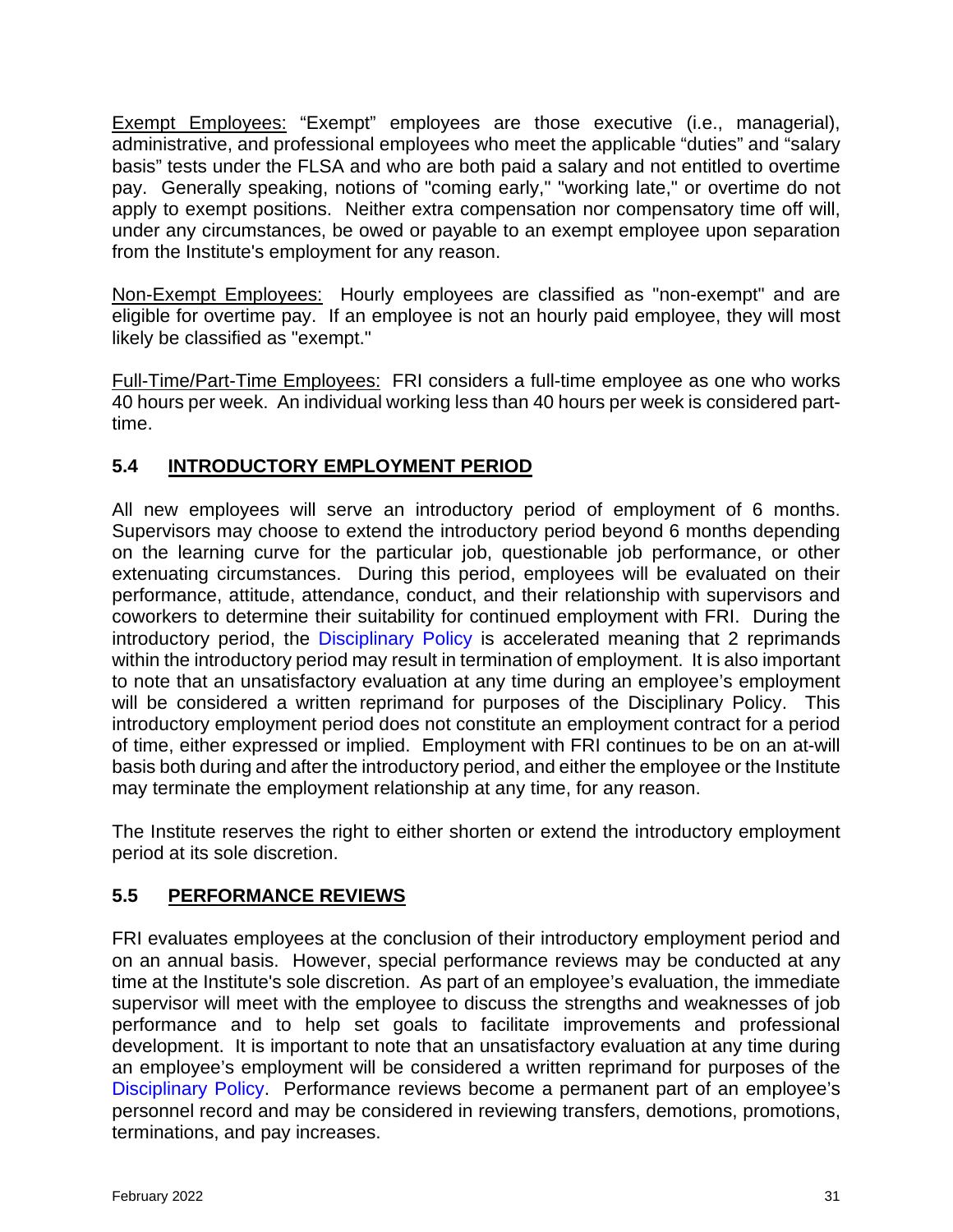#### <span id="page-31-0"></span>**5.6 OVERTIME POLICY**

From time to time, FRI employees may be asked to work overtime. A non-exempt employee *must obtain prior approval* from their immediate supervisor before working A non-exempt employee who performs overtime work will be compensated as follows:

- 1. All hours actually worked in excess of 40 hours per week will be paid at the rate of one and one-half times the regular hourly rate.
- 2. For purposes of determining overtime pay, the workweek is considered Wednesday through Tuesday, which coincides with FRI's pay period schedule.
- 3. Overtime only applies to hours actually worked. Personal leave, sick leave, holidays, vacation, court leave, bereavement leave, and unpaid time off are not counted as hours worked with respect to overtime pay.

## <span id="page-31-1"></span>**5.7 REST BREAK**

Non-exempt employees are permitted to take a 10-minute rest break per workday in addition to their 30-minute paid lunch. However, this break is not allowed to be taken to extend the 30-minute lunch break, cannot be used to arrive 10 minutes late to work or to leave work 10 minutes early, and cannot be accumulated if not taken daily. In addition, the rest break is not mandatory, and an employee can choose to take the break or not. The purpose of the rest break is to allow the employee to have a few moments away from their work. The rest break is compensable time and non-exempt employees will be paid during their rest break.

#### <span id="page-31-2"></span>**5.8 LACTATION BREAKS/LACTATION ACCOMMODATION POLICY**

Employees have a legal right to request a lactation accommodation, and FRI encourages employees to do so. Retaliation against an employee for exercising rights related to lactation breaks and accommodation is prohibited by law. To that end, FRI complies fully with all laws and regulations pertaining to lactation breaks and will provide a reasonable amount of break time to accommodate an employee's need to express breast milk for the employee's infant child.

Lactation breaks should, if possible, be taken concurrently with other break periods already provided. Non-exempt employees will not be paid in accordance with state law for any lactation breaks taken that do not run concurrently with normally scheduled rest periods; however, a non-exempt employee may use their vacation leave or personal leave to be paid for these breaks. (Employees on lactation breaks are completely relieved from duty during their breaks and should not perform Institute-related work during that time.)

FRI will also make a reasonable effort to provide the employee with the use of a room or other location in close proximity to the employee's work area, for the employee to express milk in private. Employees will not be required to use a bathroom for purposes of a lactation break.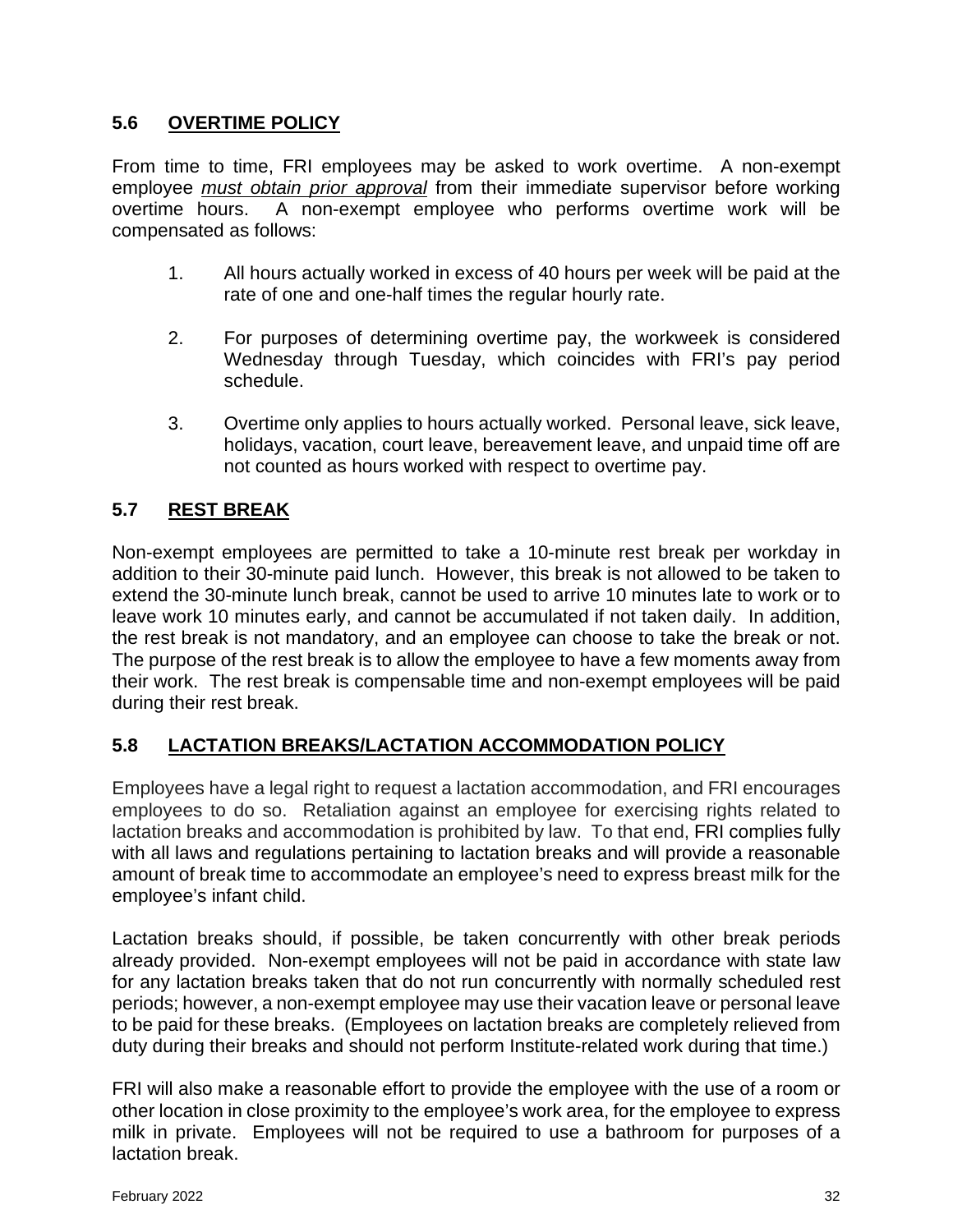Employees should notify the Human Resources Department, specifically Michele Hipsley, to request in writing time to express breast milk under this policy. FRI will respond to any such request within 5 business days and will engage in an interactive dialogue with the employee to determine lactation break periods and a lactation location appropriate for the employee. While FRI will always provide lactation breaks and a fully compliant lactation location, if at any time it did not do so, FRI would be required to describe, in a written response to the request, the specific bases for failing to do so.

No provision of this policy applies or is enforced, if it conflicts with or is superseded by any requirement or prohibition contained in a federal, state, or local law or regulation. Any employee aggrieved by a violation of the Baltimore City lactation ordinance may file a complaint with the Baltimore Community Relations Commission.

# <span id="page-32-0"></span>**5.9 TIMECARDS**

All employees are responsible for recording their hours worked. An employee must record hours of actual work on their timecard, and, if an employee is a non-exempt employee, wages will be based on those hours. All employees must complete and approve a timecard in FRI's Time and Attendance system to document hours worked and leave taken for every biweekly pay period. Non-Exempt employees are required to clock in at the beginning of each work shift and clock out at the end of each work shift. If an employee works solely from an FRI office and does not work in the field, they are required to clock in and out on their work computer and not the ADP mobile app. Employees can view their leave balances on their electronic pay statements at [workforcenow.adp.com.](https://workforcenow.adp.com/) **An employee's timecard must be completed, approved by the employee, and approved by a supervisor in order for a paycheck to be issued.** 

# <span id="page-32-1"></span>**5.10 ADVANCES ON PAY**

An advance on pay may be authorized only if an employee has been employed with FRI for at least 6 months and has a financial hardship. The employee must contact the Human Resources Department, specifically Michele Hipsley, to explain the situation. The Human Resources Department will determine if it qualifies as a financial hardship and if the request will be approved or denied. Advances on pay requests will be granted no more than 2 times per year.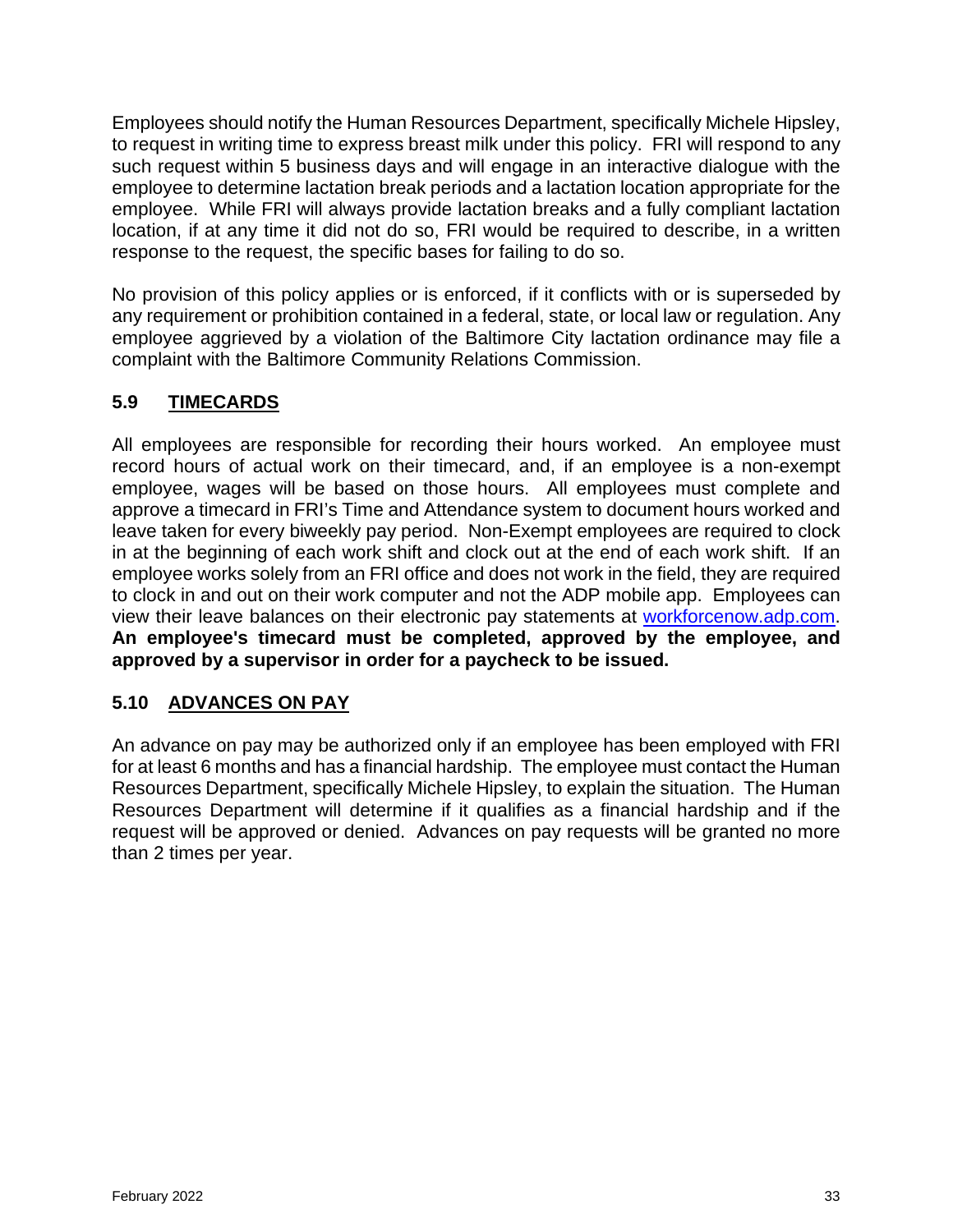# <span id="page-33-0"></span>**6.0 LEAVE FROM WORK POLICIES**

#### **FRI employees located in federal/state facilities may need to follow federal/state leave guidelines in lieu of and/or in addition to FRI leave policies.**

**\_\_\_\_\_\_\_\_\_\_\_\_\_\_\_\_\_\_\_\_\_\_\_\_\_\_\_\_\_\_\_\_\_\_\_\_\_\_\_\_\_\_\_\_\_\_\_\_\_\_\_\_\_\_\_\_\_\_\_\_\_\_\_\_\_\_\_\_\_\_**

#### <span id="page-33-1"></span>**6.1 PAID HOLIDAYS**

All full-time FRI employees are entitled to the following paid holidays: New Year's Eve, New Year's Day, Martin Luther King Day, Presidents' Day, Memorial Day, Juneteenth, Independence Day, Labor Day, Thanksgiving Day, the Friday after Thanksgiving Day, Christmas Eve, and Christmas Day. When a holiday falls on a Saturday, the Friday before will be considered the holiday. When a holiday falls on a Sunday, the Monday following is observed as the holiday. If a holiday falls on a full-time employee's scheduled "off day," the employee is entitled to 8 hours of paid holiday time, which must be taken within 30 days of the scheduled holiday. If an employee works on a paid holiday, they are entitled to take time off for the number of hours worked on that paid holiday at a later date. The hours must be taken within 30 days of the scheduled holiday. The employee will receive regular pay (not holiday pay) for working on a holiday.

An employee working less than 40 hours per week is entitled to a paid holiday if the holiday falls on the employee's regular scheduled workday.

#### <span id="page-33-2"></span>**6.2 SICK AND SAFE LEAVE**

Pursuant to the Maryland Healthy Working Families Act, employees will accrue paid sick and safe leave (SSL) from their date of hire at the rate of at least 1 hour for every 30 hours worked. Full-time employees (i.e., employees regularly scheduled to work 40 hours or more per week) accrue paid SSL at a rate of 3.08 hours per 2-week pay period, up to a maximum of 80 hours per employee anniversary year. Part-time employees who work more than 20, but fewer than 40, hours per week accrue a lesser amount of paid SSL, calculated in proportionate to the rate of full-time employees. An employee regularly scheduled to work fewer than 20 hours per week and/or temporary employees will accrue paid SSL at the rate of 1 hour for every 30 hours worked. Employees will be allowed to use accrued SSL from their date of hire.

Sick and safe leave may be used under the following conditions:

- 1. To care for or treat the employee's mental or physical illness, injury, or condition;
- 2. To obtain preventative medical care for the employee or the employee's family member;
- 3. To care for a family member with a mental or physical illness, injury, or condition;
- 4. For maternity or paternity leave; or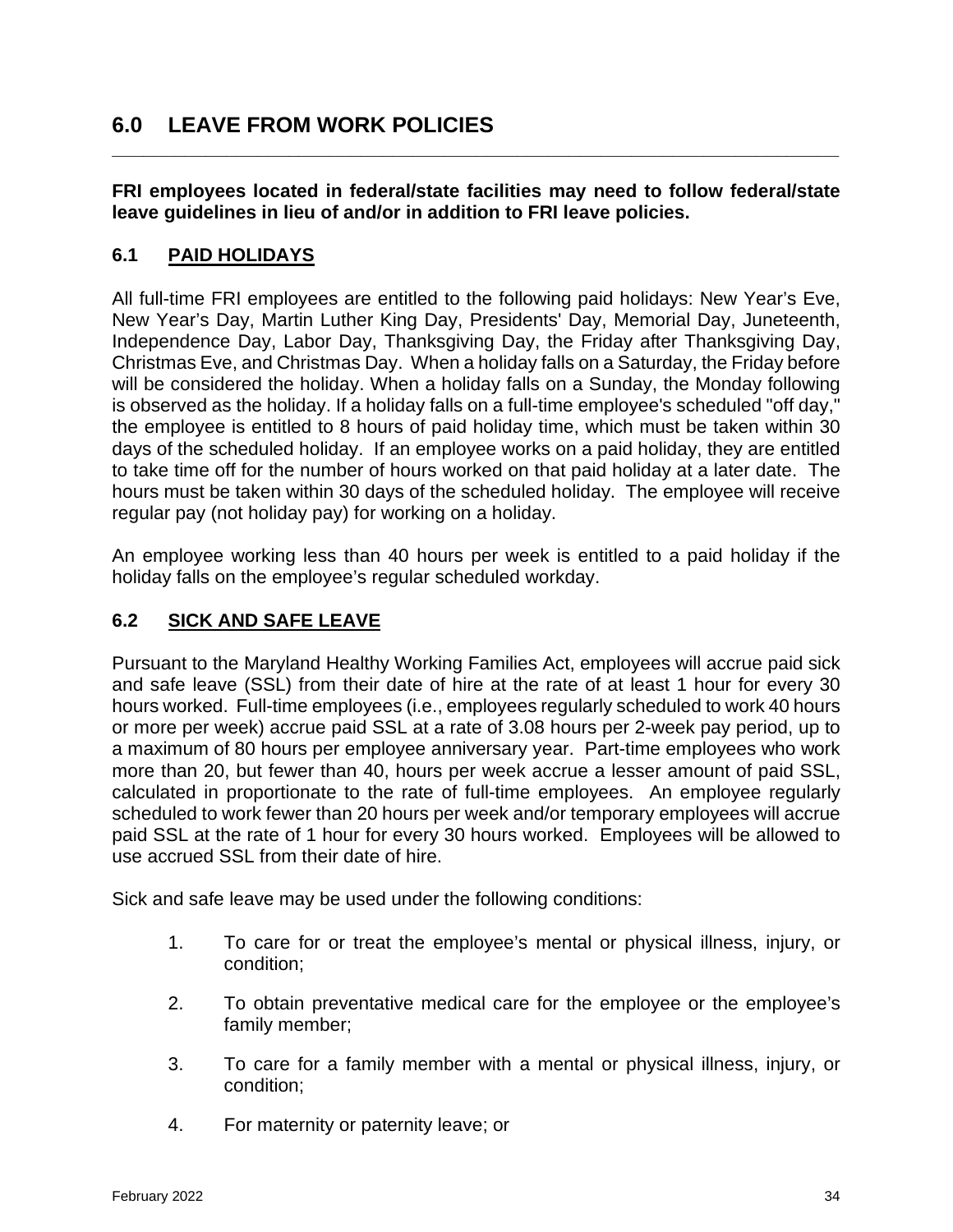5. The absence from work is necessary due to domestic violence, sexual assault, or stalking committed against the employee or the employee's family member and the leave is being used: (a) to obtain medical or mental health attention; (b) to obtain services from a victim services organization; (c) for legal services or proceedings; or (d) because the employee has temporarily relocated as a result of the domestic violence, sexual assault, or stalking.

For purposes of this policy, "family member" means any relationship identified in §3- 1301(G) of the Labor and Employment Article of the Maryland Annotated Code, including, but not necessarily limited to, spouse; domestic partner; child (including biological, foster, adopted, step, as well as one who the employee has a legal or physical custody/guardianship over); parent (biological, foster, adopted, legal ward, or stepparent for the employee *or* the employee's spouse, or one who was the legal guardian of, or stood in loco parentis to, the employee or employee's spouse); grandparent (biological, foster, adopted, or stepgrandparent of the employee); grandchild (biological, foster, adopted, or stepgrandchild of the employee); sibling (biological, foster, adopted, or stepsibling of the employee); or any other individual related by blood or affinity whose close association with the employee is the equivalent of a family relationship,.

Although FLSA "exempt" employees will typically only use SSL in full-day increments, FRI reserves the right, to the fullest extent allowed by law, to charge SSL in hourly increments in the event that FRI determines in its sole business discretion that an FLSA "exempt" employee is missing excessive time from work.

Full-time employees working 40 hours per week may accumulate up to a total of 520 hours or 13 weeks of SSL. Part-time employees (employees working 20-39 hours per week) may accumulate up to their prorated amount based on 520 hours. Employees working less than 20 hours per week and/or temporary employees may accrue up to 48 hours or 6 days per year, but, except where otherwise required by law, are limited to using 24 hours or 3 days per year. Under no circumstances will employees be compensated for accrued, unused SSL, including, but not limited to, at the termination of their employment with FRI.

If an employee permanently reduces their work schedule and the number of hours worked per week and has accumulated hours over the accrual cap based on their new reduced schedule, the hours over the new cap will not be lost; however, an employee will not accrue additional SSL until such time as their SSL balance falls below their respective cap for the new work schedule.

If the need for SSL is foreseeable, employees must notify their supervisors at the earliest possible time of an employee's intended absence and before the employee's scheduled start time. If the need for SSL is unforeseeable, an oral or written notification must be provided to the employee's supervisor as soon as practicable. Where allowed by applicable law, FRI may require a statement from an attending physician when an employee is absent from work for more than 3 consecutive days (i.e., the fourth day) due to illness or to care for a family member (as defined above). Payment of SSL benefits will not be approved unless this procedure is followed. If an employee is absent from work due to sickness for more than 5 consecutive days, they must contact the Human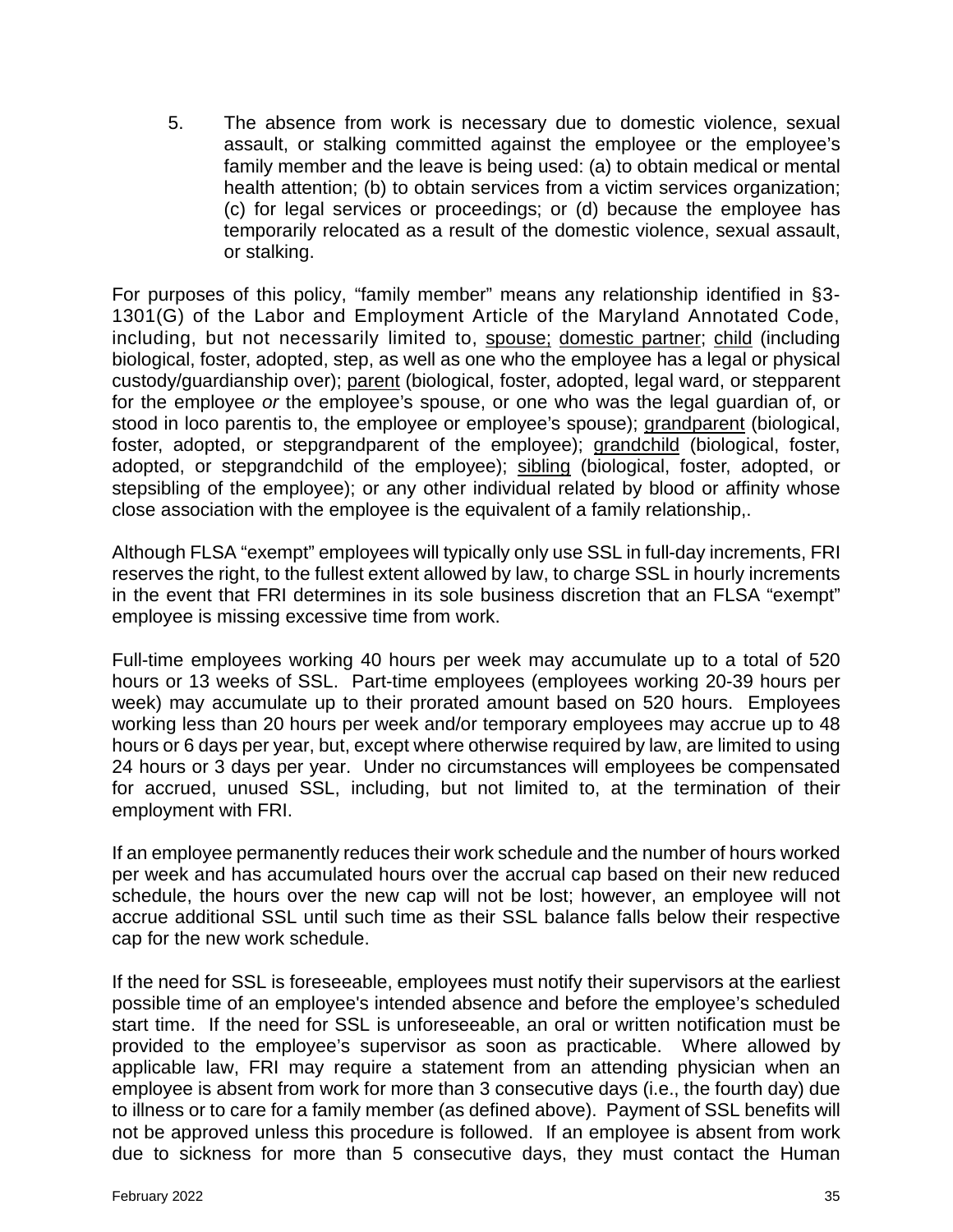Resources Department, specifically Michele Hipsley, to be placed on FRI-FMLA if applicable.

Employees can view their leave balances on their electronic pay statements at [workforcenow.adp.com.](https://workforcenow.adp.com/) **Advances on sick and safe leave are not allowed.**

Employees rehired within one year from their date of separation will be entitled to all previously accrued and unused SSL and will be permitted to use such leave immediately upon their return.

FRI prohibits its employees from taking any adverse action or discriminating against an employee because the employee requests and/or uses SSL under the terms of this policy and/or for reporting a possible deviation from this policy. Any alleged violations of an employee's right to earn and/or use SSL pursuant to the Maryland Healthy Working Families Act may be reported to the Commissioner of Labor and Industry at ssl.assistance@maryland.gov.

#### <span id="page-35-0"></span>**6.3 VACATION LEAVE**

FRI employees begin accumulating vacation leave from their initial date of employment, otherwise known as their anniversary date. Employees may begin to use their accumulated vacation leave after completion of 90 days of employment. If possible, requests for vacation leave should be submitted in writing and approved by the employee's immediate supervisor at least 2 weeks prior to the requested time off. FRI has the right to deny vacation requests if the request is detrimental to FRI's operations. In general, requests for vacation leave over 2 weeks are not granted due to presenting hardships to FRI. In the event that a request for vacation leave over 2 weeks is requested, the request must be presented to the employee's immediate supervisor and the Human Resources Department.

FRI calculates vacation leave based on the employee's anniversary date. An employee working 20 hours or more per week accumulates a certain number of hours of vacation per pay period in accordance with the chart shown below, up to a maximum cap based on the number of hours worked per week. An employee regularly scheduled to work less than 20 hours per week does not accrue vacation leave. The cap for accrual is 5 times the number of hours worked per week (e.g., a 40 hour per week employee caps at 200 hours, a 30 hour per week employee caps at 150 hours, a 20 hour per week employee caps at 100 hours). An employee will stop accruing vacation leave any time the accrued and unused vacation hours total their respective cap, and such an employee will not begin to accrue any additional vacation leave until such time as their accrued vacation hours total less than their respective cap.

If an employee permanently reduces their work schedule and the number of hours worked per week and has accumulated hours over the accrual cap based on their new reduced schedule, the hours over the new cap will not be lost; however, an employee will not accrue additional vacation leave until such time as their vacation leave falls below their respective cap for the new work schedule.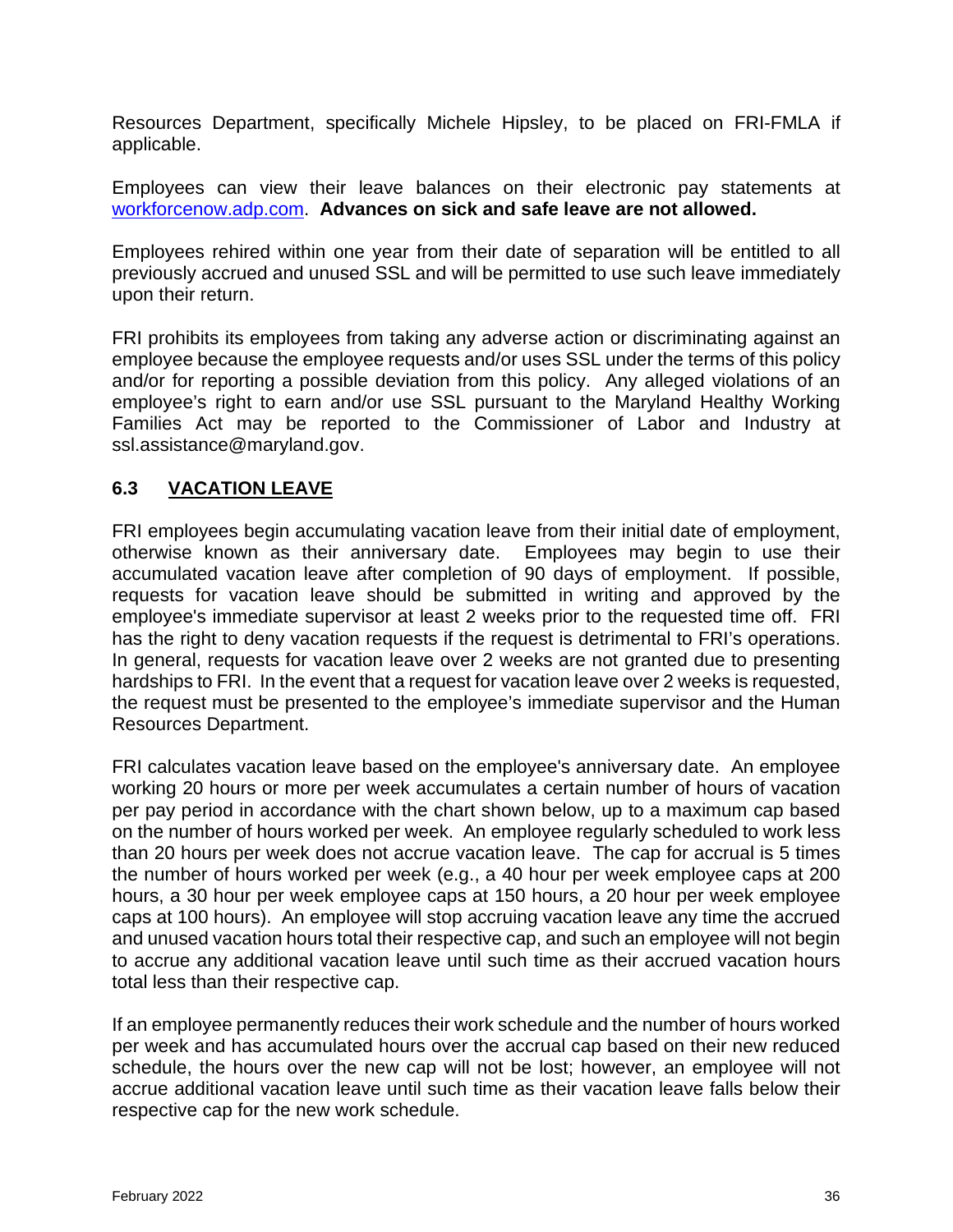| <b>YEARS OF</b><br><b>SERVICE</b> | <b>PERCENTAGE OF</b><br><b>TIME WORKED</b> | <b>HOURS ACCRUED</b><br><b>PER PAY PERIOD</b> |
|-----------------------------------|--------------------------------------------|-----------------------------------------------|
| 1-5 years                         | 100%                                       | 3.08                                          |
| (2 weeks/year)                    | 75%                                        | 2.31                                          |
|                                   | 50%                                        | 1.54                                          |
| 6-10 years                        | 100%                                       | 4.62                                          |
| (3 weeks/year)                    | 75%                                        | 3.47                                          |
|                                   | 50%                                        | 2.31                                          |
| 11-20 years                       | 100%                                       | 6.15                                          |
| (4 weeks/year)                    | 75%                                        | 4.61                                          |
|                                   | 50%                                        | 3.08                                          |
| 21-30 years                       | 100%                                       | 7.69                                          |
| (5 weeks/year)                    | 75%                                        | 5.77                                          |
|                                   | 50%                                        | 3.85                                          |
| $31 +$ years                      | 100%                                       | 9.23                                          |
| (6 weeks/year)                    | 75%                                        | 6.92                                          |
|                                   | 50%                                        | 4.62                                          |

Employees who work a different percentage of time than those listed above or those employees who work varying hours per pay period should calculate their accrual leave by the hour according to the chart below. For example, if an employee has been with FRI for 4 years and works 64 hours per pay period, the vacation leave accrued for that pay period would be 64 hours x .038500, which equals 2.46 hours. If an employee needs assistance in calculating what they accrue per pay period, they should contact the Payroll Department.

| <b>Years of Service</b> | <b>Time Accrued per</b><br>Hour |
|-------------------------|---------------------------------|
| 1-5 years               | .038500                         |
| 6-10 years              | .057750                         |
| 11-20 years             | .076875                         |
| $21-30$ years           | .096125                         |
| $31 + \gamma$ ears      | .115375                         |

Although FLSA "exempt" employees will typically only use vacation leave in full-day increments, FRI reserves the right, to the fullest extent allowed by law, to charge vacation leave in hourly increments in the event that FRI determines in its sole business discretion that an FLSA "exempt" employee is missing excessive time from work.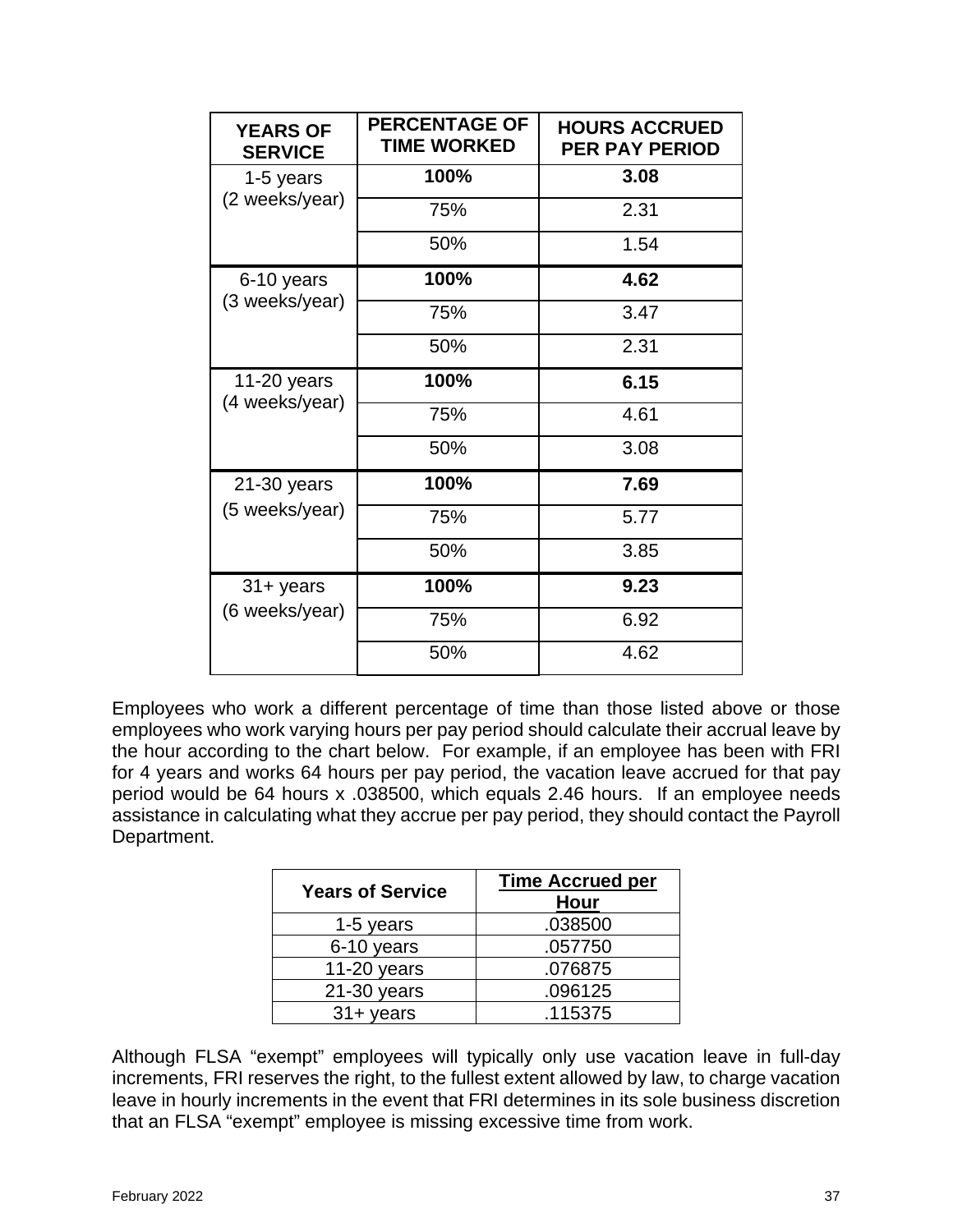Upon termination of employment, an employee will be paid for any accrued, unused vacation leave.

Employees can view their leave balances on their electronic pay statements at [workforcenow.adp.com.](https://workforcenow.adp.com/) **Advances on vacation leave are not allowed.**

#### <span id="page-37-0"></span>**6.4 PERSONAL LEAVE**

Full-time employees (i.e., employees regularly scheduled to work 40 hours or more per week) accrue personal leave at a rate of 1.54 hours per 2-week pay period, up to the maximum of 40 hours per employee anniversary year*.* Part-time employees who work more than 20 but fewer than 40 hours per week earn a lesser amount of personal leave, calculated in proportionate to the rate of full-time employees. An employee regularly scheduled to work less than 20 hours per week does not accrue personal leave. Employees may begin to use their accumulated personal leave after completion of 90 days of employment.

An employee will stop accruing personal leave any time the accrued, unused personal hours total the maximum limit of 40 hours based on a 40-hour workweek. The maximum limit of personal leave hours for employees working between 20 and 39 hours will be based on the percentage of time worked. For example, an employee who regularly works 30 hours per week would have a maximum limit of 30 hours. Additional personal leave will not be accrued until unused personal leave totals less than the maximum number of hours allowed.

If an employee permanently reduces their work schedule and the number of hours worked per week and has accumulated hours over the accrual cap based on their new reduced schedule, the hours over the new cap will not be lost; however, an employee will not accrue additional personal leave until such time as their personal leave falls below their respective cap for the new work schedule.

If possible, requests for scheduled personal leave should be submitted in writing and approved by the employee's immediate supervisor at least 2 weeks prior to the requested time off. FRI has the right to deny scheduled personal leave requests if the request is detrimental to FRI's operations. However, requests may not be denied if personal leave is requested for observance of a religious holiday.

Although FLSA "exempt" employees will typically only use personal leave in full-day increments, FRI reserves the right, to the fullest extent allowed by law, to charge personal leave in hourly increments in the event that FRI determines in its sole business discretion that an FLSA "exempt" employee is missing excessive time from work.

Upon termination of employment, an employee will be paid for any accrued, unused personal leave.

Employees can view their leave balances on their electronic pay statements at [workforcenow.adp.com.](https://workforcenow.adp.com/) **Advances on personal leave are not allowed.**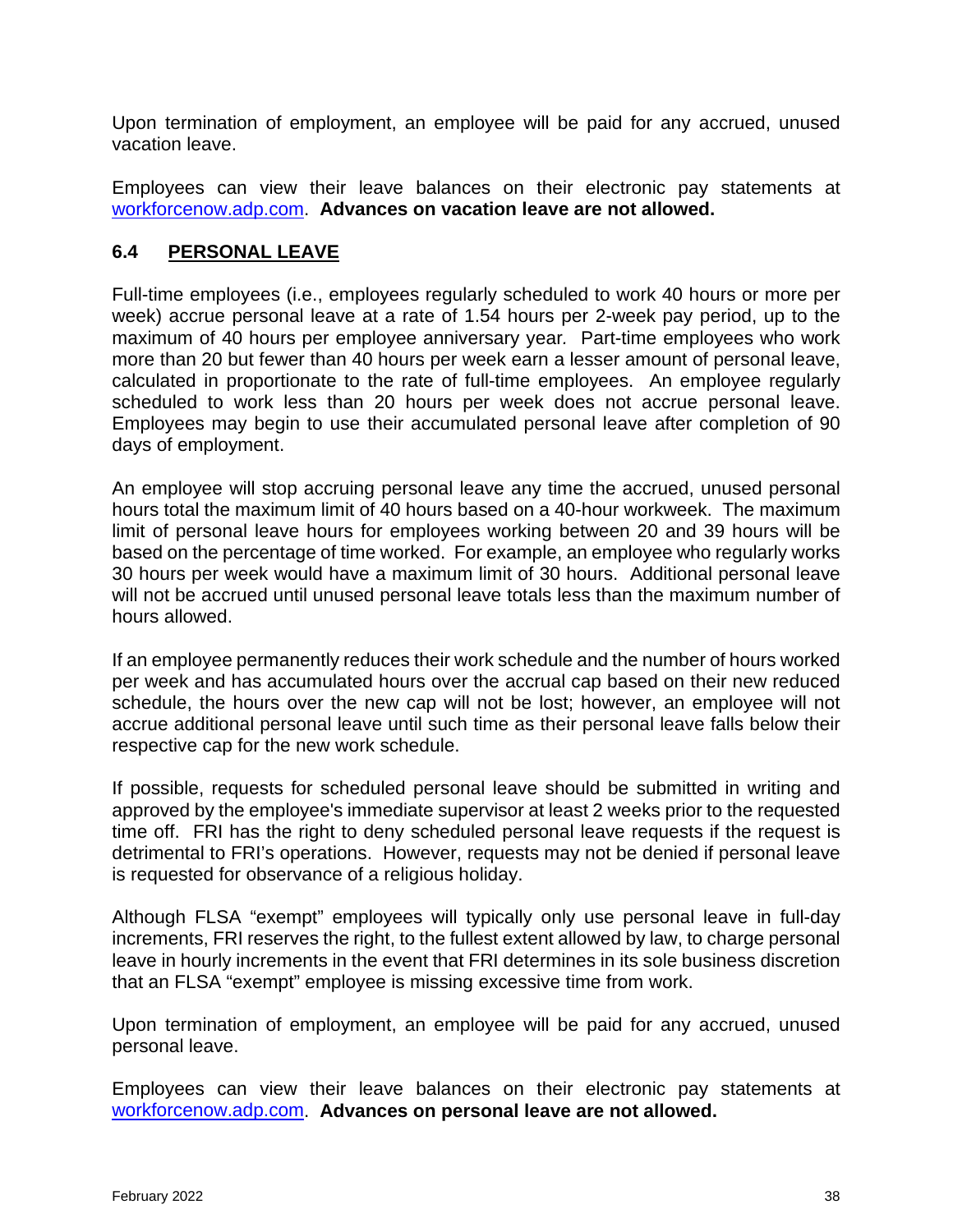#### <span id="page-38-0"></span>**6.5 FRI'S FAMILY AND MEDICAL LEAVE ACT (FRI-FMLA) POLICY**

FRI is committed to full compliance with the federal Family and Medical Leave Act of 1993, as amended (FMLA). FMLA leave is unpaid leave, although certain paid leaves may be available to provide pay to an employee on FMLA leave. Subject to applicable law and regulations, the Institute reserves the right to interpret this Family and Medical Leave Policy in accordance with its sole business judgment.

**6.5.1** *Eligibility***.** To qualify to take family or medical leave under this Policy, the employee must meet all of the following conditions:

- 1. The employee must have worked for the Institute for at least 12 months or 52 weeks on the date of the commencement of the leave. The 12 months or 52 weeks need not have been consecutive. For eligibility purposes, an employee will be considered to have been employed for an entire week even if the employee was on the payroll for only part of a week or if the employee is on leave during the week.
- 2. The employee must have worked at least 1,250 hours for the Institute during the twelve-month period immediately before the date when the leave is requested to commence. (The principles established under the Fair Labor Standards Act (FLSA) determine the number of hours worked by an employee. The FLSA does not include time spent on paid or unpaid leave as hours worked. Consequently, these hours of leave should not be counted in determining the 1,250 hours eligibility test for an employee under FMLA.)
- 3. The employee must work in an office or worksite where 50 or more employees are employed by the Institute within 75 miles of that office or worksite. The distance is to be calculated by using available transportation by the most direct route. Both FRI's Maryland and California offices have less than 50 employees in a 75-mile radius. Nevertheless, FRI will extend to these employees benefits that are otherwise consistent with those offered under FMLA, provided that the employee seeking leave satisfies the qualifications set forth in the preceding two paragraphs.
- 4. Although FRI is a covered employer under FMLA (because it has more than 50 employees total), since November 2019, the Institute has not had any employees who are eligible for FMLA leave (because they do not meet the eligibility requirement of having 49 other employees within 75 miles of that employee's office or worksite.) Although FRI is not in a position to offer statutory FMLA leave to its employees, it nevertheless intends to offer family and medical leave to its employees as set forth in this Section 6.5. (Family and medical leave offered by FRI to its employees shall be referred to in this Policy as FRI-FMLA. It is the intent of FRI to comply fully with all applicable law in its implementation of its FRI-FMLA policy. In the event that an employee should ever become eligible for statutory FMLA leave, then FRI-FMLA and FMLA will run concurrently.)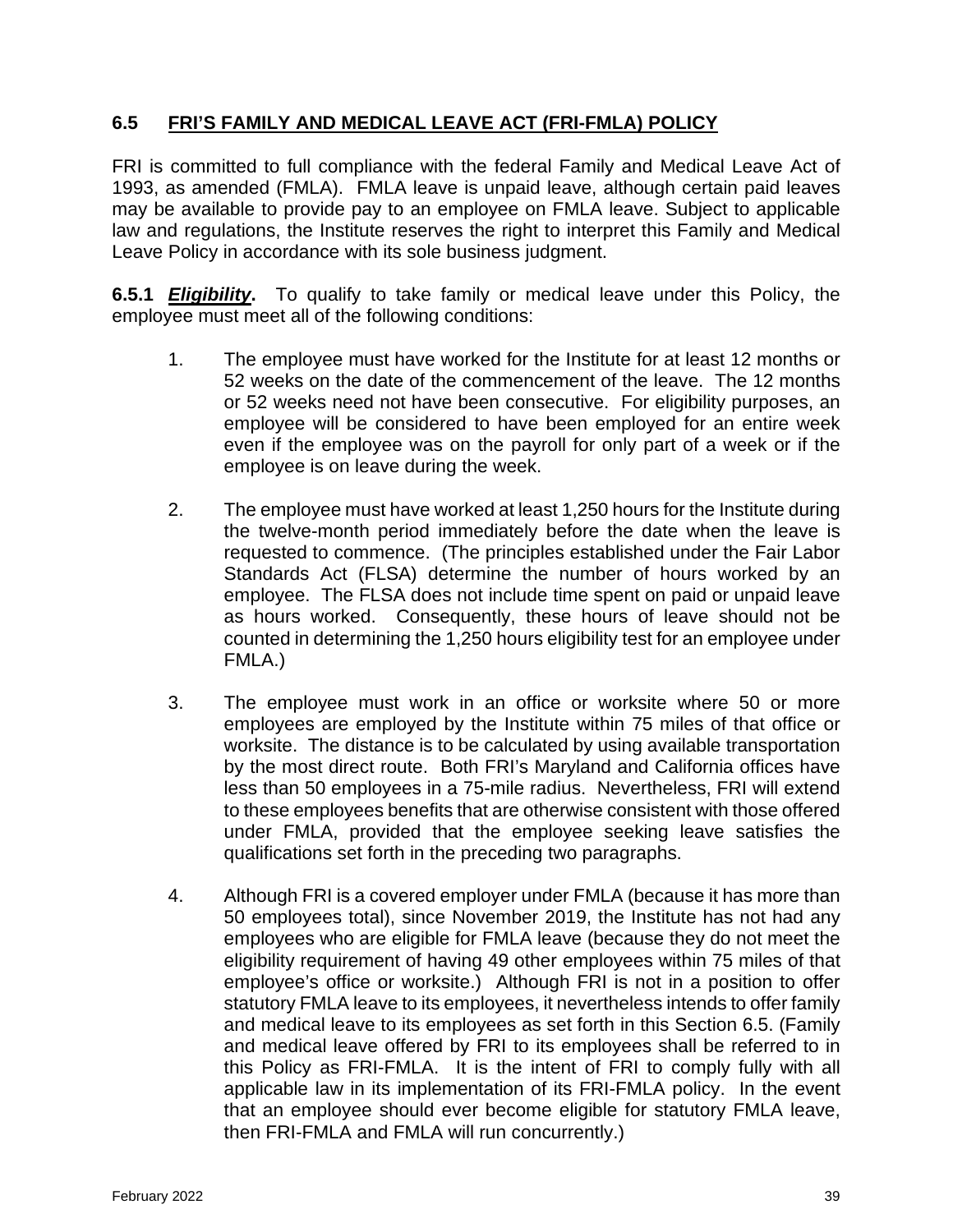**6.5.2** *Type of Leave Covered***.** To quality as FRI-FMLA leave under this policy, the employee must be taking leave for one of the reasons listed below:

- 1. For incapacity due to pregnancy, prenatal medical care, or childbirth;
- 2. To care for the employee's child after birth, or placement for adoption or foster care;
- 3. To care for the employee's spouse, son, daughter, or parent, who has a Serious Health Condition;
- 4. Because of the employee's own Serious Health Condition that renders the employee unable to perform the functions of their position;
- 5. Because of any Qualifying Exigency arising out of the fact that the employee's spouse, son, daughter, or parent (the military member) is on Covered Active Duty or call to covered active duty status (or has been notified of an impending call or order to Covered Active Duty); or
- 6. To care for a Covered Servicemember with a Serious Injury or Illness if the employee is the spouse, son, daughter, parent, or next of kin of the Covered Servicemember.

#### **6.5.3** *Definitions***.**

- 1. Serious Health Condition: An illness, injury, impairment, or physical or mental condition that makes the employee unable to perform the functions of the employee's position and involves Inpatient Care (i.e., an overnight stay) at a hospital, hospice, or residential medical care facility or Continuing Treatment by a Health Care Provider.
- 2. Inpatient Care: An overnight stay in a hospital, hospice, or residential medical care facility, including any Period of Incapacity (defined as an inability to work, attend school, or perform other regular daily activities) or any subsequent treatment in connection with such Inpatient Care.
- 3. Continuing Treatment: A Serious Health Condition involving continuing treatment by a Health Care Provider includes any Period of Incapacity of more than three (3) consecutive calendar days, and any subsequent treatment or Period of Incapacity relating to the same condition that also involves:
	- a. Incapacity and Treatment: Treatment two (2) or more times within 30 days of the first day of incapacity, unless extentuating circumstances exist, by a Health Care Provider; or treatment by a health care provider on at least one occasion which results in a regimen of continuing treatment under the supervision of the health care provider, or
	- b. Pregnancy: Any period of incapacity due to pregnancy; or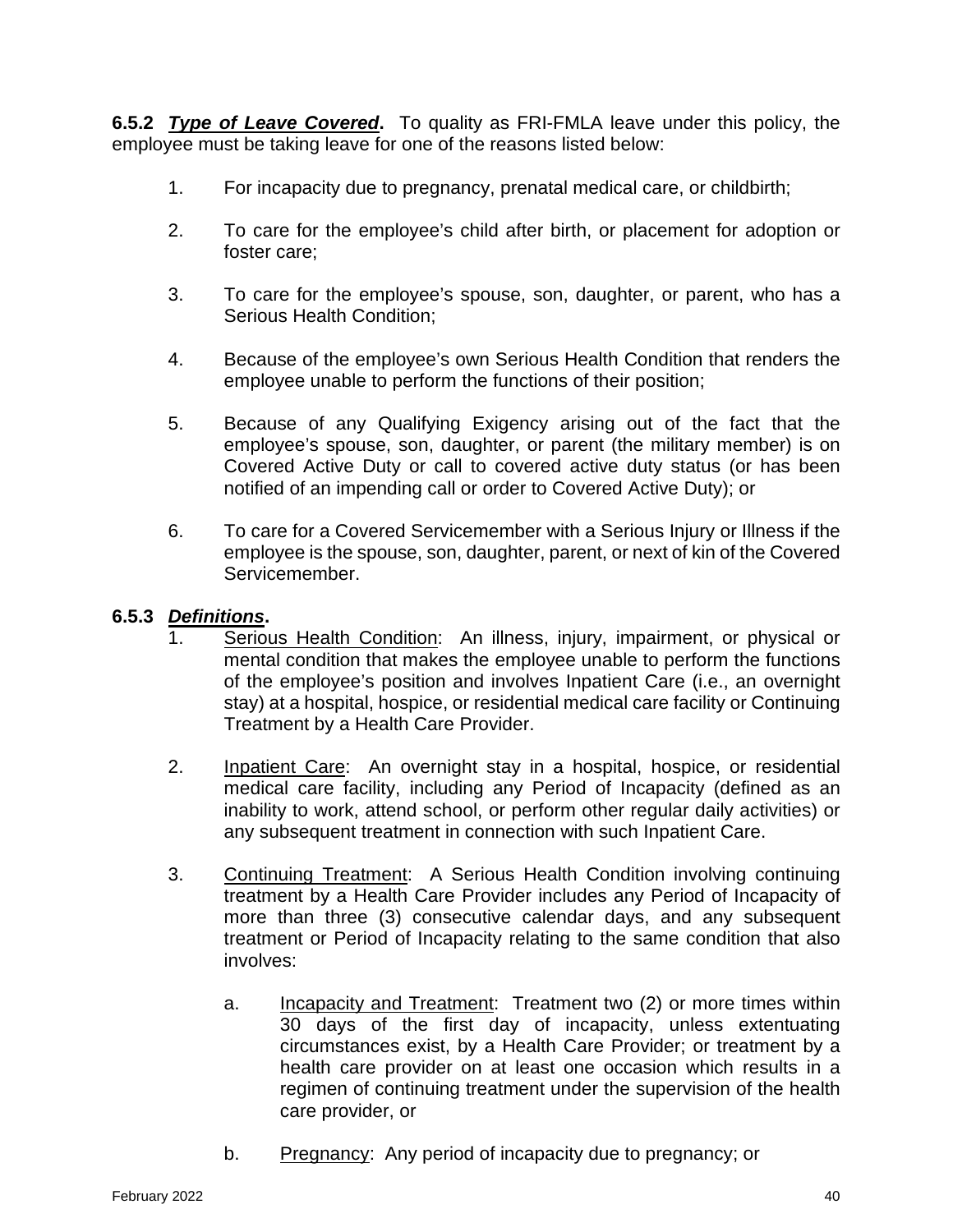- c. Chronic Conditions: Continuing treatment by a health care provider of a chronic serious health condition which require periodic visits (at least twice per year) for treatment by a health care provider; continues over an extended period of time; and may cause episodic rather than continuing Period of Incapacity; or
- d. Permanent or Long-Term Conditions: A Period of Incapacity which is permanent or long-term due to a condition for which treatment may not be effective; or
- e. Condition Requiring Multiple Treatments: Any period of absence to receive multiple treatments by a health care provider, including any period of recovery therefrom.
- 4. Health Care Provider: A medical doctor or osteopathic physician who is authorized to practice medicine or surgery by the State in which the doctor practices; or any other person determined by the Secretary of Labor to be capable of providing health care services.
- 5. Serious Health Condition of Eligible Dependent: An injury, illness, impariment, or physical condition that involves inpatient care in a hosptial, hospice, residential medical care facility, or controlled treatment by a healthcare provider.
- 6. Qualifying Exigency: Qualifying exigencies for which an employee may take leave include:
	- a. short-notice deployment;
	- b. military events and related activities;
	- c. childcare and school activities;
	- d. financial and legal arrangements;
	- e. counseling;
	- f. rest and recuperation;
	- g. post-deployment activities;
	- h. parental care leave for a parent who is incapable of self-care; and
	- i. additional activities as defined by the regulations.
- 7. Covered Active Duty: Means
	- a. in the case of a member of the Regular Armed Forces, duty during the deployment of the member with the Armed Forces to a foreign country; and
	- b. in the case of a member of a Reserve components of the Armed Forces, duty during the deployment of the member with the Armed Forces to a foreign country under a Federal call or order to active duty in support of an applicable contingency operation.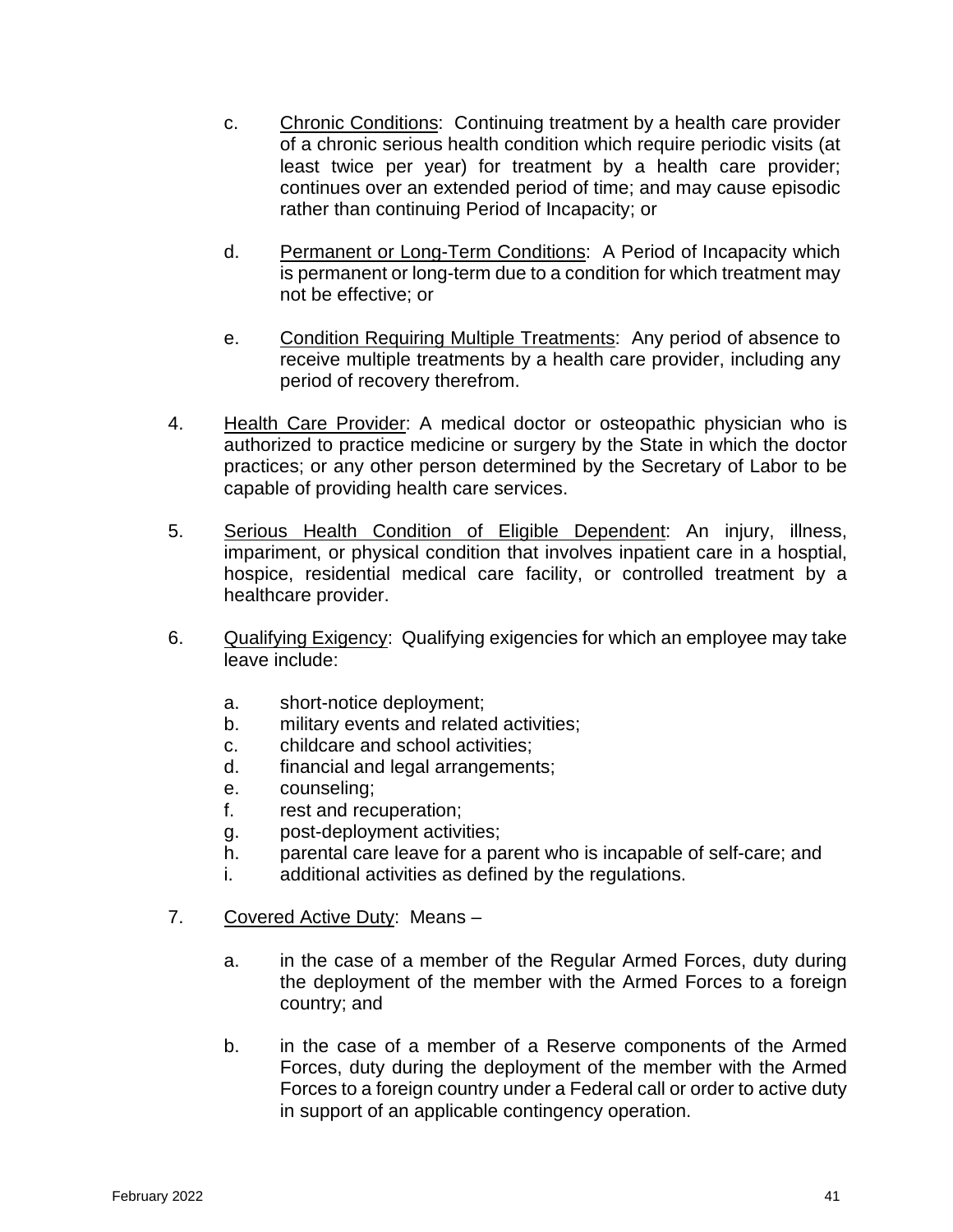- 8. Covered Servicemember: Means
	- a. a member of the Armed Forces (including a member of the National Guard or Reserves) who is undergoing medical treatment, recuperation, or therapy, is otherwise in Outpatient Status, or is otherwise on the temporary disability retired list, for a Serious Injury or Illness; or
	- b. a veteran who is undergoing medical treatment, recuperation, or therapy, for a Serious Injury or Illness and who was a member of the Armed Forces (including a member of the National Guard or Reserves) at any time during the period of 5 years preceding the date on which the veteran undergoes that medical treatment, recuperation, or therapy.
- 9. Son or Daughter: A biological, adopted, or foster child, a stepchild, a legal ward, or a child of a person standing in loco parentis, who is either under age 18, or age 18 or older and incapable of self-care because of a mental or physical disability at the time that FRI-FMLA leave is to commence.
- 10. Son or Daughter of Covered Servicemember: A Covered Servicemember's biological, adopted, or foster child, stepchild, legal ward, or a child for whom the covered servicemember stood in loco parentis, and who is of any age.
- 11. Parent of Covered Servicemember: A covered servicemember's biological, adoptive, step or foster father or mother, or any other individual who stood in loco parentis to the covered servicemember. This term does not include parents "in law."
- 12. Next of Kin of Covered Servicemember: The nearest blood relative other than the covered servicemember's spouse, parent, son, or daughter.
- 13. Outpatient Status: Status of a member of the Armed Forces assigned to either a military medical treatment facility as an outpatient, or a unit established for the purpose of providing command and control of members of the Armed Forces receiving medical care as outpatients.
- 14. Serious Illness or Injury of Covered Servicemember: Means
	- a. In the case of a current member of the Armed Forces (including a member of the National Guard or Reserves), means an injury or illness that was incurred by the member in line of duty on active duty in the Armed Forces (or existed before the beginning of the member's active duty and was aggravated by service in line of duty on active duty in the Armed Forces) and that may render the member medically unfit to perform the duties of the member's office, grade, rank, or rating; and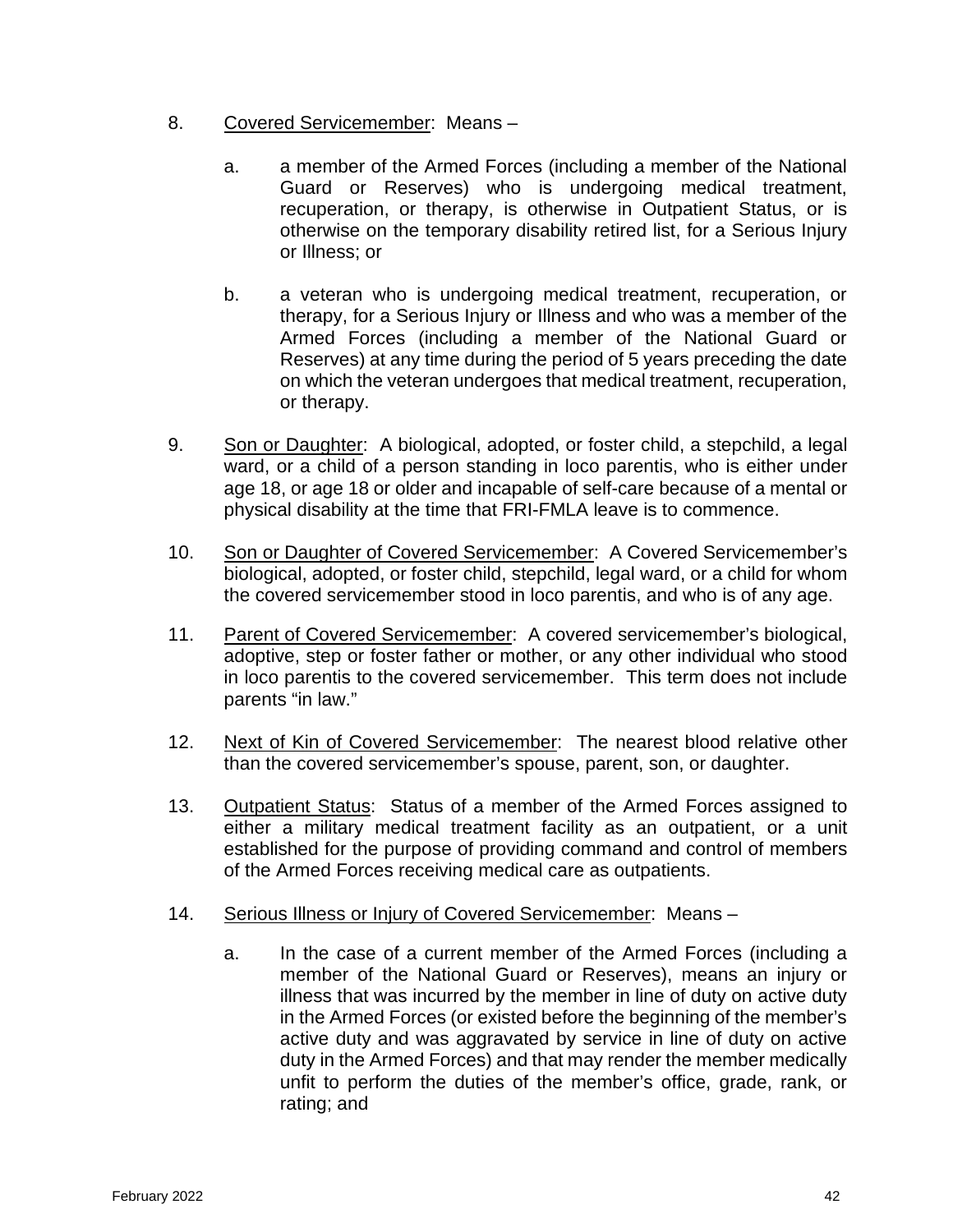- b. In the case of a covered veteran who was a member of the Armed Forces (including a member of the National Guard or Reserves) at any time during a period described in Paragraph 8(b), *above*, means a qualifying injury or illness that was incurred by the member in line of duty on active duty in the Armed Forces (or existed before the beginning of the member's active duty and was aggravated by service in line of duty on active duty in the Armed Forces) and that manifested itself before or after the member became a veteran, and is:
	- (i) a continuation of a serious injury or illness that was incurred or aggravated when the covered veteran was a member of the Armed Forces and rendered the servicemember unable to perform the duties of the servicemember's office, grade, rank, or rating; or
	- (ii) a physical or mental condition for which the covered veteran has received a U.S. Department of Veterans Affairs Service-Related Disability Rating (VASRD) of 50 percent or greater, and such VASRD rating is based, in whole or in part, on the condition precipitating the need for military caregiver leave; or
	- (iii) a physical or mental condition that substantially impairs the covered veteran's ability to secure or follow a subtantially gainful occupation by reason of a disablity or disabliities related to military service, or would do so absent treatment; or
	- (iv) an injury, including a psychological injury, on the basis of which the covered veteran has been enrolled in the Department of Veterans Affairs Program of Comprehensive assistance for Family Caregivers.
- 15. Equivalent Job: A position with the same salary, benefits, shift, etc.
- 16. Eligible Dependent: Spouse, child, or parent with a serious health condition.
- 17. Twelve (12) Month Period: A rolling twelve (12) month period beginning with the first day of the leave and looking back twelve (12) months.

# **6.5.4** *Serious Health Conditions***.**

- 1. Employees with questions about what illnesses are covered under this FRI-FMLA policy or under the Institute's sick leave policy are encouraged to consult with the Human Resources Department.
- 2. The Institute will require an employee to provide a doctor's certification of the Serious Health Condition. See "Certification" section below for additional information regarding the Institute's FRI-FMLA certification process.
- 3. If an employee takes paid sick leave for a condition that progresses into a Serious Health Condition and the employee requests unpaid leave as provided under this policy, the Institute may designate all or some portion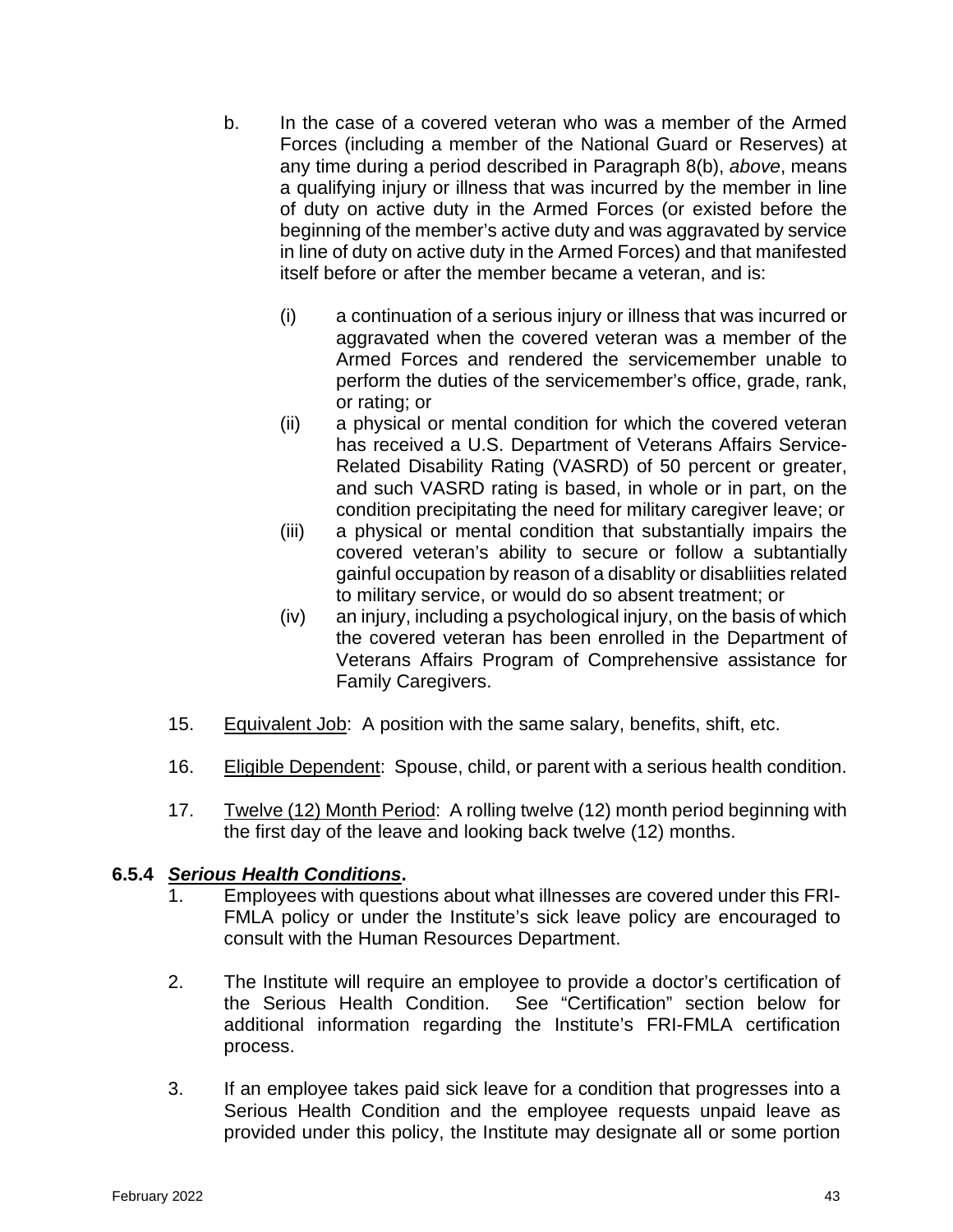of related leave taken as FRI-FMLA under this policy, to the extent that the earlier leave meets the necessary qualifications under this Policy.

#### **6.5.5** *Servicemember and Qualifying Exigency Leave***.**

- 1. Covered Servicemembers: Eligible employees may take up to 26 weeks of FRI-FMLA leave to care for a Covered Servicemember. This leave is available only during a single 12-month period and is combined with all other FRI-FMLA leaves in that period, resulting in a maximum total leave entitlement of 26 weeks. As with all FRI-FMLA leaves, the time off is unpaid. However, as with all FRI-FMLA leaves, employees will be required to use all accrued paid time off during this leave.
- 2. Eligible employees may take up to 12 weeks of FRI-FMLA leave in a 12 month period to deal with any Qualifying Exigency that arises from a spouse's, son or daughter's, or parent's Covered Active Duty in the Armed Forces, including an order or call to duty. This leave is not confined to a single 12-month period. The 12 weeks is reduced by leave for any other qualifying FRI-FMLA event during the 12-month period.

#### **6.5.6** *Leave Duration***.**

- 1. FRI-FMLA leave for all covered FRI-FMLA events other than Covered Servicemember Leave is limited to 12 work weeks in any Twelve (12) Month Period. Any FRI-FMLA leave taken will count against the employee's FRI-FMLA leave entitlement.
- 2. Covered Servicemember Leave: Employees may take leave for up to 26 workweeks during a single 12-month period where the employee is caring for a Covered Servicemember, if the employee is the spouse, son, daughter, parent, or next of kin of the Covered Servicemember.
- 3. Concurrent Leave: FRI-FMLA leave for Covered Servicemembers runs concurrently with other FRI-FMLA-related events.
- 4. If married employees both work for the Institute, and each wish to take leave for the birth of a child, adoption or placement of a child in foster care, or to care for a parent (but not a parent "in-law") with a Serious Health Condition, the married spouses may only take a combined total of 12 weeks of leave for such leave.
- 5. If married employees both work for the Institute, and each wish to take Covered Servicemember leave, the married spouses may only take a combined total of 26 weeks of leave during the single 12-month period in which they are caring for a Covered Servicemember with a serious health condition.

#### **6.5.7** *Intermittent Leave and Reduced Schedule Leave***.**

1. Leave due to a Serious Health Condition (if medically necessary) or a Qualifying Exigency (under limited circumstances) may be taken intermittently (in separate blocks of time due to a single health condition)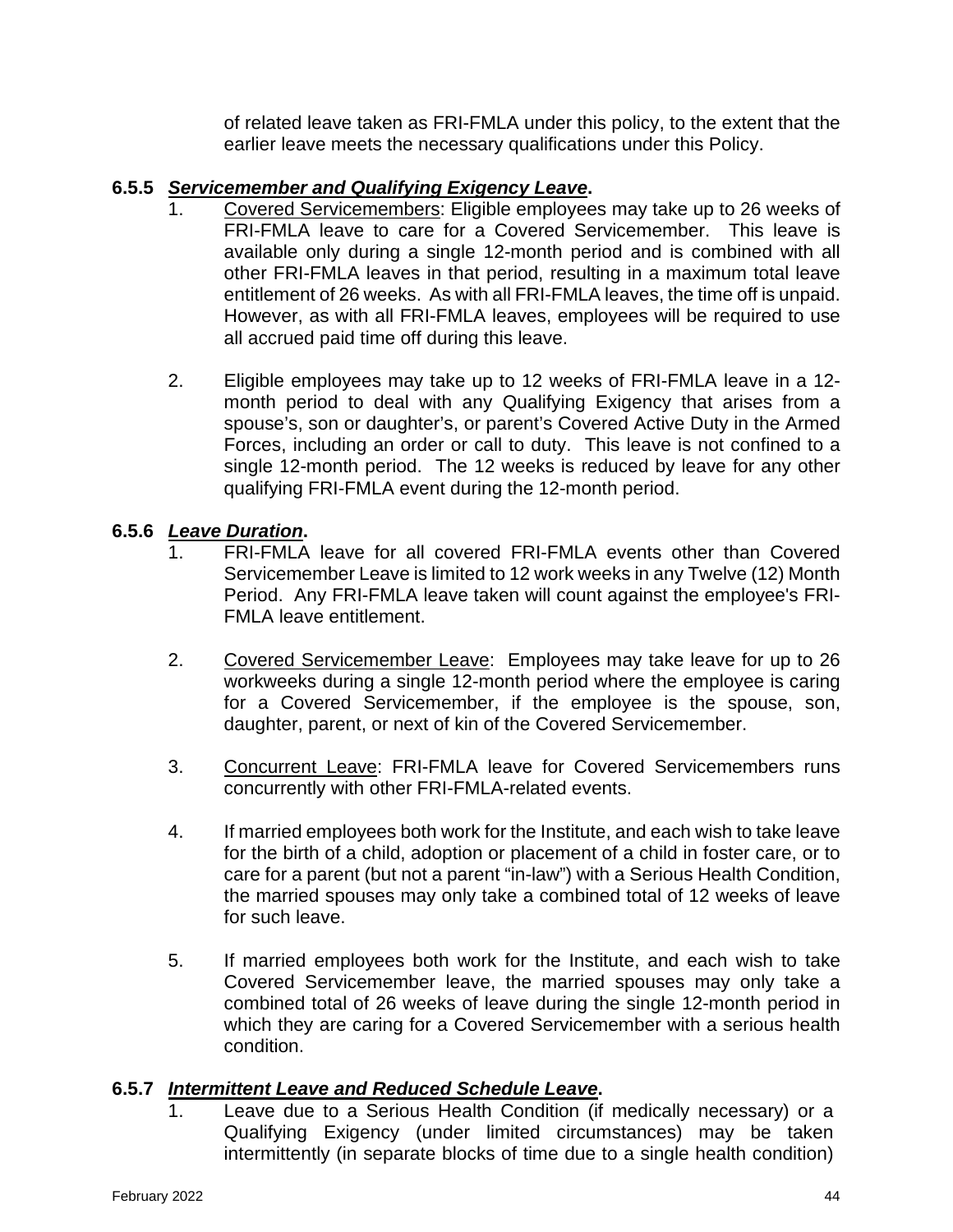or on a reduced leave schedule (reducing the usual number of hours the employee works per workweek or workday) and may not exceed a total of twelve (12) weeks over a Twelve (12) Month Period.

- 2. Leave due to a Serious Health Condition of a Covered Servicemember may be taken intermittently or on a reduced schedule leave and may not exceed a total of 26 weeks over a 12-month period that begins on the first day the eligible employee takes FRI-FMLA leave to care for a Covered Servicemember and ends 12 months after that date.
- 3. Intermittent leave and/or reduced schedule leave is not guaranteed for the birth of a child and or the placement of a child for adoption and/or foster care. Requests for such leave will be considered by the Institute on a "case-by-case" basis.
- 4. Employees seeking intermittent leave or leave on a reduced schedule must attempt to schedule their leave so as not to disrupt the Institute's operations. The Institute has the right to assign the Employee seeking intermittent leave or leave on a reduced leave schedule (based on planned medical treatment that is foreseeable) to an alternative equivalent pay/benefits position that better accommodates the employee's requested leave schedule or transfer the employee to a part-time job with the same rate of pay and proportionately reduced benefits.
- 5. When taking leave on an intermittent or reduced leave schedule basis, the Institute accounts for the leave using an increment no greater than the shortest period of time that the Institute uses to account for use of other forms of leave. Employees will not be required to take more leave than is necessary to address the cirucmstances that preciptated the need for the leave. However, where it is physically impossible for an employee to start or end work mid-way through a shift, the entire period the employee is forced to be absent is counted against the employee's FRI-FMLA leave entitlement.

**6.5.8** *Certification***.** The Institute will ask for certification of an employee's request for a leave of absence for a Serious Health Condition, Qualifying Exigency leave, or Military Caregiver leave. Completion of this certification will be required before the leave can be approved officially.

The employee should try to complete applicable certification forms within 15 days of the Institute's request or provide a reasonable explanation for the delay. Failure to provide certification may result in a denial of continuation of leave. Certification should be provided by the employee using the certification form(s) provided by the Institute in response to the employee's request for leave under this policy.

If the employee plans to take intermittent leave or work a reduced schedule, the certification must also include dates and the duration of treatment as well as a statement of necessity for taking intermittent leave or working a reduced schedule.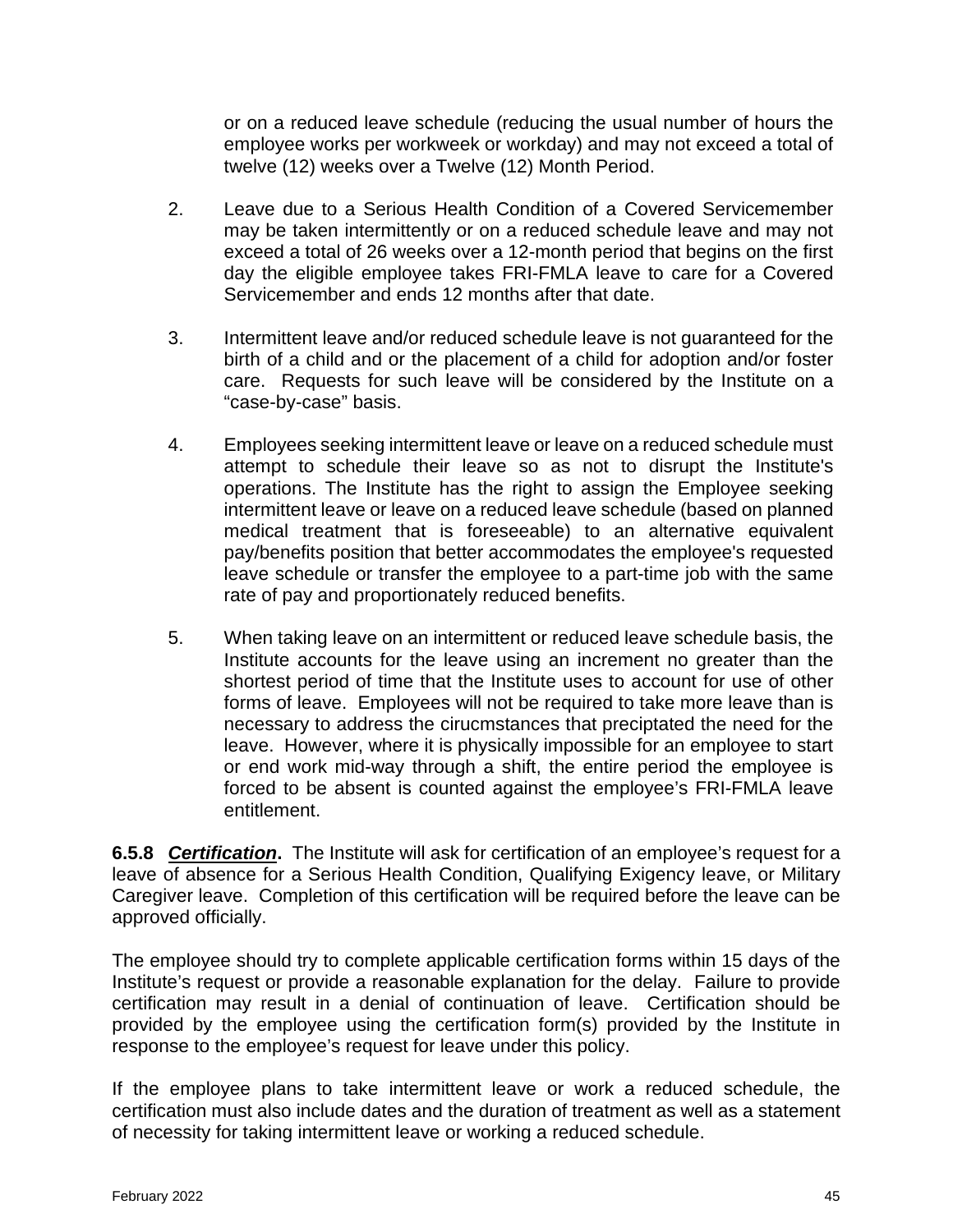Where allowed by applicable statute and/or regulation, the Institute reserves the right to have an employee or covered family member examined by a health care provider of its choice for a second opinion at any time at its discretion. Any such second opinion examination shall be paid for by the Institute. In the event a conflict exists between the medical opinion of the employee's or covered family member's health care provider and that of the Institute in the second opinion examination, a third examination will be required to be performed by a health care provider mutually agreed upon by the employee and the Institute and paid for by the Institute. In such instances, the opinion of the third health care provider shall be final and binding on the Institute and the employee.

**6.5.9** *Employee Status and Benefits During FRI-FMLA Leave***.** An FRI employee receiving FRI-provided health care benefits will continue to receive such benefits while on FRI-FMLA leave, provided that they continue to meet the eligibility requirements of the Institute's health care plan and continue to pay their share of the cost of coverage in accordance with procedures established by FRI. In the event that such an employee on FRI-FMLA leave ceases to be eligible to participate in the Institute's health care plan (e.g., because that employee is no longer working the requisite number of hours to remain on FRI's health care plan), then FRI will advise the employee in writing of any rights they may have to continue to participate in the Institute's health care plan under COBRA. Although employees normally are required to personally cover the cost of COBRA continuation coverage, for employees on FRI-FMLA leave, the Institute will continue to contribute towards the cost of the employee's health insurance premium at the same level as the contributions that would be made by FRI if the employee was working the hours necessary to remain covered by the Institute's health care plan. In order for an employee to be eligible for COBRA continuation coverage benefits, they must timely complete and return the COBRA paperwork that will be provided by the Institute, and any other insurance participation documents submitted by FRI.

If the employee chooses not to return to work for reasons other than a continued Serious Health Condition of the employee or the employee's family member or a circumstance beyond the employee's control, the Institute will require the employee to reimburse the Institute the amount it paid for the employee's health insurance premium during the FRI-FMLA leave period.

Under current Institute policy, employees may pay a portion of the health care premium based on their employment status and level of health care coverage. While on paid leave, the Institute will continue to make payroll deductions to collect the employee's share of the premium. While on unpaid leave, the employee must continue to make this payment, either in person or by mail.

Benefits that operate on an accrual basis (e.g., vacation, personal, and sick leave) will not accrue during any period of unpaid leave under this policy, nor will an employee accrue seniority or service time during any period of unpaid leave in connection with the employee's eligibility for a performance review, salary review, and/or adjustment or bonus.

An employee's eligibility for qualified benefits (e.g., 401(k)) will be governed according to the terms of each respective benefit plan. For retirement plan purposes, any period of unpaid FRI-FMLA leave shall not be treated as, or counted toward, a break in service for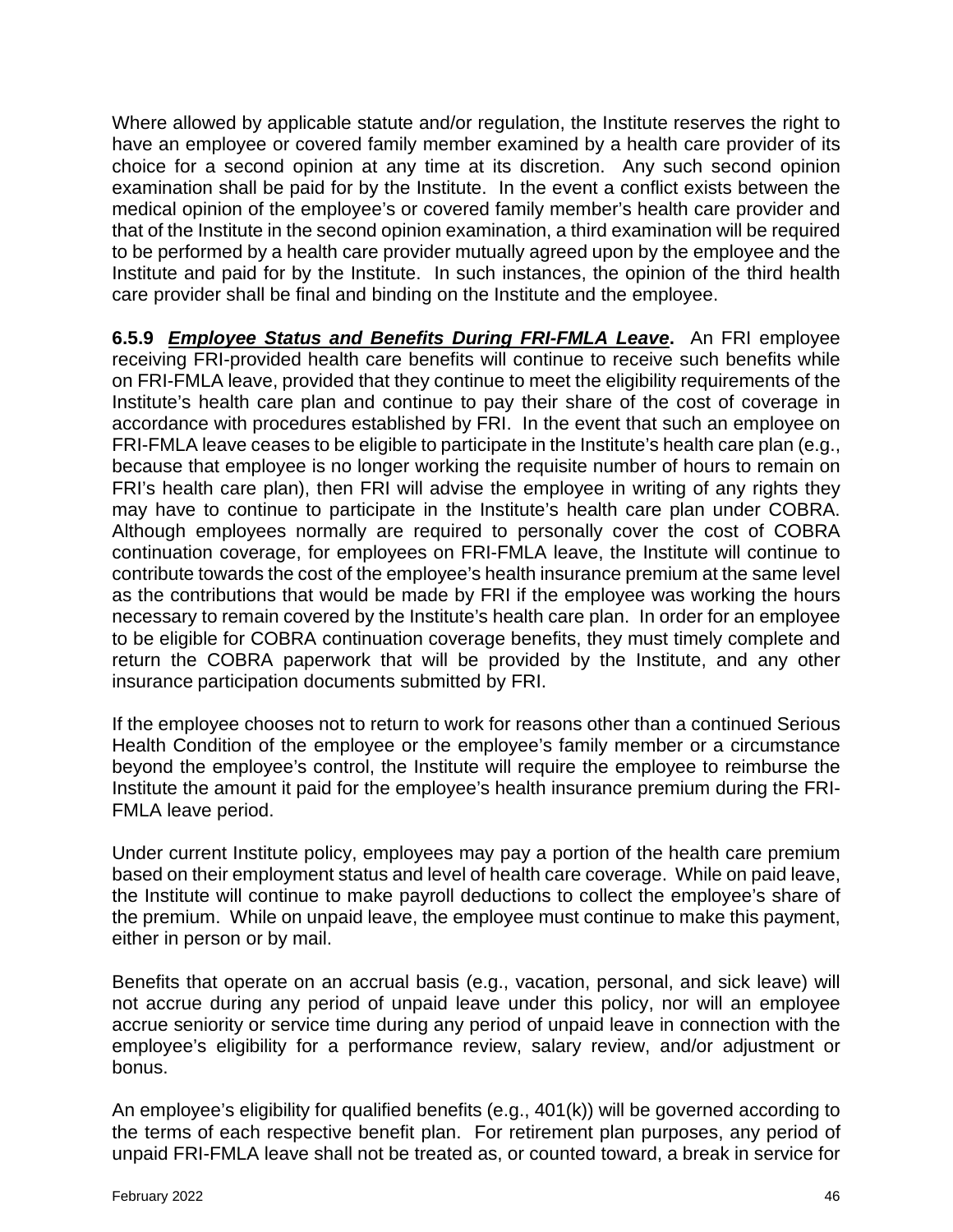purposes of vesting and eligibility to participate. In addition, if the plan requires an employee to be employed on a specific date in order to be credited with a year of service for vesting, contributions or participation purposes, an employee on unpaid FRI-FMLA leave on that date shall be deemed to have been employed on that date. However, unpaid FRI-FMLA leave periods need not be treated as credited service for purposes of benefit accrual, vesting and eligibility to participate.

If the employee contributes to a life insurance or disability plan, the Institute will continue making payroll deductions while the employee is on paid leave. While the employee is on unpaid leave, the employee may request continuation of such benefits, and pay their portion of the premiums; or the Institute may elect to maintain such benefits during the leave and pay the employee's share of the premium payments. If the employee does not continue these payments, the Institute may discontinue coverage during the leave. If the Institute maintains coverage, the Institute may recover the costs incurred for paying the employee's share of any premiums whether or not the employee returns to work.

**6.5.10** *Use of Paid and Unpaid Leave***.** If the employee has accrued or earned paid leave available at any time during FRI-FMLA leave, the employee must use paid leave first and take the remainder of the FRI-FMLA leave as unpaid leave. The Institute will notify the employee within two business days in writing or orally (to be confirmed in writing by no later than the employee's next regular payday) whether or not the leave will be designated as FRI-FMLA leave.

An employee who is taking leave because of the employee's own Serious Health Condition or the Serious Health Condition of a family member must use all paid vacation or, where applicable, sick, and personal leave, prior to being eligible for unpaid leave. (Sick leave may be substituted for unpaid FRI-FMLA leave if the reason for the FRI-FMLA leave is covered by the established sick leave policy.)

Disability leave for the birth of the child and for an employee's serious health condition, including workers' compensation leave (to the extent that it qualifies), will be designated as FRI-FMLA leave and will run concurrently with FRI-FMLA leave. For example, if the Institute provides 6 weeks of pregnancy disability leave, the 6 weeks will be designated as FRI-FMLA leave and counted toward the employee's 12-week entitlement. The employee will then be required to substitute accrued (or earned) paid leave as appropriate before being eligible for unpaid leave for what remains of the 12-week entitlement.

An employee who is taking leave for the adoption or foster care of a child must use all paid leave prior to being eligible for unpaid leave.

#### **6.5.11** *Reinstatement After Leave***.**

1. Eligible employees taking leave under this policy, who return to work with the Institute immediately after the end of a FRI-FMLA leave generally, will be reinstated to their former position or to an equivalent position with equivalent benefits and other terms and conditions of employment. However, no employee is entitled under this policy to any right, benefit, or position other than that to which the employee would have been entitled had they not taken leave. Thus, for example, if a layoff or some other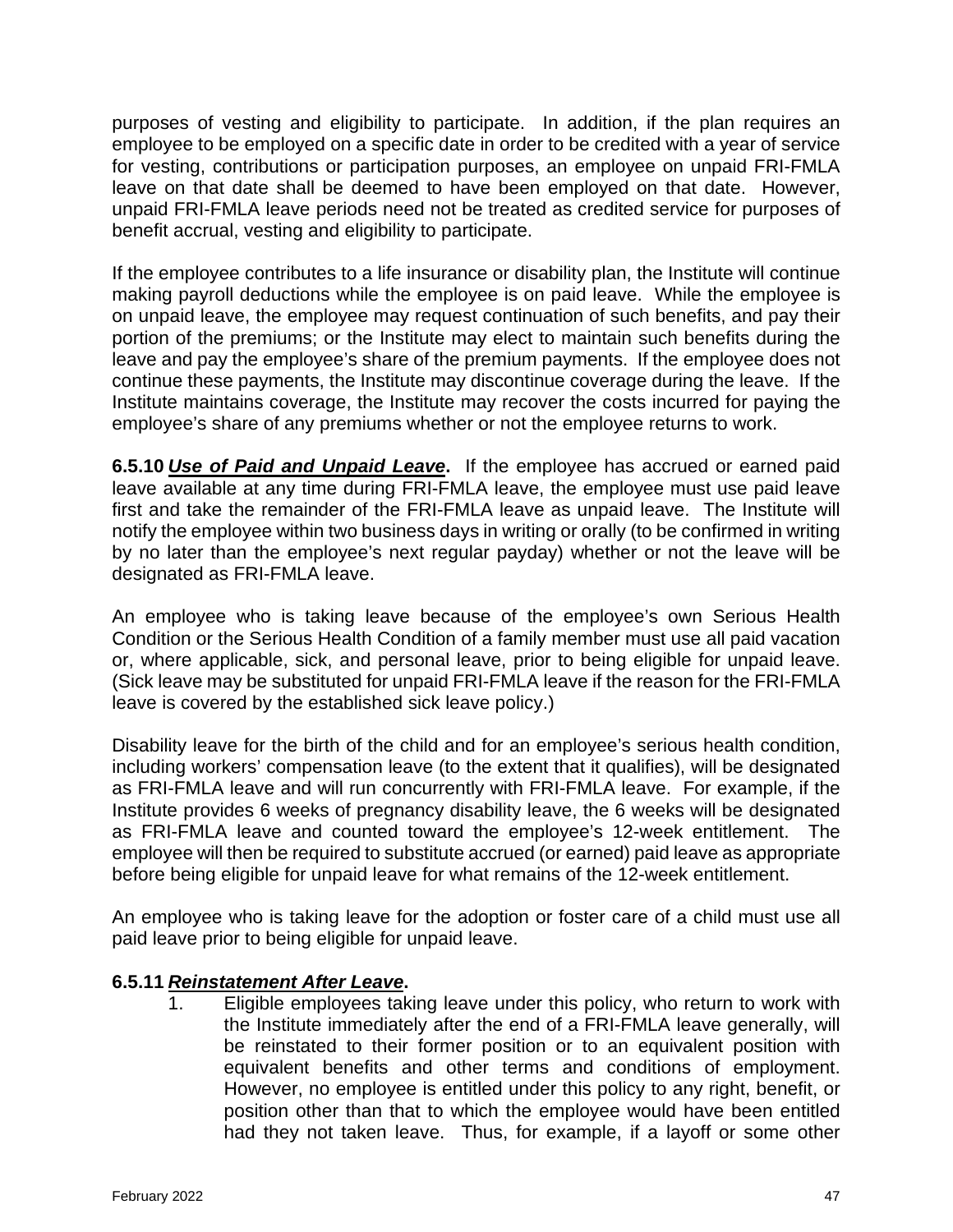extenuating circumstance or business condition arises that affects the employee's position, reinstatement may not be possible.

- 2. The Institute also reserves the right to deny reinstatement to certain "key employees," where such denial is necessary to prevent substantial and grievous economic injury to the Institute's operations.
- 3. Key employees will be notified of the Institute's intention in this regard as soon as a determination is made that such condition would occur.
- 4. In the event such notice is given to a key employee already on leave, the employee will be offered the opportunity to terminate their leave and immediately return to work.
- 5. Key employees notified while on leave who decide not to return to work will remain on leave for the balance of the leave period and then be terminated.
- 6. Key employees are defined as the highest paid 10 percent of the employees employed by the Institute within 75 miles of the facility at which the employee is employed.

**6.5.12** *Procedure for Requesting Leave***.** All employees requesting leave under this policy must provide verbal notice with an explanation of the reason(s) for the needed leave to their immediate supervisor and the Human Resources Department. If the leave is foreseeable, the immediate supervisor may require the employee to provide a written request for leave and reason(s) with a copy to the Human Resources Department. Failure of the employee to provide a written request for leave cannot be grounds to deny or delay the taking of FRI-FMLA leave.

The Institute will provide individual notice of rights and obligations to each employee requesting leave within five (5) business days or as soon as practicable. For employees on intermittent or recurring leave for the same incident this notice will be provided every six months.

When an employee plans to take leave under this policy, the employee must give the Institute 30 days' notice. If it is not possible to give 30 days' notice, the employee must give as much notice as is practicable. An employee who is to undergo planned medical treatment is required to make a reasonable effort to schedule the treatment in order to minimize disruptions to the Institute's operations.

If an employee fails to provide 30 days' notice for foreseeable leave with no reasonable excuse for the delay, the leave request may be denied until at least 30 days from the date the Institute receives notice. While on leave, employees are requested to report periodically to the Institute regarding the status of the medical condition and their intent to return to work.

**6.5.13** *Return to Work Examinations***.** Before being permitted to return to work from a leave for the employee's own Serious Health Condition, the employee will be required to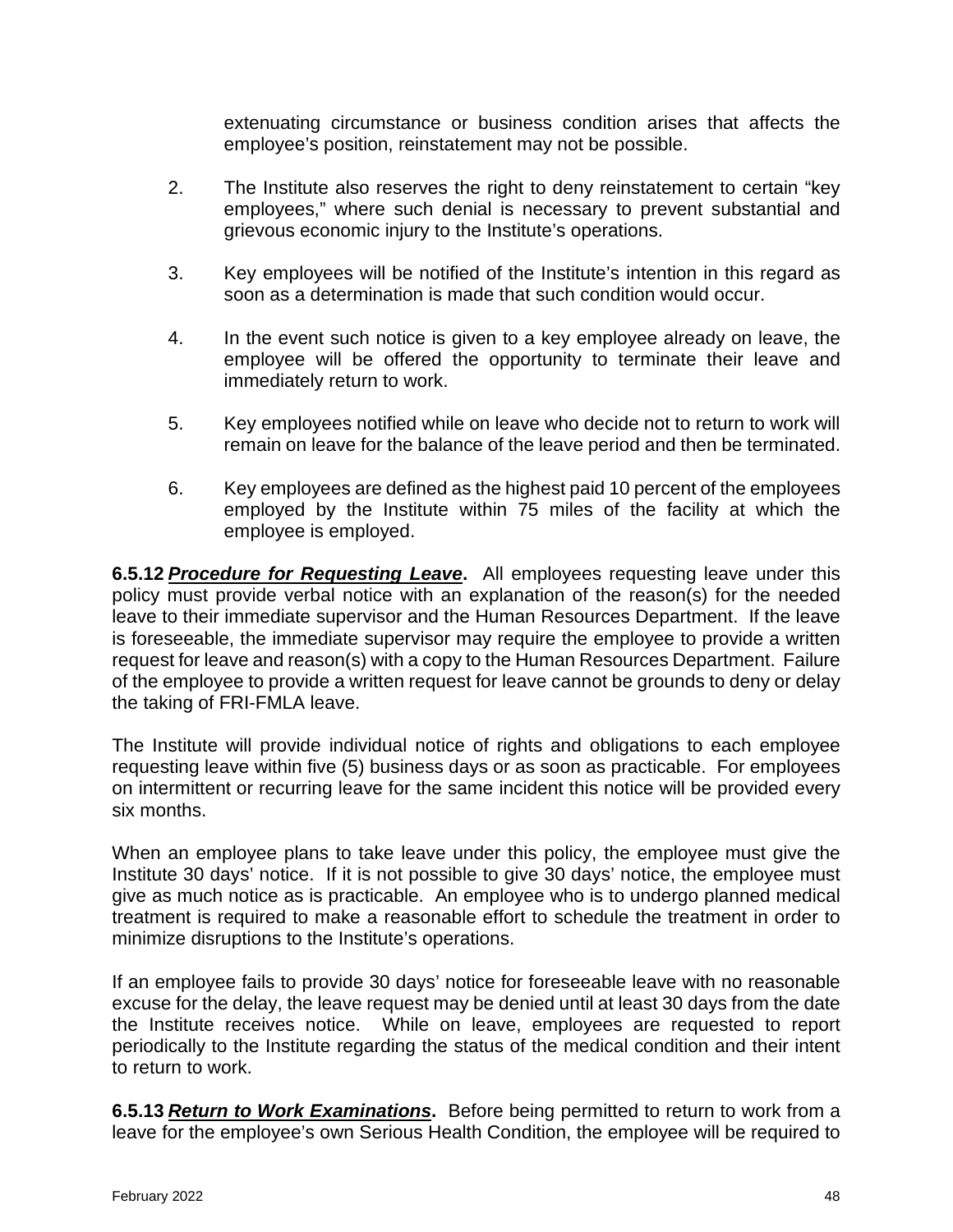provide certification from their Health Care Provider that they are able to return to work and perform all essential functions of the job, with or without reasonable accommodation.

**6.5.14** *Periodic Notification During Leave***.** Employees will be required at least every 30 days while on leave to contact their supervisor to report on their status and intentions with respect to returning to work at the end of their leave period.

**6.5.15** *Outside Employment***.** While on FRI-FMLA leave, employees are not permitted to engage in outside or supplemental employment within or outside the Institute during hours they would normally work for the Institute. Doing so will result in the loss of both FRI-FMLA's job restoration and maintenance of insurance benefit provisions.

**6.5.16** *Enforcement***.** An employee may file a complaint with the U.S. Department of Labor or may bring a private lawsuit against an employer. FRI-FMLA does not affect any federal or state law prohibiting discrimination or supersede any state or local law or collective bargaining agreement which provides greater family or medical leave rights.

**6.5.17** *Maryland Parental Leave Act***.** FRI complies fully with the Maryland Parental Leave Act ("MPLA") and does so by way of its FRI-FMLA policy, which exceeds the requirements of the MPLA.

**6.5.18** *Americans with Disabilities Act***.** The Institute complies fully with the Americans with Disabilities Act ("ADA") and the ADA Amendments Act ("ADAAA") and will provide reasonable accommodations to qualified individuals with a disability in accordance with the terms and conditions of the ADA and ADAAA.

# <span id="page-48-0"></span>**6.6 COURT AND VICTIM LEAVE**

FRI abides by all applicable laws governing leaves of absence associated with courtrelated leave.

**6.6.1** *Crime Victim & Court Witness Leave***.** Employees may take unpaid leave to appear as witnesses in court proceedings or to obtain injunctions or other processes to ensure their safety or the safety of their family members. Employees who are victims of violent or serious felonies (including felony theft and embezzlement) are entitled to take leave to attend judicial proceedings related to the crime or that concern a right of the victim. They can also take leave to attend proceedings involving an immediate family member (including a spouse, child, stepchild, sibling, stepsibling, parent, or stepparent), a registered domestic partner, or a child of a registered domestic partner who is the victim of a felony. If possible, employees must provide reasonable notice that they are required to appear in court or to use crime victim leave. Employees who have to make emergency or unscheduled court appearances must provide evidence of their attendance in court or other evidence of their need for crime victim leave upon their return to work (for example, a police report, protective order, or documentation from a medical professional or domestic violence counselor). Employees may substitute any available vacation or personal leave for unpaid court attendance or witness duty leave.

**6.6.2** *Victims of Domestic Violence and Other Violence***.** Employees who are victims of domestic violence, sexual assault or stalking, or any other crime causing injury can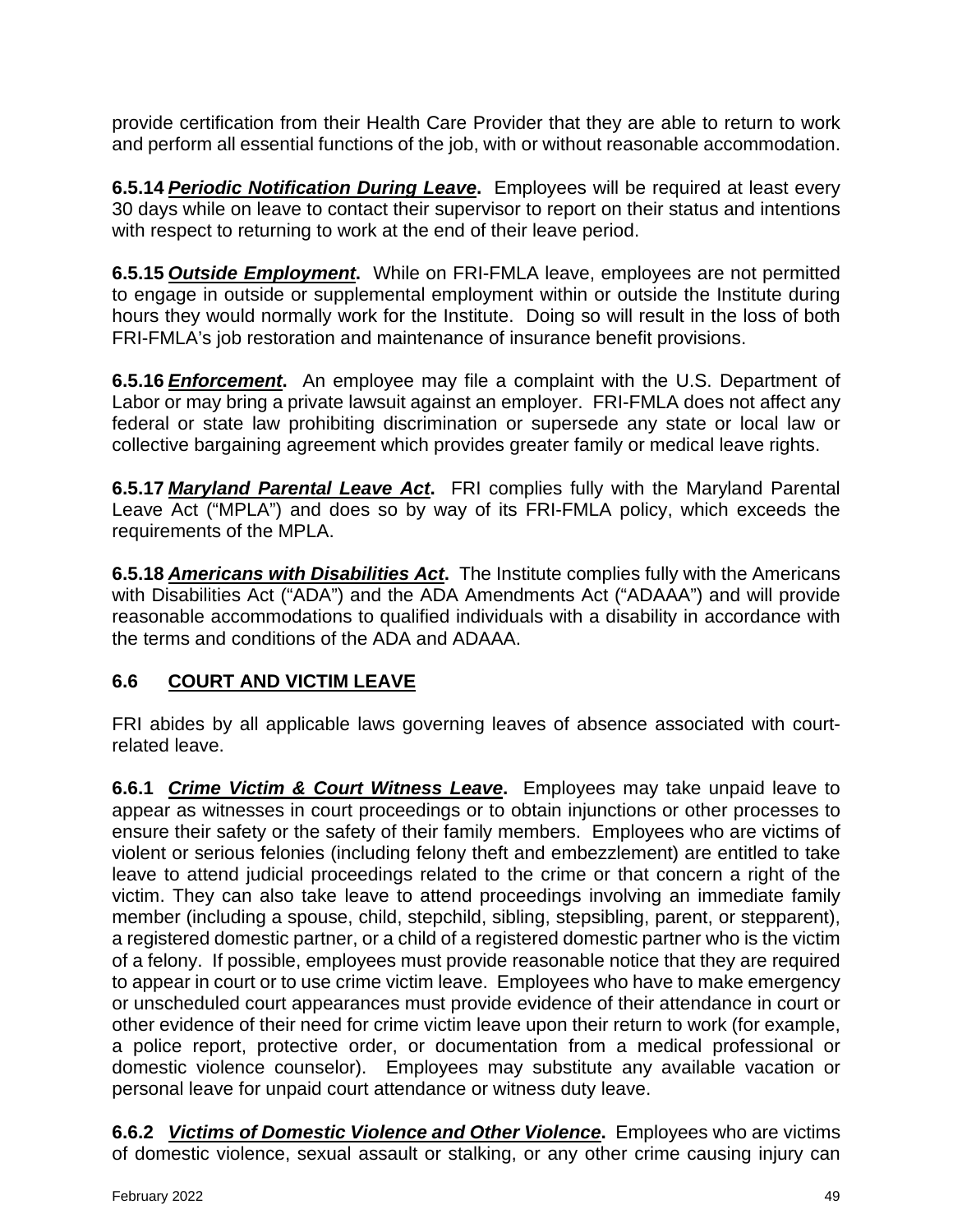take leave to obtain any relief, including a temporary restraining order or an injunction, to help ensure their own or their children's health, safety, or welfare.

Employees may take unpaid leave for the purpose of: 1) seeking medical attention for physical or mental injuries caused by domestic violence, sexual assault, stalking, crime, or abuse, and/or the threat of domestic violence, sexual assault, stalking, crime, or abuse; 2) obtaining services from a domestic violence shelter or program, a rape crisis center as a result of domestic violence or sexual assault, or victim services organization or agency; 3) obtaining psychological counseling or mental health services related to an employee's experience of domestic violence, sexual assault, stalking, crime, or abuse; 4) participating in safety planning or otherwise taking actions to increase safety from future domestic violence, sexual assault, stalking, incidents of crime, or abuse.

To the greatest extent possible, employees must provide reasonable advance notice of the need to take leave. An employee who takes emergency domestic violence leave must provide their supervisor with evidence of their attendance in court or other evidence of their need for domestic violence leave upon return to work. It is FRI's policy to reasonably accommodate victims of domestic violence should an accommodation be necessary to ensure workplace safety. Please contact the Human Resources Department to request such an accommodation. Employees may substitute any available vacation or personal leave for unpaid victims of domestic violence leave.

**6.6.3** *Witness, Plaintiff, & Defendant***.** Employees will be paid their regular earnings when an employee is subpoenaed as a witness in a case in which the employee has no personal or financial interest, or in a matter in which the employee was a victim of a crime. Paid leave is not granted for an employee's appearance in court as a plaintiff or defendant. In such cases, an employee may use their accrued, unused vacation or personal leave.

**6.6.4** *Jury Duty*. Employees called to jury duty will be paid regular earnings for the time they serve for a period of up to 10 business days. Should leave under this Jury Duty policy extend beyond the 10 days' leave that is paid by FRI, employees are permitted to substitute their accrued, unused vacation or personal leave for unpaid jury duty leave.

Employees summoned to jury duty should present a validated jury summons document to their supervisor who will forward a copy to the Payroll Department. If an employee is excused from jury duty early in the day, they must notify their supervisor and may be required to complete their regular work schedule upon request.

# <span id="page-49-0"></span>**6.7 LEAVE WITHOUT PAY**

Unless otherwise specifically required by federal, state, or local law or otherwise allowed by a specific FRI policy, FRI does not provide its employees leave without pay. Accordingly, all employee absences must comply with the applicable guidelines and limitations set forth by FRI with respect to paid leave. Violation of this policy may result in disciplinary action up to and including termination of employment.

The following exceptions to this policy will be made: 1) when an employee returns from FRI-FMLA leave, having exhausted all of their leave, but needs to take time off for their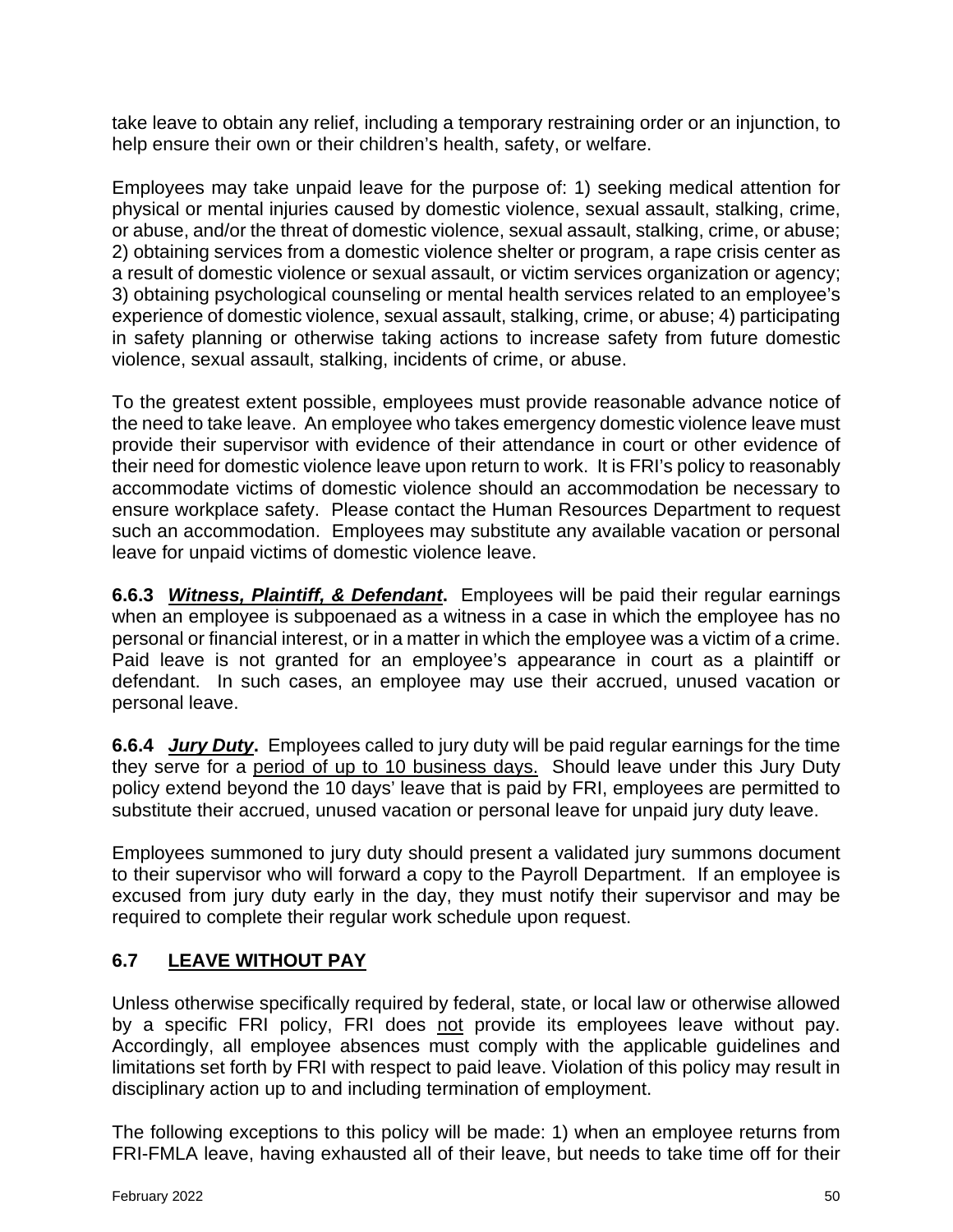own illness, they will be allowed up to 3 days of leave without pay during the 4 weeks following the employee's return from FRI-FMLA leave; 2) during an employee's first 90 days of employment where they have exhausted all of their sick leave but need to take time off for illness, they will be allowed up to 3 days of leave without pay; or 3) when an employee has exhausted all leave but must request time off to observe a religious holiday. In scenarios 1 and 2 above a doctor's note may be requested, where allowable by applicable law. An employee exceeding 3 days off without pay, specific to these scenarios, may result in disciplinary action up to and including termination of employment.

## <span id="page-50-0"></span>**6.8 MILITARY LEAVE**

FRI complies fully with all federal and state laws governing military leave. In the event that an employee is called to active military duty, they should contact the Human Resources Department for an explanation of their rights under the Uniformed Services Employment and Re-employment Rights Act of 1994 (USERRA) and any other applicable Federal or Maryland state laws.

#### <span id="page-50-1"></span>**6.9 ORGAN AND BONE MARROW DONATION LEAVE**

FRI will provide eligible employees with up to 60 business days of job-protected unpaid leave in any 12-month period to serve as an organ donor, and up to 30 business days of job-protected unpaid leave in any 12-month period to serve as a bone marrow donor. To be eligible for this leave, an employee must have worked for FRI for at least 12 months and at least 1,250 hours in the last 12 months. To receive leave under this policy, the employee must provide written physician verification stating that (a) they are an organ donor or a bone marrow donor, and (b) there is a medical necessity for the donation of the organ or bone marrow.

FRI will not consider any time during which the employee takes leave under this policy as a break in the employee's continuous service for purposes of the employee's rights to salary adjustment, sick leave, vacation leave, personal leave, or seniority.

To the fullest extent required by law, FRI will maintain the employee's group health insurance coverage during the time the employee is on leave for organ and/or bone marrow donation.

Upon the employee's return from organ and bone marrow donation leave, FRI will restore the employee to the position the employee held when the organ or bone marrow donation leave began. Alternatively, the employee may be returned to an equivalent position with equivalent employment benefits, pay, and other terms and conditions of employment.

# <span id="page-50-2"></span>**6.10 DOMESTIC LEAVE POLICY**

FRI recognizes that some of its employees may be in long-term, committed relationships with domestic partners to whom they are not lawfully wedded. FRI respects these relationships, and, accordingly, wishes to grant its FRI-FMLA eligible employees the right to tend to the needs of a domestic partner that are comparable to the rights extended to FRI-FMLA eligible employees to tend to the needs of a spouse. To that end, and to the fullest extent practicable and allowed by law, FRI will grant the same leave of absence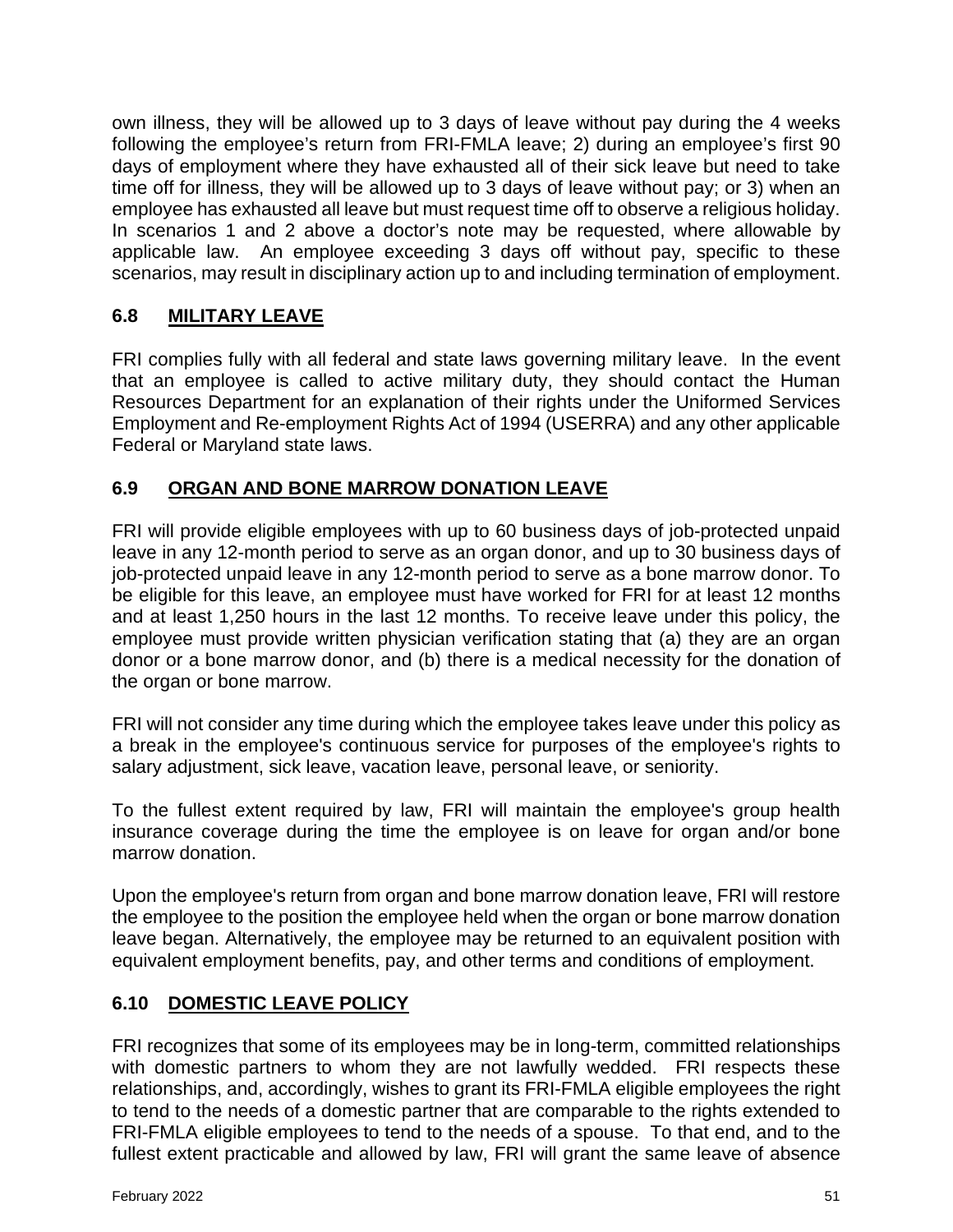opportunities and reinstatement rights to FRI-FMLA eligible employees arising out of domestic partner-related leave as it extends to FRI-FMLA eligible employees with respect to spouse-related leave under FRI-FMLA.

FRI's [FRI-FMLA Policy](#page-38-0) provides certain leave of absence rights to eligible employees, including, but not limited to, the right to take a leave of absence under the following circumstances:

- 1. To care for an employee's spouse who has a Serious Health Condition;
- 2. Because of any Qualifying Exigency arising out of the fact that the employee's spouse is on Covered Active Duty or call to covered active duty status (or has been notified of an impending call or order to Covered Active Duty); and/or
- 3. To care for a Covered Servicemember with a Serious Injury or Illness if the employee is the spouse, son, daughter, parent, or next of kin of the Covered Servicemember.

For purposes of this policy, a "domestic partner" relationship is established when the employee and their partner files a Declaration of Domestic Partnership. Domestic partners are two adults who have chosen to share one another's lives in an intimate and committed relationship of mutual caring, and, at the time of filing, all of the following requirements are met: (1) Neither person is married to someone else or is a member of another domestic partnership with someone else that has not been terminated, dissolved, or adjudged a nullity; (2) The two persons are not related by blood in a way that would prevent them from being married to each other in this state; (3) Both persons are at least 18 years of age; and (4) Both persons are capable of consenting to the domestic partnership. Employees who wish to take leave to care for the Serious Health Condition of a domestic partner should contact the Human Resources Department for further information about their rights under this domestic leave policy. FRI reserves the right to interpret and administer this policy in accordance with its sole business discretion.

# <span id="page-51-0"></span>**6.11 ALCOHOL AND DRUG REHABILITATION LEAVE**

Upon request, FRI will provide a reasonable accommodation for an employee who voluntarily enters and participates in an alcohol or drug rehabilitation program, unless the accommodation would impose an undue hardship on FRI's operations. An employee who is entering an alcohol and/or a drug rehabilitation program may use any accrued, unused sick, vacation, or personal leave for that purpose. Notwithstanding the foregoing, FRI reserves the right to discharge any employee who, because of their current use of alcohol or drugs, is unable to perform their job duties without endangering their own or others' safety.

# <span id="page-51-1"></span>**6.12 EMERGENCY RESPONSE LEAVE**

FRI will provide employees who are volunteer firefighters, reserve peace officers, or emergency rescue personnel with reasonable, unpaid leave to perform emergency duties, and up to 14 days per calendar year for training for such emergency responder duties.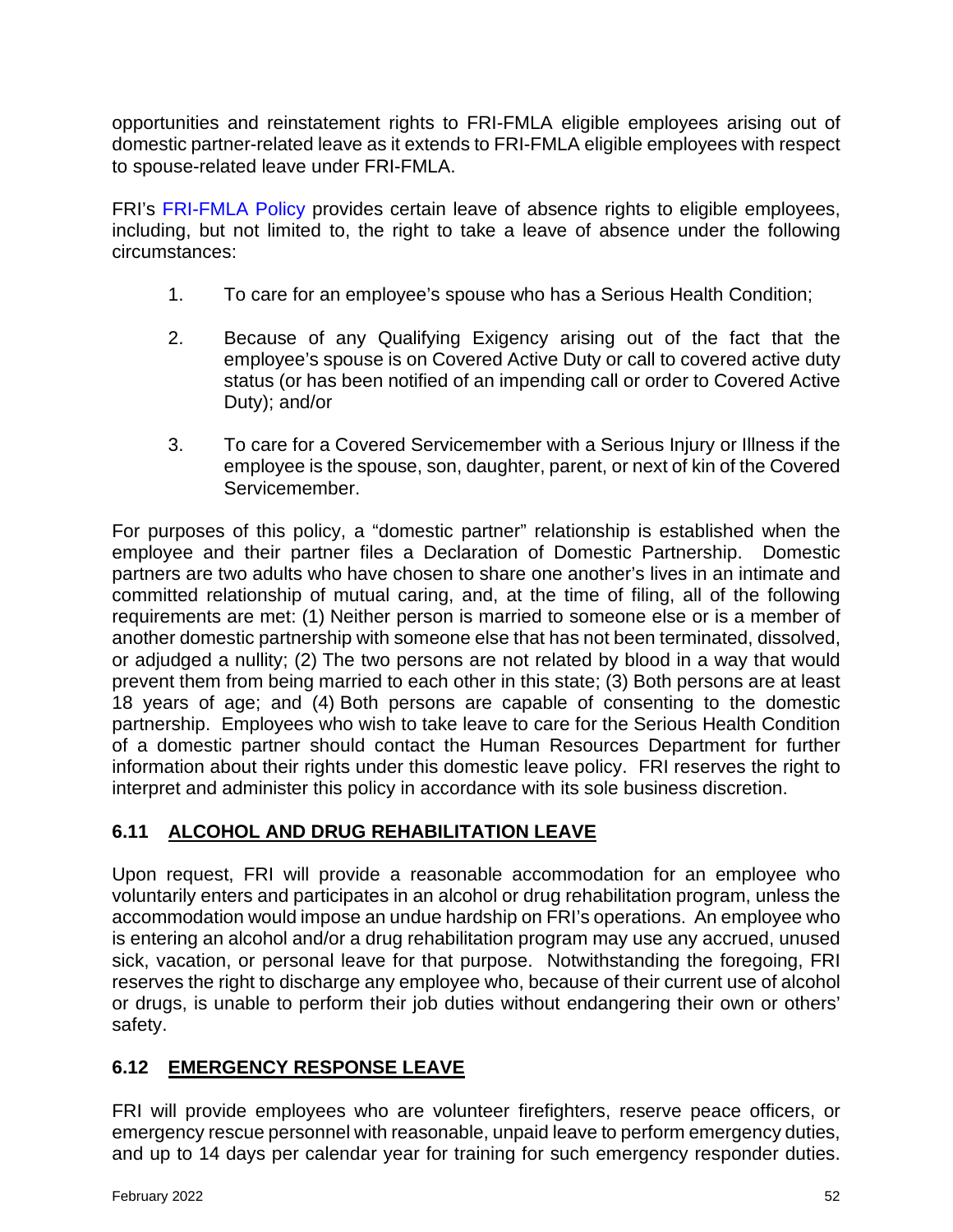For the purposes of this provision, "emergency rescue personnel" is defined as any person who is an officer, employee, or member of a fire department or fire protection or firefighting agency of the Federal government, the state or its political subdivisions, or of a sheriff's department, police department, or a private fire department, whether that person is a volunteer or partly paid or fully paid, while they are actually engaged in providing emergency services.

# <span id="page-52-0"></span>**6.13 BEREAVEMENT LEAVE**

In the unfortunate event of a death in an employee's immediate family (spouse, domestic partner, child, stepchild, parent, parent-in-law, parent of domestic partner, sibling, grandparent, grandchild, niece, nephew), the employee will be granted up to 3 days bereavement leave with pay. Bereavement leave may be arranged with the employee's immediate supervisor for deaths involving someone other than an immediate family member. In this latter instance, leave may be charged against an employee's vacation leave or personal leave or may be treated as leave without pay.

#### <span id="page-52-1"></span>**6.14 VOTING LEAVE**

Employees whose work schedules do not allow sufficient time to vote in a statewide election may take up to two hours of paid working time at the beginning or end of their regular shift to vote. If an employee knows that time off from work will be required in order to have sufficient time to vote, the employee must notify their supervisor at least 2 working days in advance of election day regarding their intent to take leave to vote.

# <span id="page-52-2"></span>**6.15 MARYLAND FLEXIBLE LEAVE ACT POLICY (MD FLA)**

The Maryland Flexible Leave Act (MD FLA) allows employees that are eligible for and have earned "leave with pay," as defined by the Act, to utilize leave with pay for the care of an immediate family member, which includes a child, spouse, or parent.

As an employer that provides "leave with pay" to its employees, FRI abides by the requirements of the MD FLA. As per the Act, FRI allows employees to use accrued "leave with pay" for the care of an immediate family member (child, spouse, domestic partner, parent) with an illness subject to the conditions of the Act.

According to the Act, "leave with pay" is defined as time away from work for which an employee receives compensation. "Leave with pay" includes sick leave, vacation leave, and personal leave, subject to the conditions of the employment policies of FRI. The employee may only use "leave with pay" that has been accrued. The employee may elect the type and amount of "leave with pay" to be used under the Act if the employee earns more than one type of "leave with pay." If the employee fails to elect leave type for a MD FLA-covered event, then FRI will automatically apply any available unused leave with pay for this paid leave. The MD FLA does not add or detract from an employee's eligibility for FRI-FMLA leave (although it is possible to have overlapping MD FLA and FRI-FMLA leave).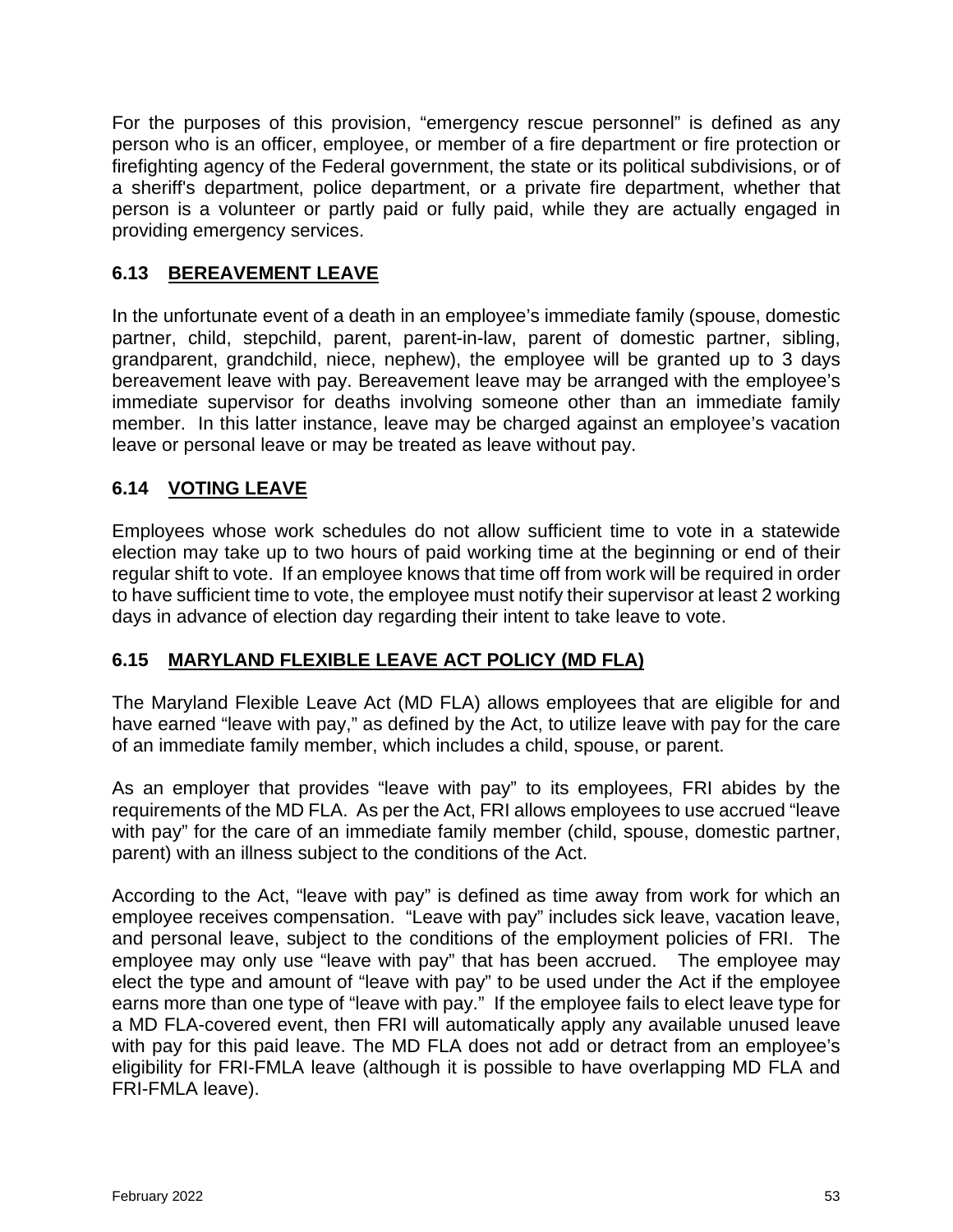#### <span id="page-53-0"></span>**6.16 INCLEMENT WEATHER POLICY**

If employees are not informed of a closing due to inclement weather, employees must assume that the FRI site where they are assigned to work is open for business. A decision of whether to close or open late/close early or for employees to telework will be determined by the Corporate Office. In the instance that the office is open, for those employees who may face substantial difficulty in getting to work because of severe inclement weather, or with family situations related to the inclement weather that prohibit leaving home at their regular time, time off will be charged to accrued vacation leave or accrued personal leave. If an employee does not have any accrued vacation or personal leave remaining, the employee's paycheck will be adjusted accordingly. This same policy exists for any type of natural disaster (earthquake, fire, flood, mudslide, snowstorm, etc.).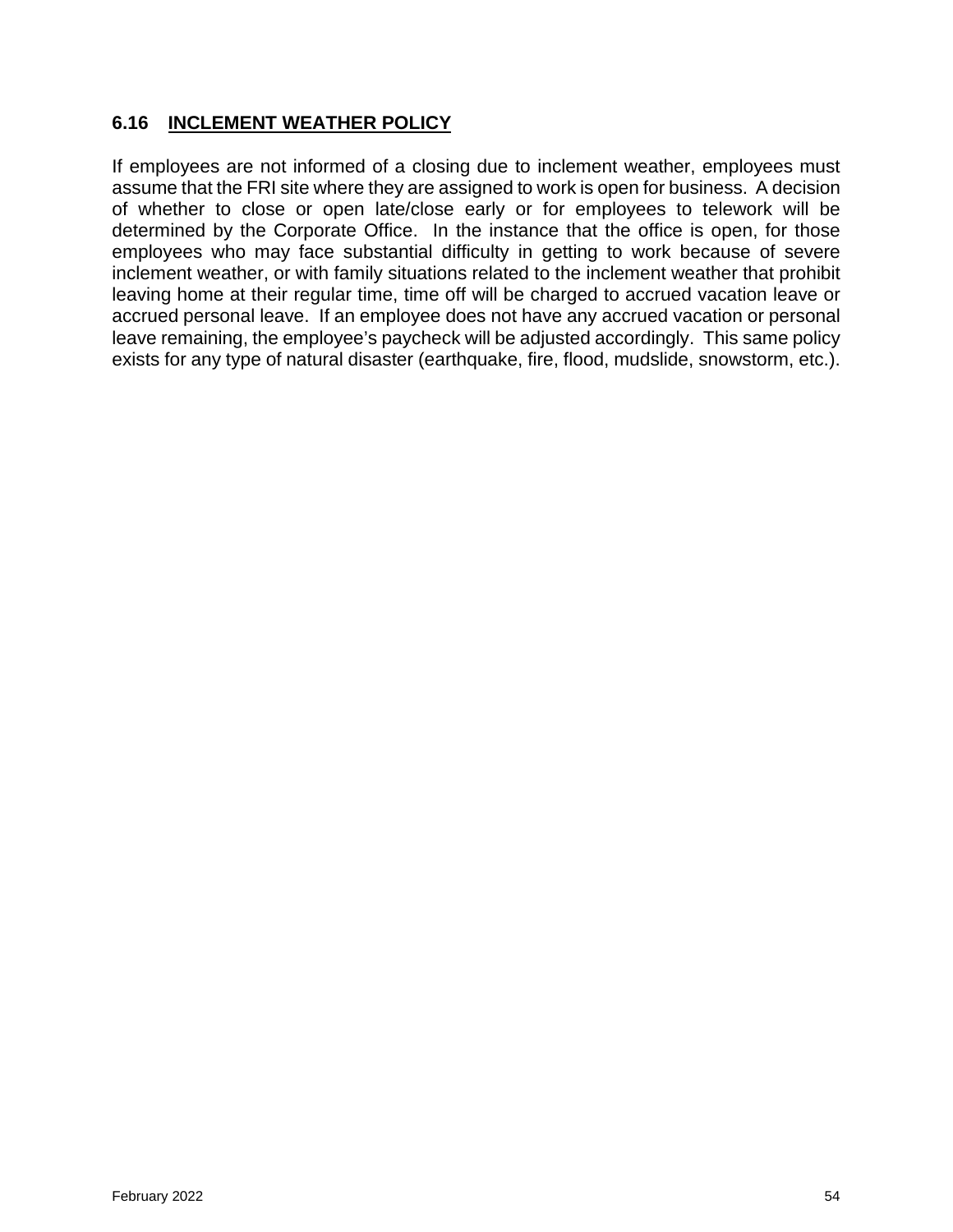# <span id="page-54-0"></span>**7.0 COMMUNICATIONS POLICY**

#### <span id="page-54-1"></span>**7.1 INTERNET, EMAIL, AND COMPUTER USAGE POLICY**

**7.1.1** *Multi-Factor Authentication (MFA) & Password Security.* To maintain the security of FRI's email and network, employees must use a multi-factor authentication (MFA) when logging into FRI's email via the internet and FRI's network. Employees have the option of using a token, work cell phone, if applicable, or a personal cell phone for MFA purposes. If an employee voluntarily chooses to use their personal cell phone for MFA purposes, the employee understands that they are doing so voluntarily, of their own choosing, and not based on an FRI requirement. FRI will not pay for any costs, which may be incurred, related to the receipt of the passcode on an employee's personal cell phone for MFA purposes.

**\_\_\_\_\_\_\_\_\_\_\_\_\_\_\_\_\_\_\_\_\_\_\_\_\_\_\_\_\_\_\_\_\_\_\_\_\_\_\_\_\_\_\_\_\_\_\_\_\_\_\_\_\_\_\_\_\_\_\_\_\_\_\_\_\_\_\_\_\_\_**

Access to FRI's network and FRI's email via the internet will require employees to enter a password of specific criteria that will be shared with the employee upon hire.

**7.1.2** *Internet & Email Usage.* FRI provides its employees with access to the internet and/or email. FRI-provided internet service is a business tool provided to employees at a significant cost. That means that **FRI expects its employees to use their internet and email access for business-related purposes only** (i.e., to communicate with collaborators, customers, research/service participants, to research relevant topics, and to obtain useful business-related information). With respect to Electronic Health Records, communication pertaining to specific client information is only permitted through the protected internet site established for that purpose.

Employees are prohibited from forwarding their FRI email account to any other personal or business email account.

In addition to the proper use of email services, employees should also be aware of the dangers of opening email attachments from parties not known or trusted. The launching of these attachments that include jokes, pictures, animations, sounds, and other audio or multimedia can cause unnecessary processing power of the computer, open the computer to the risk of virus infection, and create a means for ill-behaved applications to be automatically installed on computers designed solely for non-business or entertainment purposes. All attachments should be processed by anti-virus measures installed on the employees' computers. If an employee is not familiar with these measures, they should contact their supervisor for further instruction.

Phishing is the most common type of cyberattack that affects organizations like FRI. Phishing attacks can take many forms, but they all share a common goal – getting an employee to share sensitive information such as login credentials, credit card information, or bank account details. In this type of attack, hackers impersonate a real company or a real employee at an executive or managerial level within the company to obtain an employee's login credentials. An employee may receive an e-mail asking them to verify their account details with a link that takes the employee to a fake login screen that delivers an employee's information directly to the attackers.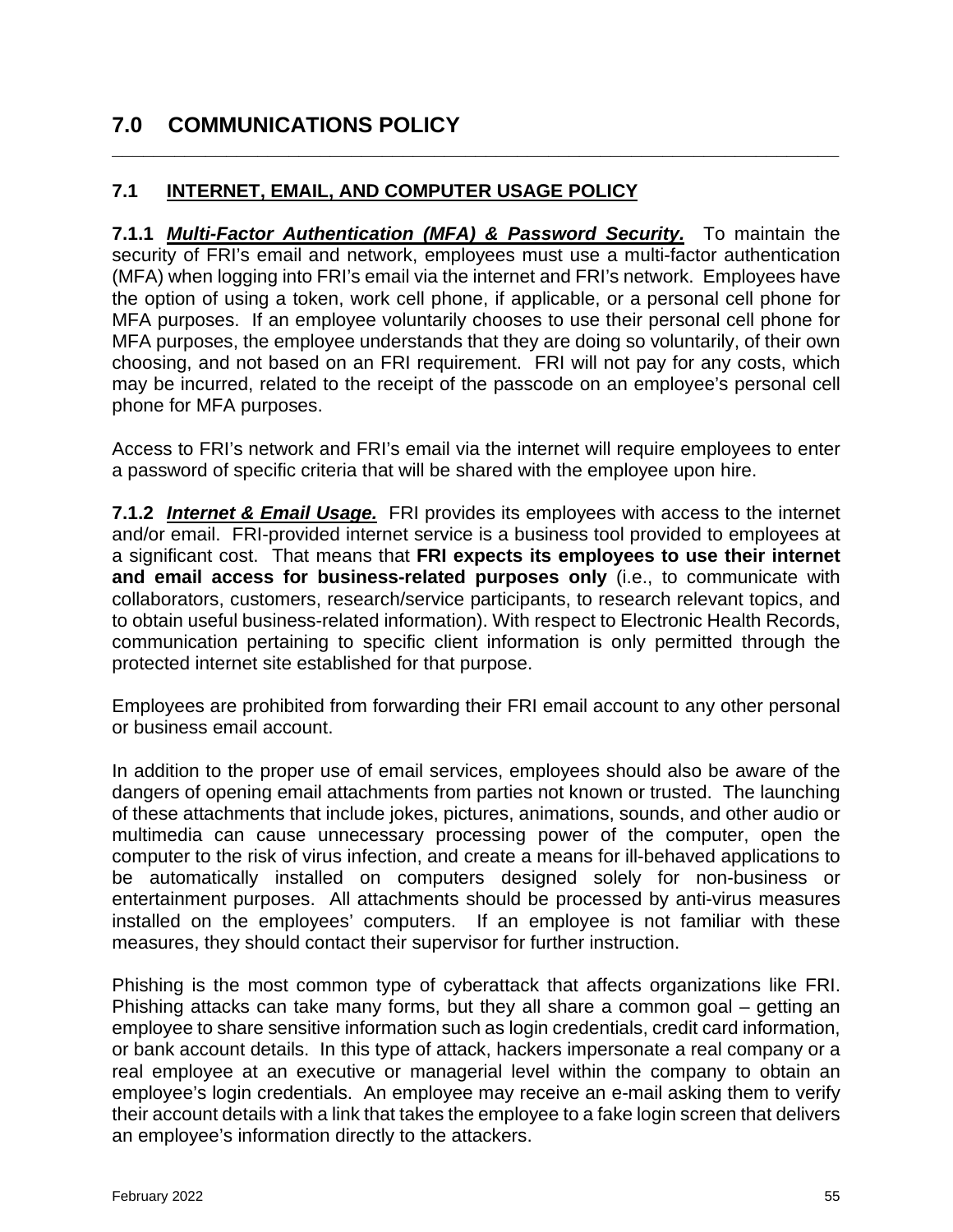Although FRI maintains internal controls to help protect its networks and computers from cyber threats, FRI relies on its employees to be the first line of defense.

To avoid phishing attacks, please observe the following email best practices:

- Do not click on links or attachments from senders that an employee does not recognize. Be especially wary of .zip or other compressed or executable file types.
- Do not provide sensitive personal information (like usernames and passwords) over email.
- Watch for email senders that use suspicious or misleading domain names.
- Watch for unusual requests from email senders that appear to be fellow employees, for example unusual requests for purchases, etc.
- Inspect URLs carefully to make sure they are legitimate and not imposter sites.
- Do not try to open any shared document that an employee is not expecting to receive.
- If an employee cannot tell if an email is legitimate or not, please forward the email to the Human Resources Department.
- Be especially cautious when opening attachments or clicking links if an employee receives an email containing a warning banner indicating that it originated from an external source.

FRI requires its employees to conduct themselves honestly and appropriately on the internet and respect the copyrights, software licensing rules, property rights, privacy, and prerogatives of others, just as they would do in any other business dealings. To be absolutely clear on this point, FRI policies related to property protection, privacy, misuse of Institute resources, equal employment opportunity, discriminatory harassment, sexual harassment, information and data security, and confidentiality apply to all employee conduct on the internet.

Unnecessary or unauthorized internet usage causes network and server congestion. It slows other users, takes away from work time, consumes supplies, and ties up printers and other shared resources. Therefore, employees are not permitted to access the FRI network/internet with personal devices including laptops, smartphones, tablets, etc. unless it is for work-related purposes, and only then, when it is approved by the employee's supervisor. Remotely logging into FRI's network from a personal computer at home to perform work is permitted. Unlawful internet usage may also garner negative publicity for the Institute and expose FRI to significant legal liabilities.

While FRI's direct connection to the internet offers many potential benefits, it can also open the door to some significant risks to FRI's data and systems if employees do not follow appropriate security discipline. Security is to be every employee's first concern. An employee will be held accountable for any breaches of security or confidentiality. FRI reserves the right to inspect any and all files stored in all areas of FRI's network as well as hard drives of individual work computers in order to assure compliance with this policy.

No employee may use FRI's internet service to knowingly propagate any virus, worm, Trojan horse, malware, or trap-door program. No employee may use FRI's internet service knowingly to disable or overload any computer system or network or to circumvent any system to protect the privacy or security of another user.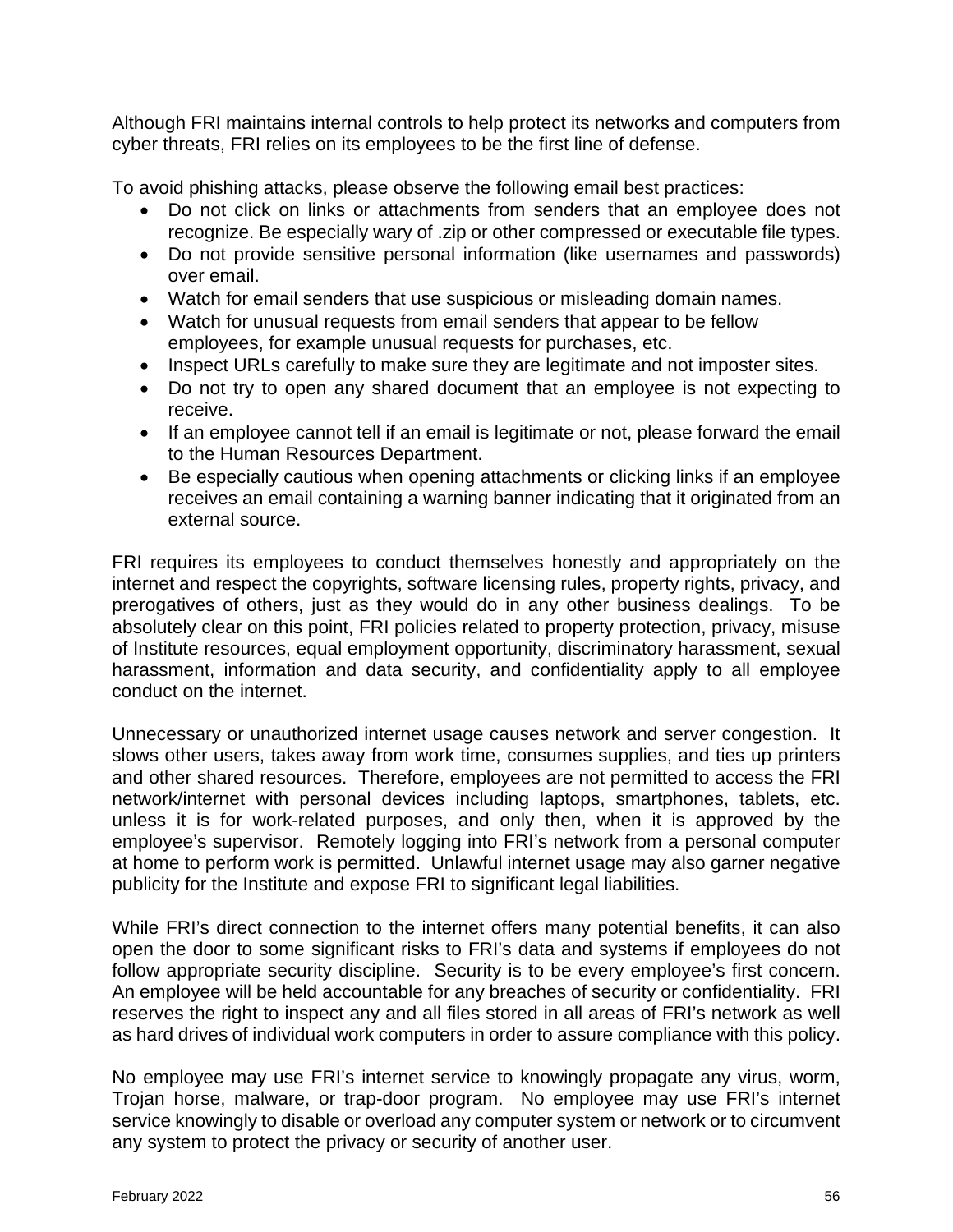Employees are prohibited from accessing social network sites (i.e., Facebook, Twitter, Instagram, Snapchat, TikTok, etc.) during work hours and on Institute computers unless this type of interaction is necessary for the project the employee is working on and only, then, when approved by a supervisor. Employees accessing the internet or email on the Institute's premises or during working hours are prohibited from using it for the receipt or transmission of sexually explicit or other inappropriate material, unless this type of interaction is necessary for the project the employee is working on and only, then, when approved by a supervisor. This ban includes, but is not limited to:

- Downloading, displaying, accessing, or transmitting sexually explicit images, messages, cartoons, etc.;
- Downloading, displaying, accessing, or transmitting communications that contain ethnic slurs, racial epithets, or anything that may be construed as unlawful harassment of others based on any EEO Protected Classifications;
- Downloading and/or duplicating copyrighted documents without written permission from the publisher (may be subject to severe legal consequences); or
- Using FRI's internet services and computing resources to knowingly violate the laws and regulations of the United States or any other nation, or the laws and regulations of any state, city, province, or other local jurisdiction is strictly prohibited. Use of any FRI resources for illegal activity is grounds for immediate termination of employment, and FRI will cooperate with any legitimate law enforcement activity.

**Non-project related interaction with research/service participants on social networking sites is not permitted at any time.** Interacting would include initiating or accepting friend requests, messaging, etc.

All contacts with the internet contain FRI's electronic address and are traceable. **Accordingly, this means that an employee should have no expectation of privacy with respect to their internet or email usage while on FRI's property or accessed through FRI's internet accounts or network.** FRI reserves the right to review an employee's internet and/or email usage and computer files at any time to ensure that the system is being used properly and legally. Violation of this policy may result in disciplinary action up to and including termination of employment.

**7.1.3** *Computer Usage.* Applications either downloaded or derived from another source must not be used for the purposes of entertainment or personal information purposes. Music streaming services, chat software, etc. fall into this category. The installation of any application, downloaded or not supplied by the employer, must first be approved by a supervisor. Software designed for non-business purposes shall not be installed on office machines for any reason. These applications may include print programs, screen savers, and programs designed for media viewing or listening.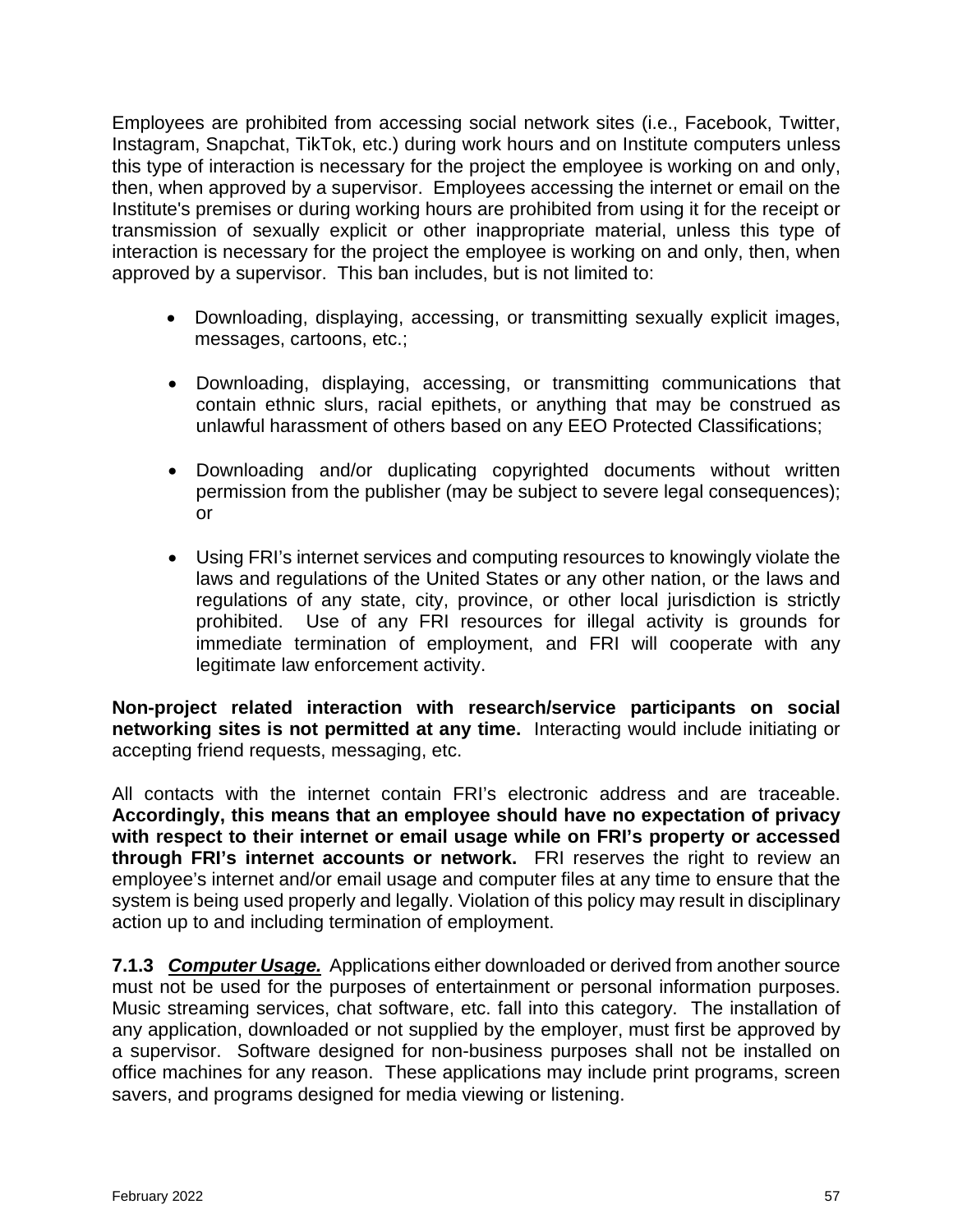Any documents, images, software or files downloaded via the internet or produced on an FRI computer or network become the property of FRI. Any such files or software may be used only in ways that are consistent with their licenses or copyrights.

With the costs associated with computer consulting and support, it has been recommended that office computers follow a standardized protocol. Although the Windows operating system offers many opportunities to modify the appearance and experience of the user interface, these practices must be limited to prevent unnecessary service calls and repair. Impermissible modifications to the Windows operating system and installed applications include, but are not limited to, sounds associated with tasks, Microsoft Plus-type "themes," Explorer applets, and plug-ins outside of the software that is provided by FRI.

# <span id="page-57-0"></span>**7.2 PORTABLE DATA DEVICE SECURITY POLICY**

All FRI employees who utilize laptop computers, smartphones, tablets, USB drives, or other similar devices, known collectively as "Portable Data Devices" (PDDs), are responsible for the security of FRI data received, stored, processed and/or transmitted via that device. **This pertains to both business and personal devices.**

Every FRI employee who is a user of a laptop computer, smartphone, tablet, USB drive, or other PDD must use reasonable care to protect confidential data through a combination of technical protections and physical security (e.g., password protection). Prior to the use of confidential information, FRI employees are required to contact their supervisor to obtain appropriate protections or to verify that such protections are already in place. The use of unprotected equipment or devices to access, store, or transmit FRI confidential data is prohibited, regardless of whether the equipment is owned or controlled by FRI.

For those employees that send and receive email and/or text messages via portable data devices pertaining to FRI business, the preview feature for both email and text messages must be disabled for confidentiality purposes.

To obtain a complete copy of the Portable Data Device Security Policy, please contact the Human Resources Department.

# <span id="page-57-1"></span>**7.3 SOCIAL MEDIA POLICY**

FRI understands that social media can be a fun and rewarding way to share an employee's life and opinions with family, friends, and coworkers around the world. However, use of social media also presents certain risks and carries with it certain responsibilities. To assist an employee in making responsible decisions about their use of social media, FRI has established these guidelines for appropriate use of social media. This policy applies to all employees who work for FRI. Managers and supervisors should consult with the Human Resources Department for additional guidance in administering the policy.

**7.3.1** *Guidelines***.** In the rapidly expanding world of electronic communication, *social media* can mean many things. *Social media* includes all means of communicating or posting information or content of any sort on the internet, including to an employee's own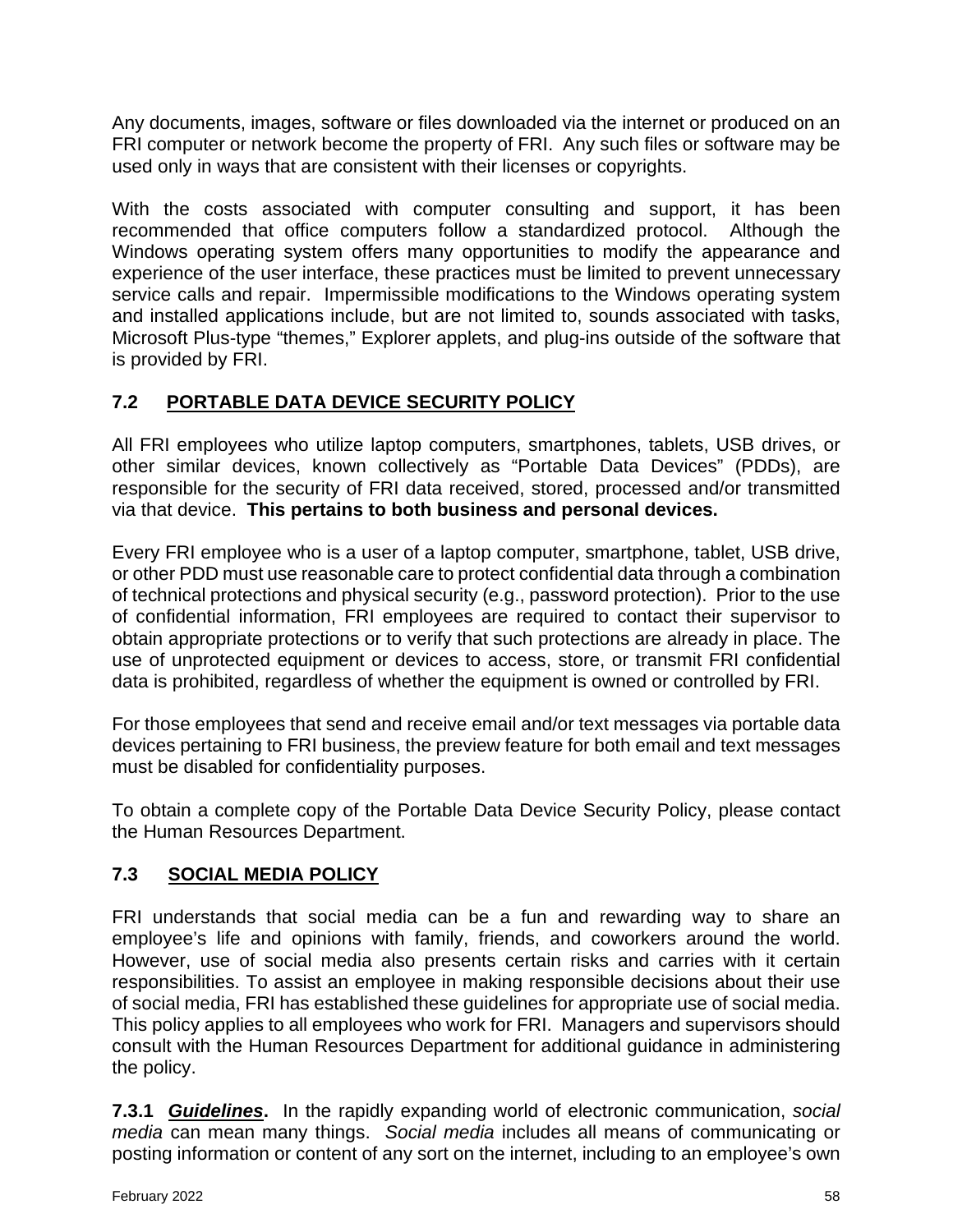or someone else's weblog or blog, journal or diary, personal website, social networking or affinity website, web bulletin board or a chat room, whether or not associated or affiliated with FRI, as well as any other form of electronic communication.

The same principles and guidelines found in FRI policies apply to an employee's activities online. Ultimately, an employee is solely responsible for what they post online. Before creating online content, consider some of the risks and rewards that are involved. Keep in mind that any of an employee's conduct that adversely affects their job performance, the performance of fellow employees or otherwise adversely affects members, customers, suppliers, people who work on behalf of FRI and/or FRI's legitimate business interests may result in disciplinary action up to and including termination of employment.

**7.3.2** *Know and Follow the Rules*. Carefully read the following quidelines and ensure that postings are consistent with these policies as well: FRI's Standards of Business [Conduct & Ethical Practice,](#page-16-0) FRI's [Equal Employment Opportunity,](#page-10-2) FRI's [Harassment](#page-12-0)  [Prevention Policy,](#page-12-0) and FRI's [Sexual Harassment Prevention Policy.](#page-13-0) Inappropriate postings that may include content and/or discriminatory remarks, harassment, and threats of violence or similar inappropriate or unlawful conduct will not be tolerated and may subject an employee to disciplinary action up to and including termination of employment.

**7.3.3** *Be Respectful***.** Always be fair and courteous to fellow employees, research/service participants, members, vendors, or people who work on behalf of FRI. Also, keep in mind that an employee is more likely to resolve work-related complaints by speaking directly with their coworkers or supervisor rather than by posting complaints to a social media outlet. Nevertheless, if an employee decides to post complaints or criticism, avoid using statements, photographs, video or audio that reasonably could be viewed as malicious, obscene, threatening or intimidating, that disparage customers, employees, or suppliers, or that might constitute harassment or bullying. Examples of such conduct might include offensive posts meant to intentionally harm someone's reputation or posts that could contribute to a hostile work environment of one or more EEO Protected Classifications.

**7.3.4** *Be Honest and Accurate***.** An employee should make sure they are always honest and accurate when posting information or news, and if they make a mistake, correct it quickly. An employee should be open about any previous posts they have altered. Remember that the internet archives almost everything; therefore, even deleted postings can be searched. Never post any information or rumors that an employee knows to be false about FRI, fellow employees, customers, suppliers, people working on behalf of FRI, or competitors.

# **7.3.5** *Post Only Appropriate Content***.**

- Maintain the confidentiality of FRI trade secrets and private or confidential information. Trade secrets may include information regarding the development of systems, processes, products, pricing, know-how, and technology. Do not post internal reports, policies, procedures, customers' financial information, or other internal business-related confidential communications.
- An employee should not create a link from their blog, website, or other social networking site to an FRI website.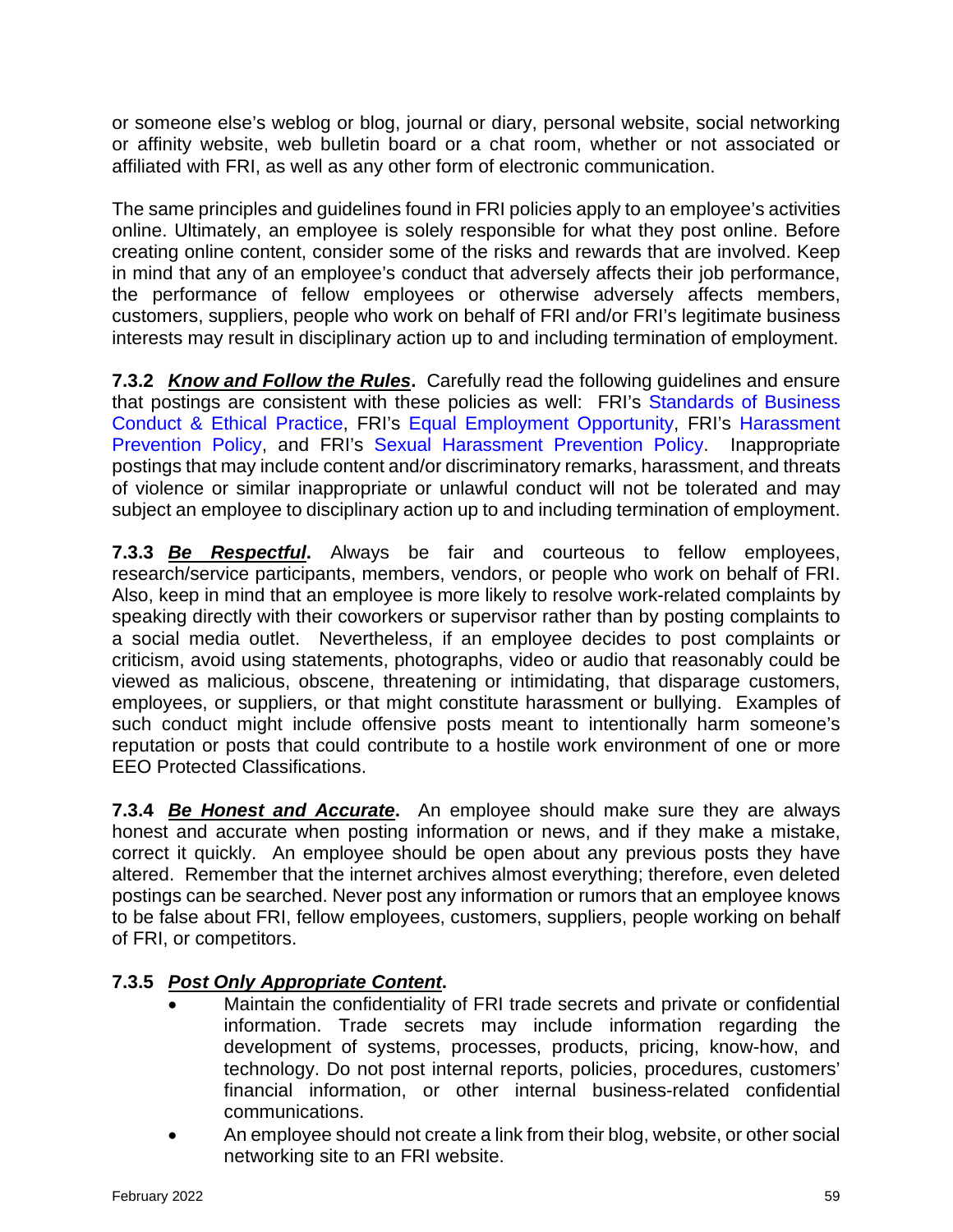• An employee should express only their personal opinions and never represent themselves as a spokesperson for FRI. If FRI is a subject of the content an employee is creating, be clear and open about the fact that the employee is an employee and make it clear that views expressed do not represent those of FRI, fellow employees, members, customers, suppliers and/or people working on behalf of FRI. If an employee publishes a blog or post online related to the work they do or subjects associated with FRI, the employee should make it clear that they are not speaking on behalf of FRI. It is best to include a disclaimer such as "The postings on this site are my own and do not necessarily reflect the views of FRI."

**7.3.6** *Using Social Media at Work***.** Refrain from using social media while on work time or on equipment FRI provides unless it is work-related as authorized by an employee's supervisor. Do not use FRI email addresses to register on social networks, blogs, and/or other online tools utilized for personal use.

**7.3.7** *Retaliation is Prohibited***.** FRI prohibits taking negative action against any employee for reporting a possible deviation from this policy or for cooperating in an investigation. Any employee who retaliates against another employee for reporting a possible deviation from this policy or for cooperating in an investigation will be subject to disciplinary action up to and including termination of employment.

# <span id="page-59-0"></span>**7.4 RECORDING CONVERSATIONS POLICY**

It is unlawful in the states of Maryland and California to intercept or eavesdrop upon any confidential communication, including a telephone call or wire communication, without the consent of all parties involved in that conversation. Accordingly, FRI prohibits its employees from using a tape recorder or other recording device (including a cell phone or any electronic device) to record conversations in the workplace and/or workplacerelated conversations, including meetings/interactions that take place via videoconference, **unless** all individuals participating in that conversation consent to the recording of the conversation. Not only does this policy ensure that FRI's employees are in compliance with the law, but it also promotes spontaneous and honest dialogues in the workplace, especially when sensitive or confidential matters are being discussed. Employees who violate this policy will be subject to disciplinary action up to and including termination of employment.

# <span id="page-59-1"></span>**7.5 TELEPHONE POLICY**

In business, telephone etiquette is extremely important. Accordingly, telephone calls must be answered promptly and in a professional manner.

Employee personal calls, both incoming and outgoing, must be kept to a minimum and, when they are necessary, must be short in duration. An employee may not make personal long distance calls, without the permission of their supervisor, except in absolute emergencies. Work cell phones are intended for business use only. Employees will be required to reimburse FRI for additional telephone charges incurred due to personal calls. Any excessive personal use of a cell phone during work hours including, but not limited to, texting, emailing, internet usage, app usage, and personal calls is considered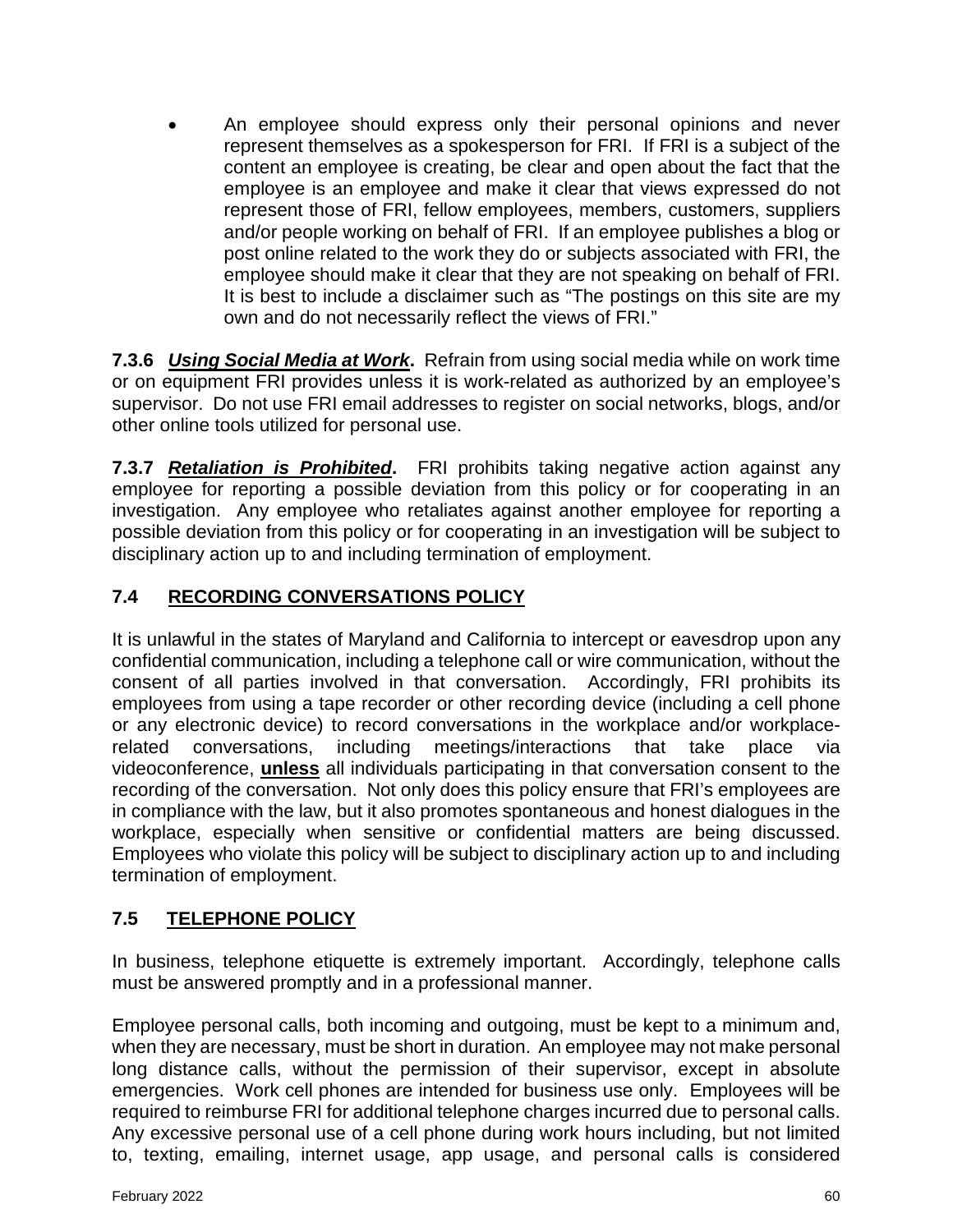inappropriate. Violation of this policy may result in disciplinary action up to and including termination of employment.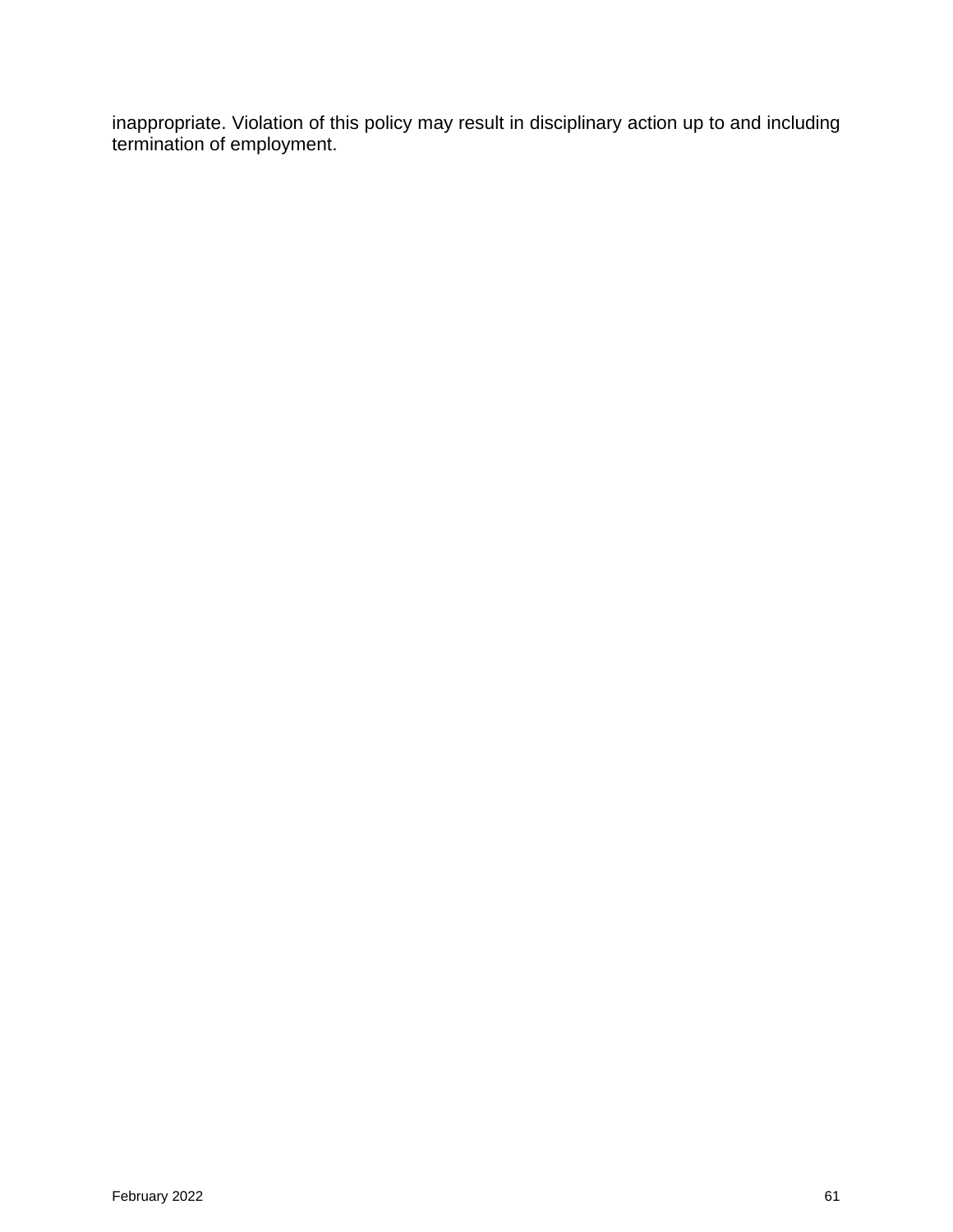# <span id="page-61-0"></span>**8.0 WORKPLACE SAFETY AND SECURITY**

# <span id="page-61-1"></span>**8.1 SAFETY AND HEALTH POLICY**

FRI expects employees to help make the workplace safe and secure. Accordingly, employees must observe all safety rules and regulations. Any accident, no matter how slight, is to be reported immediately to the employee's supervisor and the Human Resources Department.

**\_\_\_\_\_\_\_\_\_\_\_\_\_\_\_\_\_\_\_\_\_\_\_\_\_\_\_\_\_\_\_\_\_\_\_\_\_\_\_\_\_\_\_\_\_\_\_\_\_\_\_\_\_\_\_\_\_\_\_\_\_\_\_\_\_\_\_\_\_\_**

Any employee is authorized to call for emergency help when an emergency situation exists.

#### <span id="page-61-2"></span>**8.2 DISASTER AND SAFETY POLICY**

It is the policy of FRI to protect its employees, research/service participants, visitors, and property in the event of an emergency or disaster through an active and organized system of practicing and analyzing the organization's safety drills and procedures. The safety drills and procedures outline specific guidelines for addressing emergency situations that may affect the health and safety of employees, research/service participants, and visitors. Emergency drills for evacuation and shelter in place will be conducted on an annual basis at all FRI worksites.

All employees are responsible for maintaining a working knowledge of emergency procedures through simulated emergency drills. All employees will review the full Disaster and Safety Policy and evacuation procedures within the first week of employment. A complete copy of FRI's Disaster & Safety Policy and Procedures is distributed to all new employees and is available through the Human Resources Department.

#### <span id="page-61-3"></span>**8.3 WORKPLACE VIOLENCE POLICY**

FRI is committed to preventing workplace violence and to maintaining a safe work environment. The Institute has adopted the following guidelines to deal with intimidation, harassment, or other threats of (or actual) violence that may occur during business hours or on its premises.

All employees, including supervisors, should be treated with courtesy and respect at all times. Employees are expected to refrain from fighting, "horseplay," or other conduct that may be dangerous to others. Firearms, weapons, and other dangerous or hazardous devices or substances are prohibited on the premises of FRI.

Any conduct that threatens, intimidates, or coerces another employee, a customer, a vendor, or a member of the public at any time, including off-duty periods, will not be tolerated. All threats of (or actual) violence, both direct and indirect, should be reported as soon as possible to the Human Resources Department and followed up with a critical incident report to the Human Resources Department. This includes threats by employees, as well as threats by research/service participants, vendors, solicitors, or other members of the public.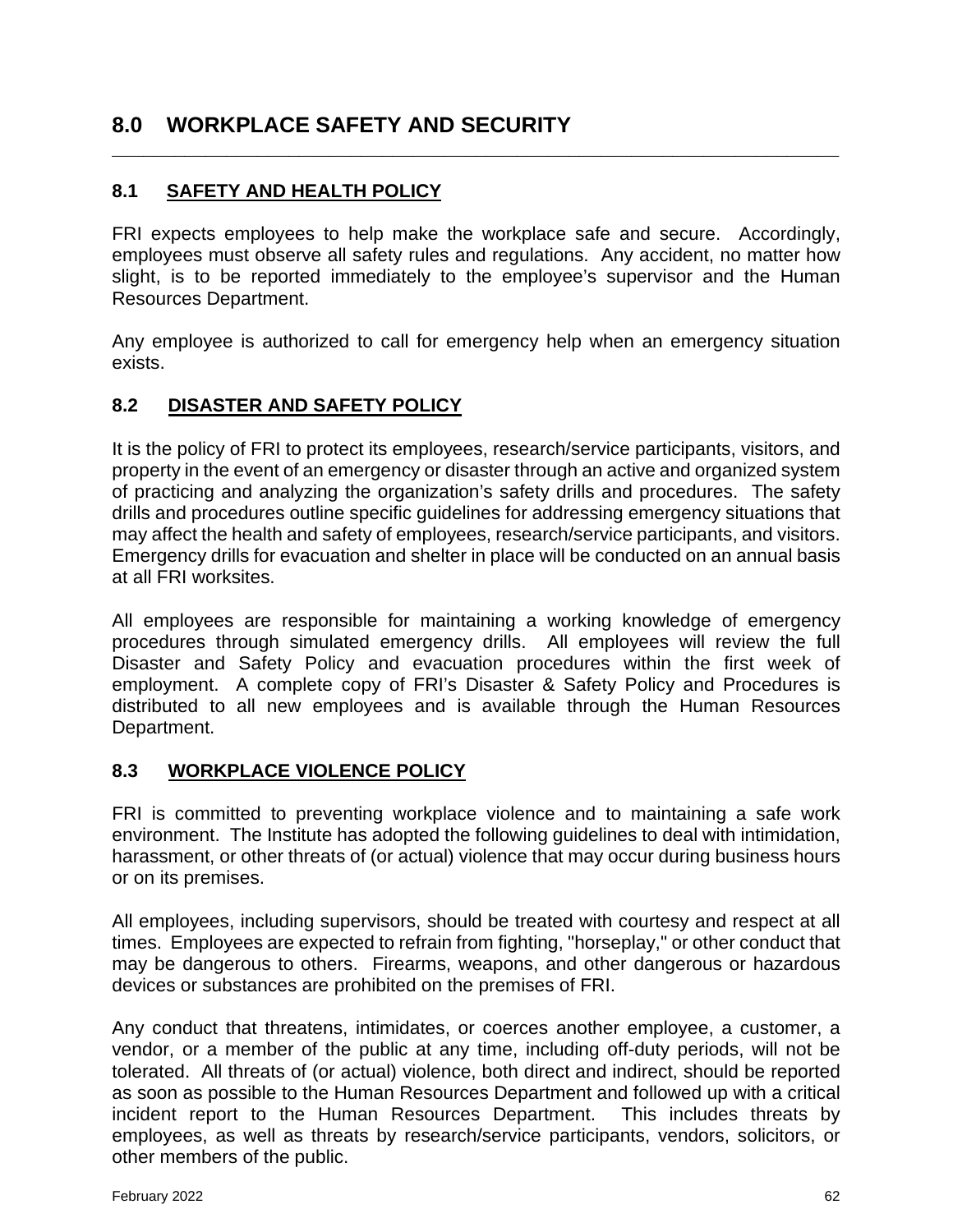All suspicious individuals or activities should also be reported as soon as possible to a supervisor. Employees should not place themselves in peril. If employees see or hear a commotion or disturbance near their workstation that they believe poses a danger to themselves or others, they should immediately contact 911 and request assistance.

FRI will promptly and thoroughly investigate all reports of threats of (or actual) violence and suspicious individuals or activities. Anyone determined to be responsible for threats of (or actual) violence or other conduct that is in violation of these guidelines may be subject to disciplinary action up to and including termination of employment.

## <span id="page-62-0"></span>**8.4 SMOKING POLICY**

The Institute prohibits employees from smoking, including, but not limited to, electronic cigarettes, indoors at FRI project sites. Outdoor smoking is limited to designated smoking areas, if applicable.

# <span id="page-62-1"></span>**8.5 DRUG-FREE WORKPLACE POLICY**

FRI has always been committed to a work environment free from the problems of substance abuse and dependency.

FRI is covered by the Federal Drug-Free Workplace Act and, as such, its Drug-Free Workplace Policy prohibits illegal use, manufacture, possession, or distribution of controlled substances by Institute employees in the workplace. This Drug-Free Workplace Policy applies to all premises of, and functions sponsored by, FRI.

**8.5.1** *Assistance***.** FRI will assist and support employees voluntarily seeking help for drug or alcohol addiction. Employees seeking such help will not be subject to disciplinary action or termination of employment under this policy. Employees are permitted to use any paid time off, leave of absence, or other accommodation required by law. Employees may be required to provide documentation that they are successfully following prescribed treatment, and they may be required to take drug tests if they have safety-sensitive duties, or if they have violated this policy previously. Once a drug test has been initiated under this policy, unless otherwise required by the *California Family* Rights *Act* ("CFRA"), the Family and Medical Leave Act ("FMLA"), the Americans with Disabilities Act ("ADA") and/or any other applicable law, the employee will have forfeited the opportunity to be granted a leave of absence for treatment and will face possible disciplinary action up to and including termination of employment.

**8.5.2** *Rules*. Employees must report to work free of any adverse effects of illegal drug or alcohol use. Further, employees are prohibited from using, possessing, buying, selling, manufacturing, or dispensing any illegal drug or alcohol while working or on FRI premises. This policy does not prohibit employees from lawfully using prescribed medications. However, employees are prohibited from performing any duties while taking prescribed medications that adversely impact their ability to perform their duties in a safe manner. In addition, off-the-job illegal drug use will not be tolerated.

**8.5.3** *Testing***.** Applicants at Friends Community Center ("FCC") will be required to pass a drug test prior to working for FRI. In addition, all employees of FRI will be subject to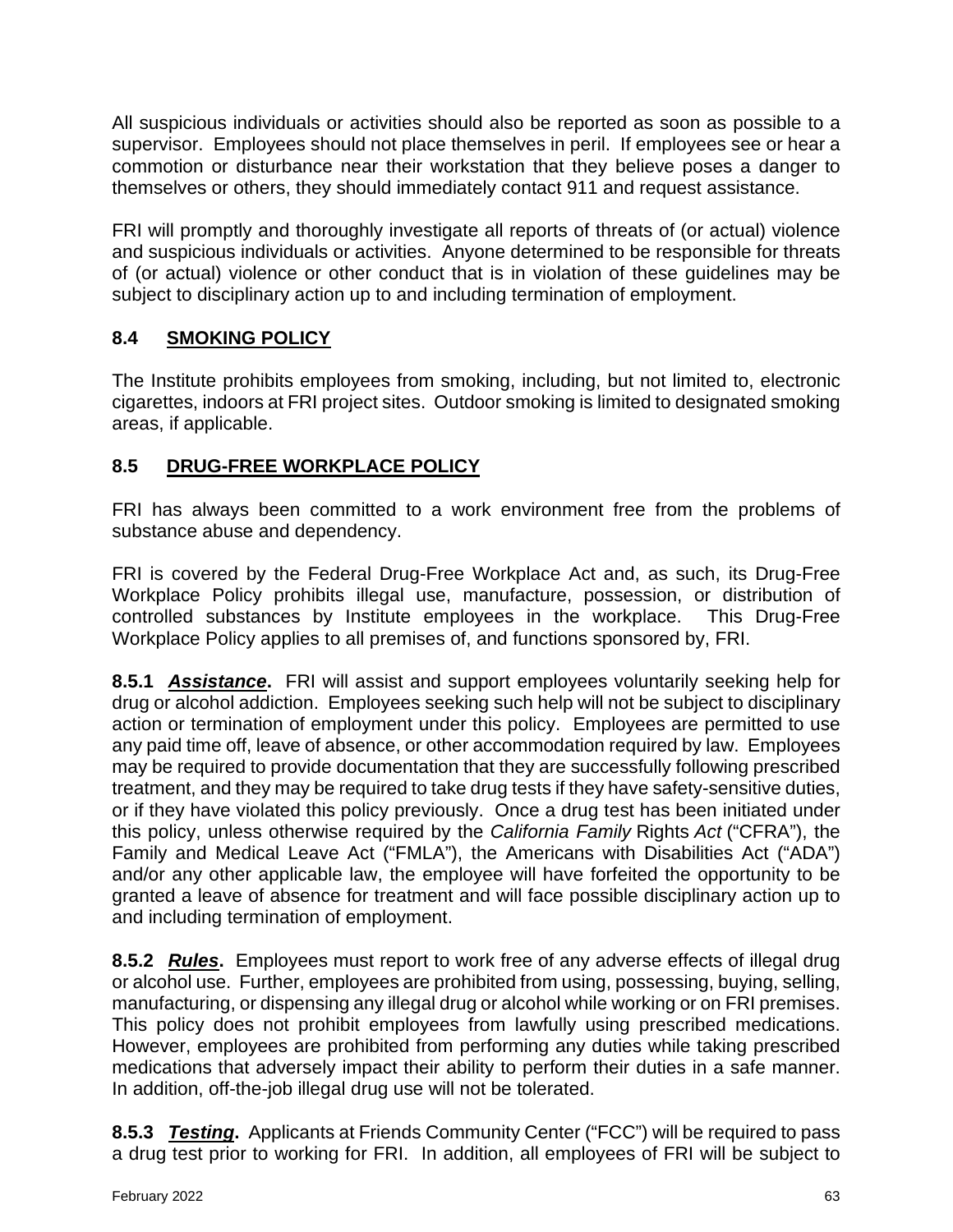drug testing based on observations of workplace drug use, possession of drugs, or impairment. When testing is warranted, employees will be provided with notice of the drug test and the related procedures. Refusal to take a required drug test will result in termination of employment. Employees who test positive for drug use will be subject to disciplinary action up to and including termination of employment.

All testing will be conducted in accordance with all applicable laws and according to Substance Abuse and Mental Health Service Administration guidelines. This includes a drug test conducted by a State-certified testing facility and, where necessary, a confirmation test. Employees subject to drug testing will be provided the name and address of the State-certified lab that will conduct the test. If an employee's test is positive, the employee will be provided with a copy of the lab test and results, a copy of the drug-testing policy, written notice of any disciplinary action FRI intends to take, and a copy of the employee's rights to request independent testing, at the employee's cost, of the same sample for verification purposes.

**8.5.4** *Inspections***.** Entering FRI's property constitutes consent to searches and inspection. An employee may be required to submit to a search or inspection at any time, including, but not limited to, a search of pockets and clothing, backpacks, wallets, purses, briefcases, lunchboxes, desks, workstations, vehicles, and equipment.

**8.5.5** *Reporting***.** Employees who are convicted of a criminal drug violation in the workplace must notify the Human Resources Department, specifically Michele Hipsley, within 5 calendar days of the conviction. Failure to notify FRI of a conviction will result in disciplinary action up to and including termination of employment. Within 10 calendar days, FRI must report to the contracting agency that an employee has been convicted of a criminal drug violation in the workplace.

**8.5.6** *Confidentiality***.** Records related to drug testing, drug and alcohol dependencies, and medical information will be kept confidential to the extent required by law and maintained in a secure location separate from personnel files. Information will be disclosed only on a need-to-know basis.

**8.5.7** *Discipline***.** The main goal of this policy is to encourage employees to voluntarily seek help with alcohol and/or drug issues. If, however, this policy is violated, FRI reserves the right to take any disciplinary action it deems necessary, up to and including termination of employment.

**8.5.8** *Helpful Resources – California***.** The California Substance Use Disorder ("SUD") Services maintains a comprehensive collection of alcohol, tobacco, and other drug prevention and treatment information. This information is provided to all California residents at no cost through a Clearinghouse, Lending Services, internet communication links, and a telephone information and referral system. These services can be accessed by letter, fax, internet, email, telephone, or in person during the business hours of 8:00 a.m. to 4:30 p.m., Monday through Friday, excluding state holidays.

SUD provides non-emergency information only and does not operate a crisis line. The Department of Alcohol and Drug Programs (ADP) and SUD maintain two toll-free statewide telephone numbers for California residents needing alcohol, tobacco, and other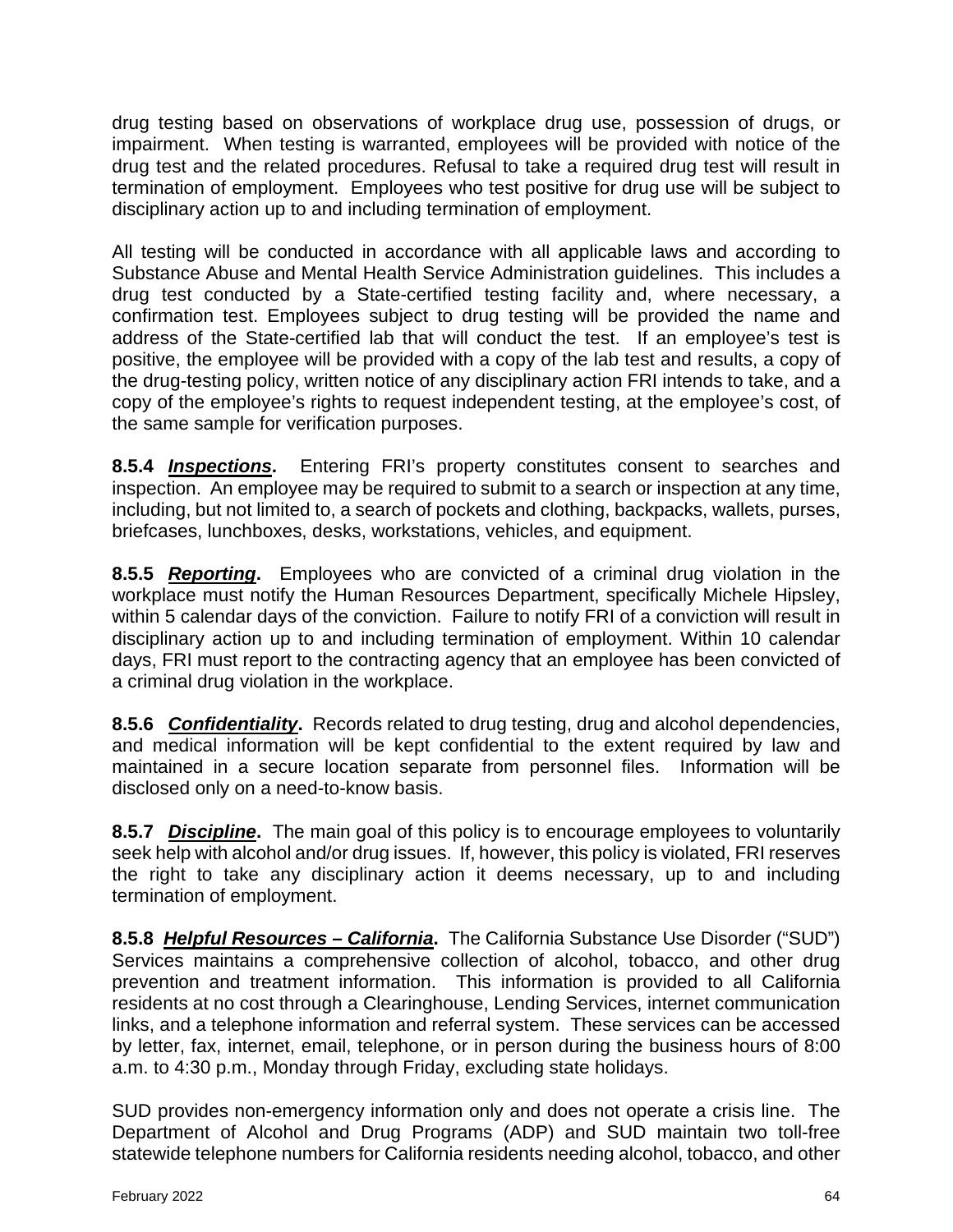drug prevention and treatment information, publications, or lending services.

| <b>Location:</b> | California Department of Alcohol and Drug Programs<br>1700 K Street, 1st Floor<br>Sacramento, CA 95811-4037                                              |
|------------------|----------------------------------------------------------------------------------------------------------------------------------------------------------|
| <b>Website:</b>  | ca2c.org/california-department-of-alcohol-and-drug-programs/                                                                                             |
| 1-800-879-2772   | Statewide toll-free - Available 24 hours a day.<br>Answered by ADP staff - 8:00 a.m. to 4:30 p.m. and<br>answered by voice mail after hours.             |
| 916-327-3728     | Available outside of California - Available 24 hours a day.<br>Answered by ADP staff - 8:00 a.m. to 4:30 p.m. and<br>answered by voice mail after hours. |
| 1-800-662-4357   | Nationwide toll-free - Available 24 hours a day.<br>Substance Abuse and Mental Health Services Administration<br>(SAMHSA)<br>Available 24 hours a day.   |

**8.5.9** *Helpful Resources – Maryland***.** In addition to the Nationwide SAMHSA tollfree number listed above, Maryland employees can access the Maryland Certified Treatment Directory at:

[Maryland Certified Treatment Locator complete listing.pdf](https://health.maryland.gov/bha/Documents/Maryland%20Certified%20Treatment%20Locator%20complete%20listing.pdf)

# <span id="page-64-0"></span>**8.6 MEDICAL MARIJUANA POLICY**

FRI will not discriminate against any employee on the basis of their status as a registered marijuana patient. However, employees are strictly prohibited from working while under the influence of marijuana, and FRI otherwise reserves the right to enforce its policies regarding drug testing and drug-free workplaces.

# <span id="page-64-1"></span>**8.7 TUBERCULOSIS (TB) TESTING POLICY**

At time of hire, after the position has been offered and accepted, and on an annual basis thereafter, all FRI employees who perform work at a medical facility, correctional institution, homeless shelter, drug treatment facility, or have direct client contact with an at-risk population, as determined by a contract or grant, will be required to undergo a TB skin test. The cost of the testing will be paid for or reimbursed by FRI.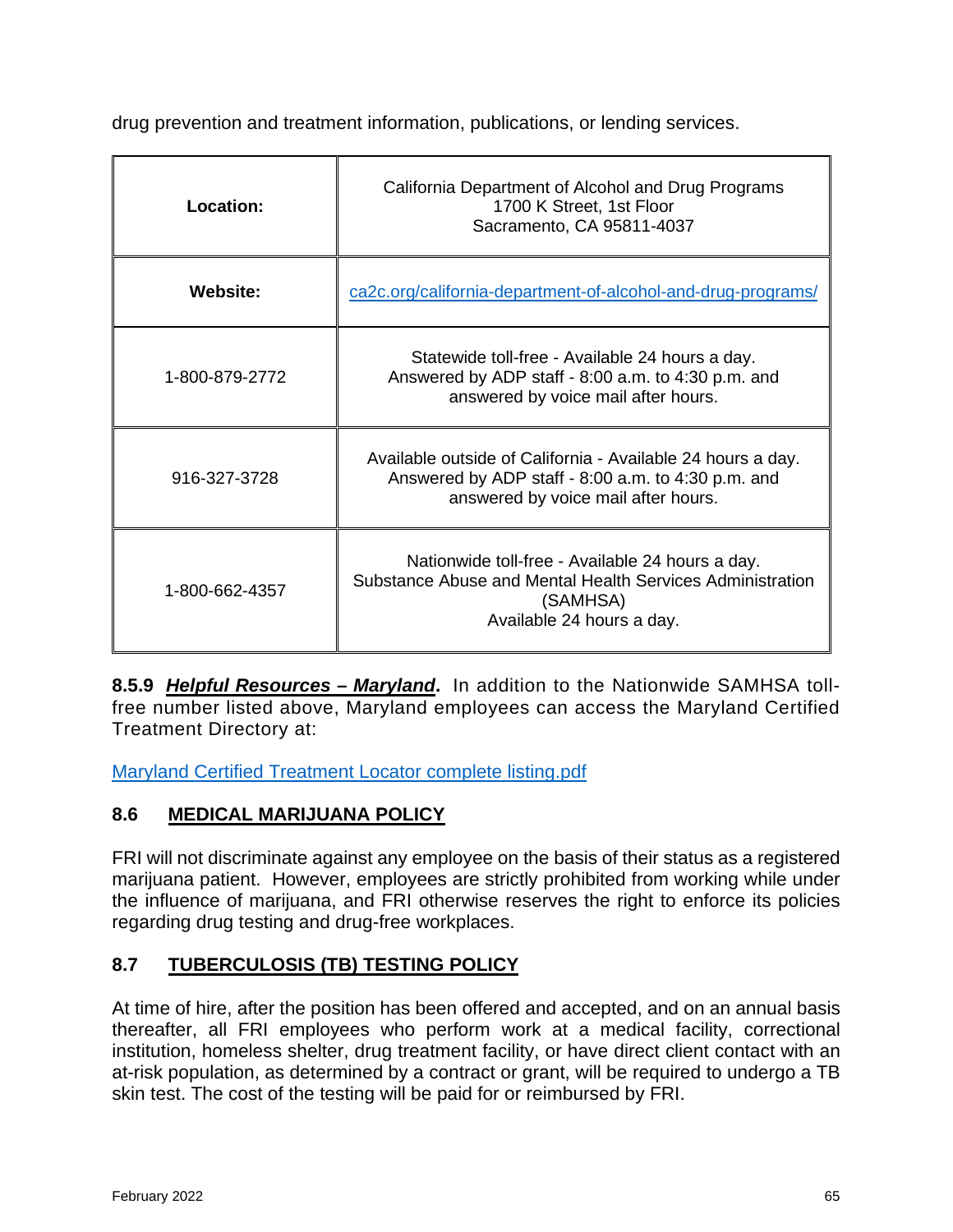#### <span id="page-65-0"></span>**8.8 EMPLOYEE ASSISTANCE PROGRAM**

FRI has contracted with an Employee Assistance Program (EAP) through Mutual of Omaha, which offers counseling, referrals, and interventions for a variety of personal and work-related problems that impact the lives of employees. All contacts with the EAP are strictly confidential and are available to employees and their eligible dependents. Employees can talk to a professional by phone or obtain a referral. The Mutual of Omaha EAP can be reached at 1-800-316-2796. Information may also be obtained through the website: [mutualofomaha.com/eap.](http://www.mutualofomaha.com/eap) Initial contact and initial services are paid for by FRI.

#### <span id="page-65-1"></span>**8.9 PRIVACY POLICY**

Employees are advised that management or their designee have the right to inspect all FRI areas for work-related materials or property, and, as a result, the privacy of an employee's personal belongings cannot be guaranteed. FRI premises are provided and maintained for FRI business and not for personal matters. FRI management will presume that mail sent to an employee at work as well as papers kept in an employee's office, desk, file cabinets, etc., relate to FRI business.

<span id="page-65-2"></span>If an employee has private, personal, or confidential material that they do not want seen by other employees who may need to look in an employee's office, desk files, computer memory, etc., for legitimate FRI business, the material should be left at home. While unwarranted snooping is not condoned, there is business to be conducted on all FRI premises and the privacy or security of personal belongings or papers is not ensured.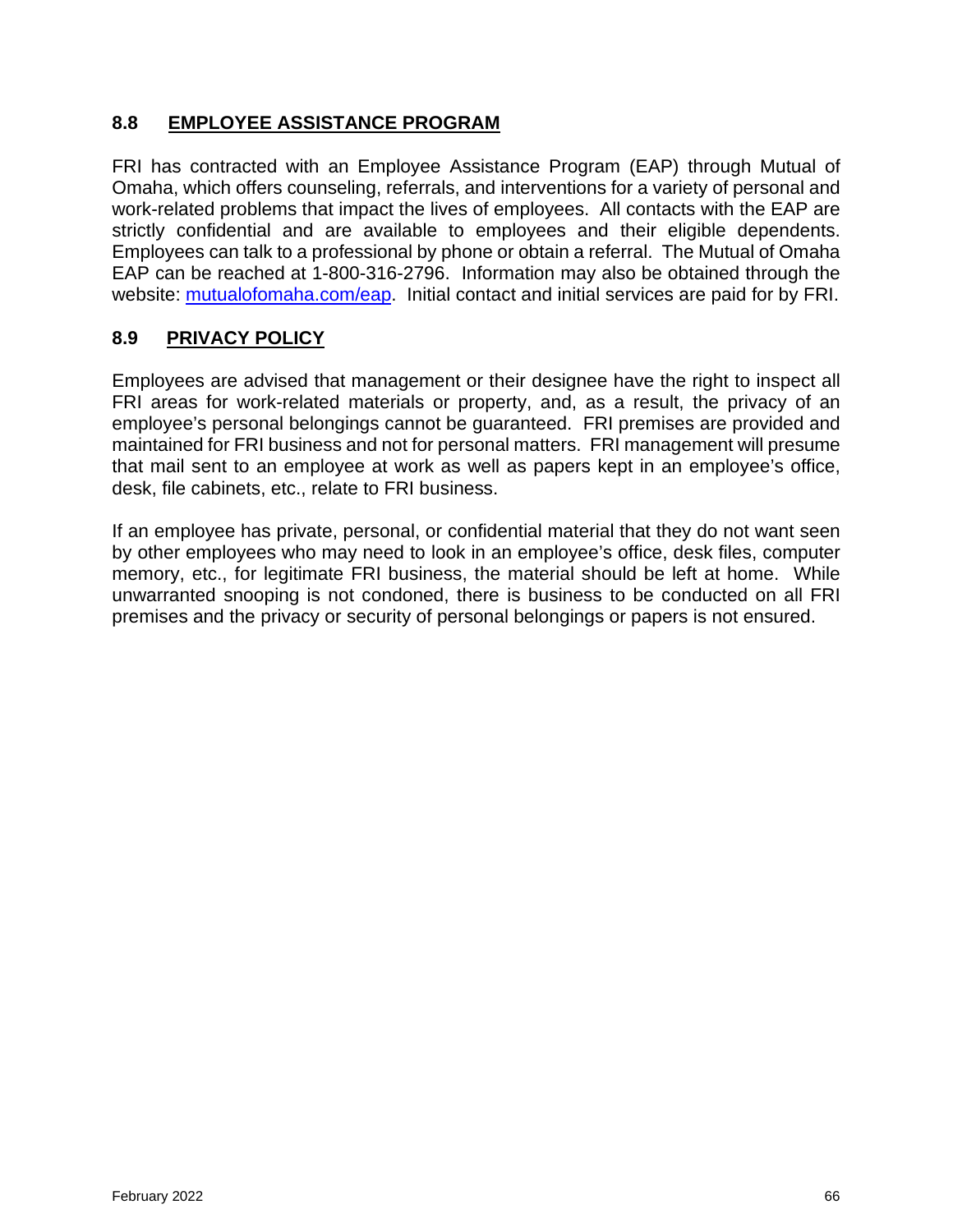# **9.0 ADDITIONAL EMPLOYEE BENEFITS**

In addition to the regular paycheck employees receive for working at FRI, the Institute provides additional benefits to its eligible employees. Employees are notified of their eligibility for these benefits during orientation; however, if an employee ever has any questions concerning employee benefits, they should contact the Human Resources Department.

**\_\_\_\_\_\_\_\_\_\_\_\_\_\_\_\_\_\_\_\_\_\_\_\_\_\_\_\_\_\_\_\_\_\_\_\_\_\_\_\_\_\_\_\_\_\_\_\_\_\_\_\_\_\_\_\_\_\_\_\_\_\_\_\_\_\_\_\_\_\_**

To the fullest extent allowed by law, FRI reserves the right to change or eliminate, at any time, any and all employee benefit plans and/or programs, in accordance with FRI's exclusive business judgment. Moreover, the policies contained in this Handbook may be changed or eliminated at FRI's sole discretion, at any time, for any reason, with or without prior notice. The interpretation of all policies remains at all times with FRI.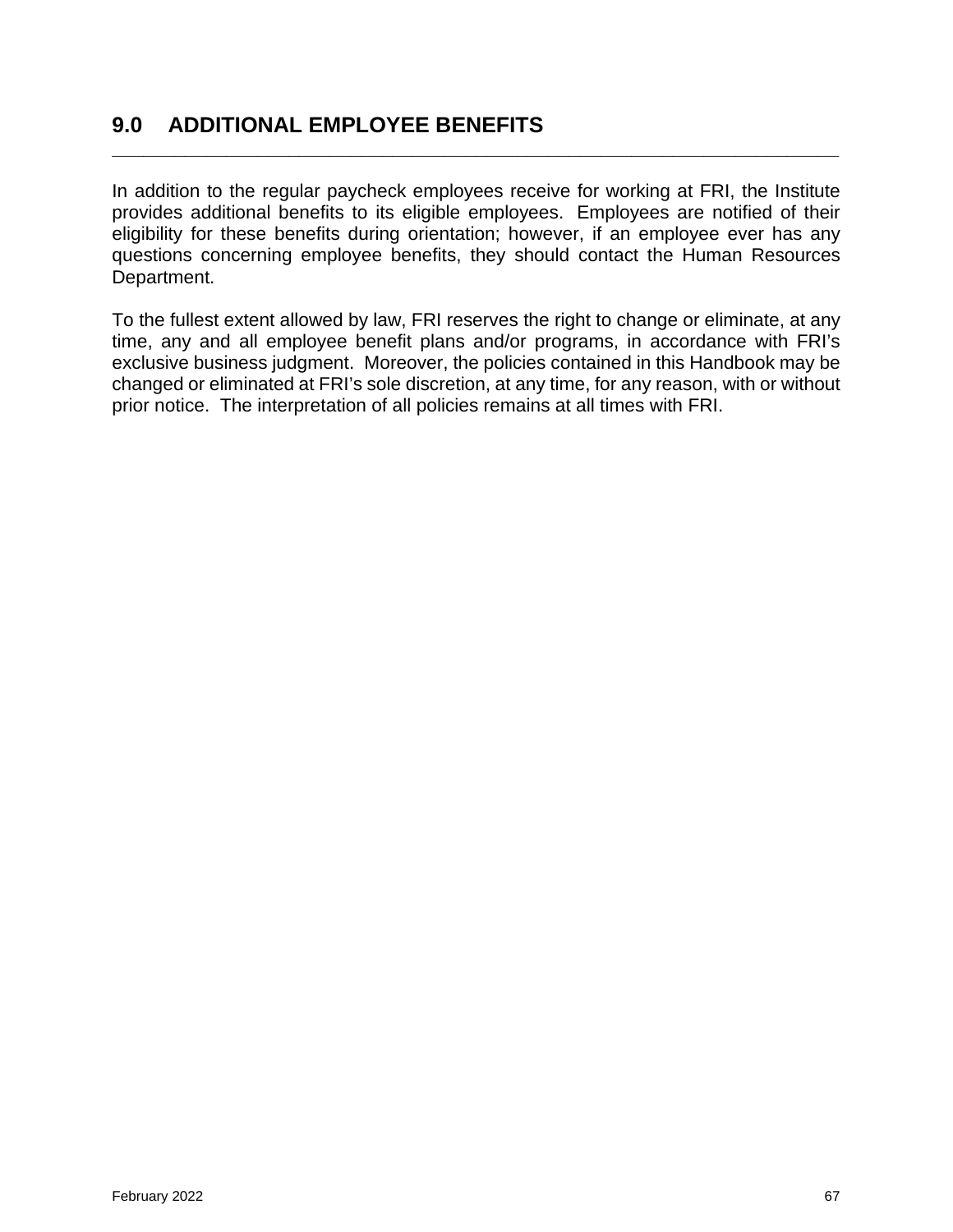# **10.0 TERMINATION OF EMPLOYMENT**

#### <span id="page-67-0"></span>**10.1 TERMINATION OF EMPLOYMENT**

FRI employees are employed on an at-will basis. Accordingly, FRI employees are free to terminate their employment with the Institute at any time and for any reason, and the Institute retains the similar right to discharge employees at any time for any reason. However, in order to resign in good standing, an employee must resign in writing and provide at least 2 weeks' notice to their immediate supervisor. Failure to provide such notice will most likely result in the offending employee being ineligible for rehire.

**\_\_\_\_\_\_\_\_\_\_\_\_\_\_\_\_\_\_\_\_\_\_\_\_\_\_\_\_\_\_\_\_\_\_\_\_\_\_\_\_\_\_\_\_\_\_\_\_\_\_\_\_\_\_\_\_\_\_\_\_\_\_\_\_\_\_\_\_\_\_**

FRI employees who work as managers should be prepared to provide at least 30 days' notice to their immediate supervisor. Failure to provide such notice will most likely result in the offending employee being ineligible for rehire.

Upon an employee's resignation or termination of employment, it will be the employee's responsibility to return all property belonging to FRI including, but not limited to, keys, cell phones, laptops, files, etc. FRI does not provide severance pay to its employees who for any reason end their employment relationship with FRI.

#### <span id="page-67-1"></span>**10.2 EMPLOYMENT REFERENCES**

It is the policy of FRI to provide only neutral employment references. Inquiries from outside interests (e.g., credit checks, verification of employment, etc.) shall be answered by the Payroll Department who shall confirm only position and dates of employment. Salary confirmation may be obtained by written request only. Should an employee wish FRI to provide additional information, the employee may sign a Release of Information Form obtainable from the Human Resources Department and the FRI website.